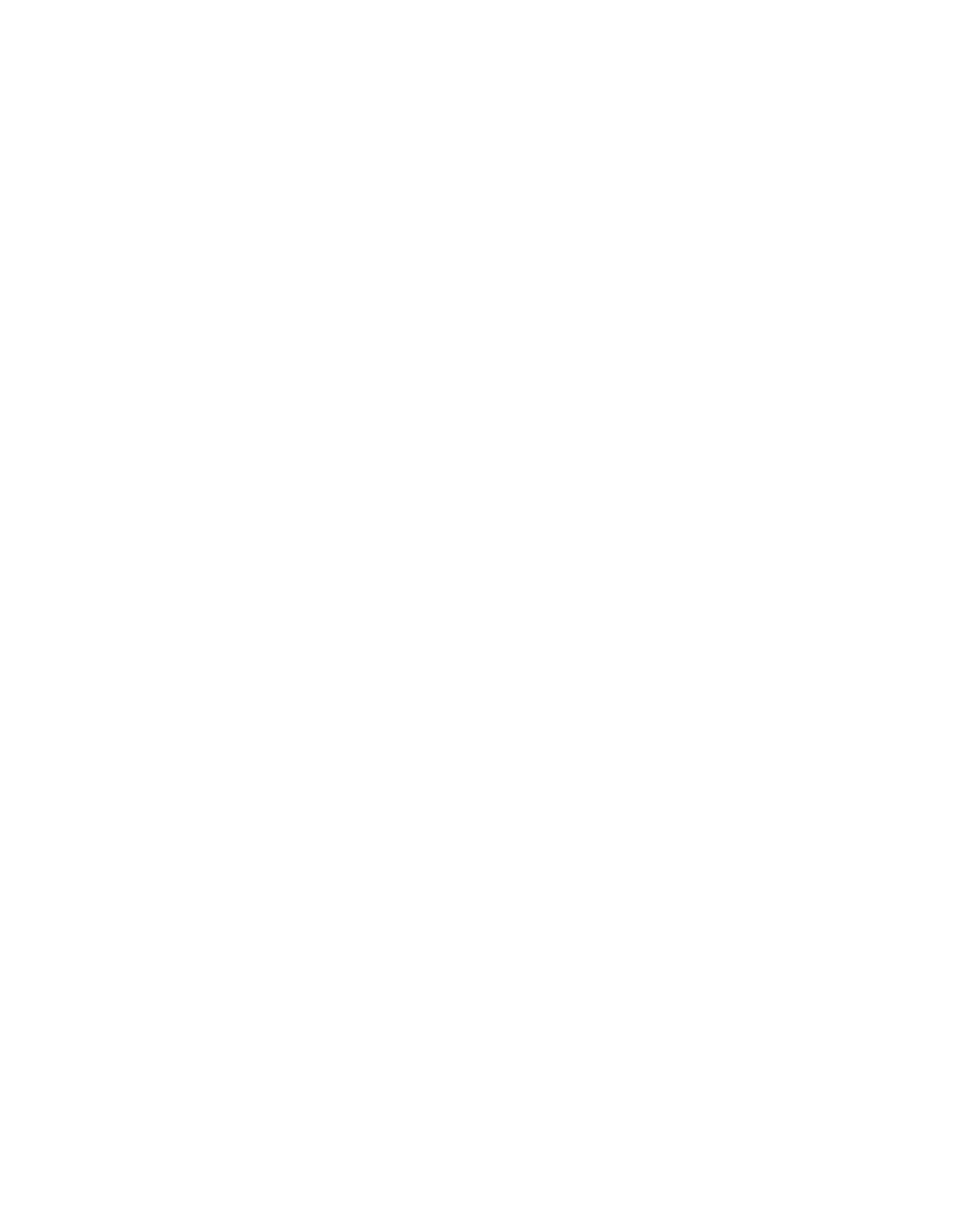## <span id="page-2-0"></span>**EXECUTIVE SUMMARY**

NSERC's Undergraduate Student Research Awards (USRA) were established in 1980 to provide funding to undergraduate students wishing to complete a sixteen-week work term in a university or in an industrial environment. The evaluation covered the time period from fiscal year 1999-2000 to fiscal year 2009-10. The purpose of the evaluation was to provide NSERC senior management with an assessment of the program's relevance and performance. The evaluation questions were developed in consultation with Scholarship and Fellowship senior management, and address the core evaluation issues laid out in the *Directive on the Evaluation Function* (2009).

Multiple lines of evidence were employed to answer all evaluation questions, including a document/literature review; an administrative data review; interviews with university representatives; interviews with NSERC staff; and web-based surveys of past USRA holders, university supervisors, industry supervisors and representatives from organizations that had participated in NSERC's Industrial R&D Fellowships, Collaborative Research and Development grants or Industrial Research Chairs. While the design benefitted from multiple lines of inquiry and relatively high survey response rates, it had two limitations: absence of a student comparison group and absence of baseline data. The evaluation therefore turned to other studies of undergraduate research award programs to establish criteria for program success. Given that the USRA program is a low-risk program, these mitigating strategies were deemed sufficient for ensuring that the assessment of its performance could be substantiated.

#### *Relevance*

The evaluation found that there is a continued need for a growing supply of highly qualified personnel (HQP) in Canada and that it is important for industry to have access to graduates with a Master's degree. There is also a strong perceived need for the USRA program among participating universities, university researchers and companies, both because it encourages students in the natural sciences and engineering (NSE) to undertake graduate studies and pursue a research career in the NSE and because it adds significant value to the students' undergraduate education. The USRA program complements rather than duplicates other undergraduate programs in Canada, as other programs have a more narrow focus and are smaller in scale. The evaluation also found that the USRA program is consistent with the federal government's S&T strategy, NSERC's strategic outcomes and NSERC's Strategy for Partnership and Innovation (SPI).

#### *Design*

The evaluation explored what an appropriate award level would be for attracting and supporting students. The findings suggest that the level of pay required to attract students to a USRA varies based on factors such as discipline, year of study, type of work, skill requirements and other individual circumstances. The importance of ensuring that the value of the award is at least equivalent to minimum wage was underlined by the fact that the award represents on average almost two thirds of students' personal annual income.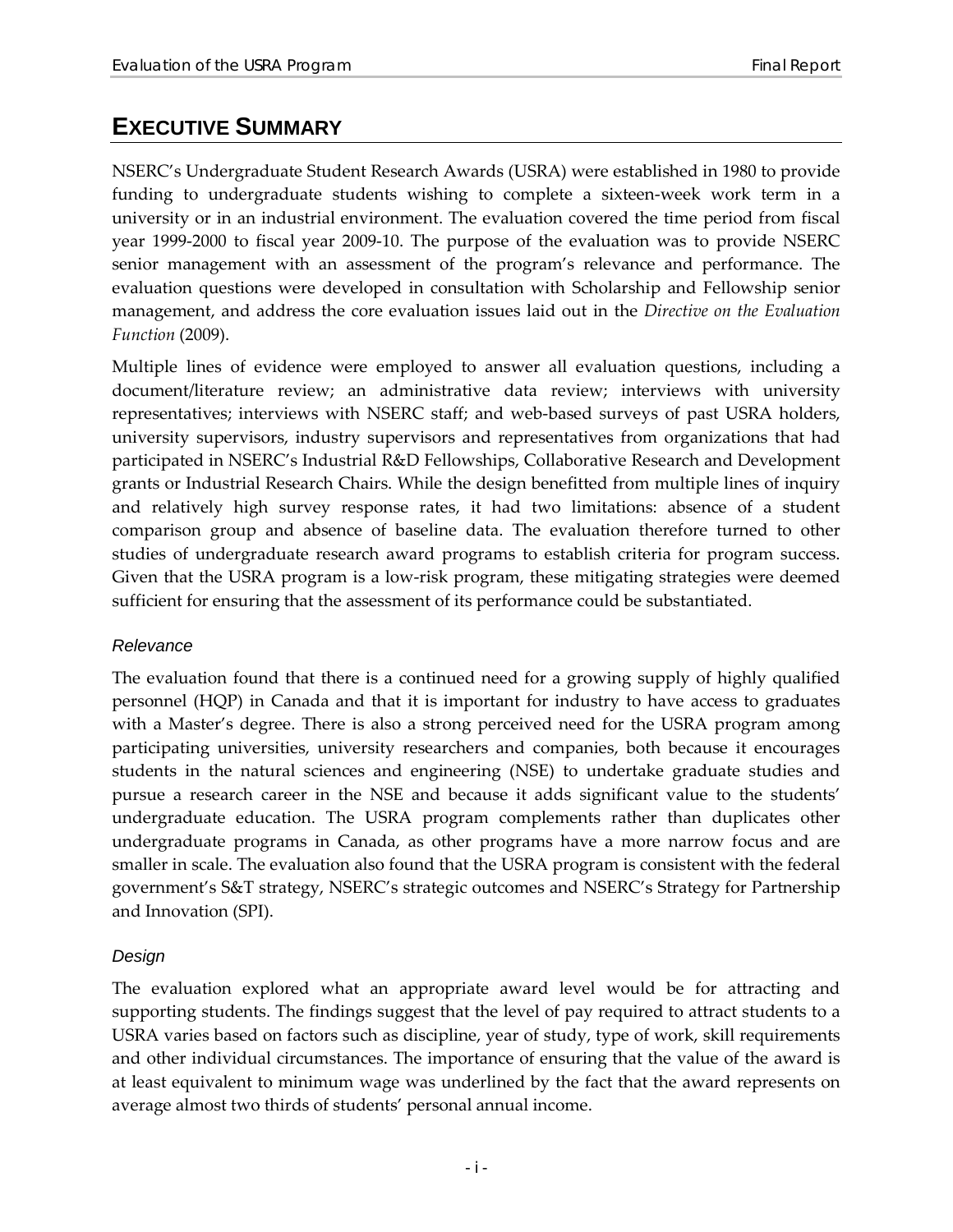The criteria and processes used by universities to select awardees were also looked at as part of the evaluation. One of the commonalities across all of the universities interviewed was a high demand from highly qualified students for a relatively small number of awards. For this reason, despite there being variations in universities' selection processes and eligibility criteria, students who received an award had high GPAs. Universities with a centralized selection process identify the top students to receive USRAs largely on the basis of GPA alone. Universities using a decentralized selection process, on the other hand, employ broader criteria for determining who the top candidates are.

#### *Effectiveness*

In assessing the program's effectiveness, the evaluation looked at awardees' acquisition of R&D work experience and skills, their knowledge about what a research career entails, and their interest and motivation in pursuing graduate studies and a research career, as well as the extent to which they pursue graduate studies and a research career in the NSE.

While awardees perceived the work term to have provided them with a wide range of skills useful to their subsequent career and education, the most significant contribution of the experience may have been exposure to the research environment. Multiple awards, particularly with different supervisors or organizations, added value to the students' research experience.

Survey findings show that awardees' exposure to research makes them more knowledgeable about what a research career entails. Only a portion of award holders do, however, experience an increased interest in R&D (39%) or decide to change their educational plans as a result of the award (28%). The most likely reason for this is that the awards are given to students with high academic achievements and an already existing interest in research in the NSE. It is just as common for the USRA to help maintain awardees' interest in R&D as to increase their interest in R&D. Similarly, the USRA only makes some awardees more interested in a career in academia or industry (46% and 34% respectively).

Award holders (85%) are more likely than other students (28%) to undertake graduate studies, but not necessarily due to their participation in the USRA program, as students of a high academic calibre and a strong interest in research are more likely to receive a USRA in the first place. After completing their university education, at least half of awardees pursue a research career in the NSE.

While it is not an intended outcome of the program, the evaluation also found that the USRA program contributes to researchers' productivity and gives them an opportunity to recruit and assess students for graduate studies. The USRA program helps industry improve research productivity and recruit new employees.

#### *Efficiency and Economy*

NSERC's administrative costs for delivering the USRA program are low (less than 5%) and the administration of the program appears to be efficient. Industry host organizations' compliance costs represent only 17% of the reimbursement they receive from NSERC. Stakeholders were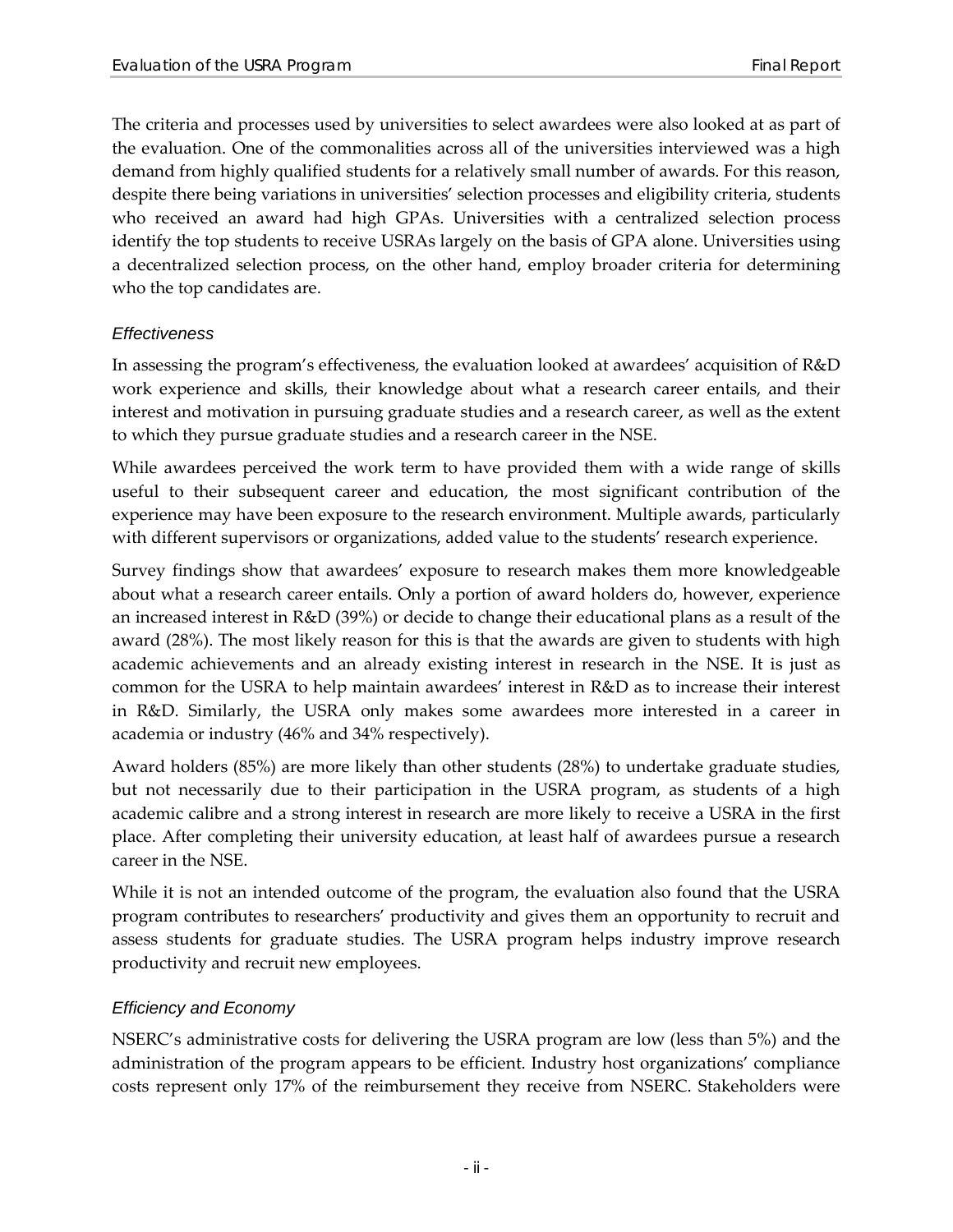generally satisfied with the operation of the program, although some areas for improvement were identified.

The evaluation looked at the extent to which it would be possible for universities to provide top-ups beyond the current minimum amount. University supervisors indicated that they could pay a higher top-up than the minimum amount, but no more than the amount they are currently topping up USRA awards. If they had to pay more, they would have to hire fewer students. An increase in their top-up amount would affect their overall research budget, as almost all researchers pay USRA holders out of their own grants. Industry supervisors prefer that NSERC keep the value of the award and the number of awards the same rather than increasing the number of awards (by reducing the award amount) or increasing the value of the award (by decreasing the number of awards). It would take a substantial increase in the reimbursement amount before a considerable portion of industry organizations would consider hiring more undergraduate students.

#### *Overall Conclusions and Recommendations*

Undergraduate Student Research Awards have strong support from institutions, researchers, companies and students. Overall, the evaluation found that the USRA program is addressing an important need and continues to be relevant to Canada's priorities in R&D and S&T. The program contributes to the supply of HQP, primarily by contributing to their development, but also by increasing the supply, albeit to a more limited extent. Finally, the findings suggest that the administration of the program is working well overall, but further improvements could help ensure that the most effective and efficient means are being used to achieve program outcomes. The evaluation resulted in the following recommendations:

- **Recommendation #1:** Continue offering Undergraduate Student Research Awards and make adjustments to the program's objectives and expected outcomes
- **Recommendation #2:** Consider making improvements to the design and delivery of the program, including the following:
	- a) Ensure higher remuneration for students.
	- b) Adjust the timing of the award notification for university (URU) awards.
	- c) Provide additional guidance to liaison officers on how NSERC expects universities to operationalize the selection criteria "aptitude for research".
	- d) Adopt new strategies to promote the USRA program.
	- e) Carry out formal consultations with university liaison officers on the newly implemented online application system.
	- f) Create an online reporting system for industry host organizations, as well as more comprehensive and structured information on how to complete the required paperwork.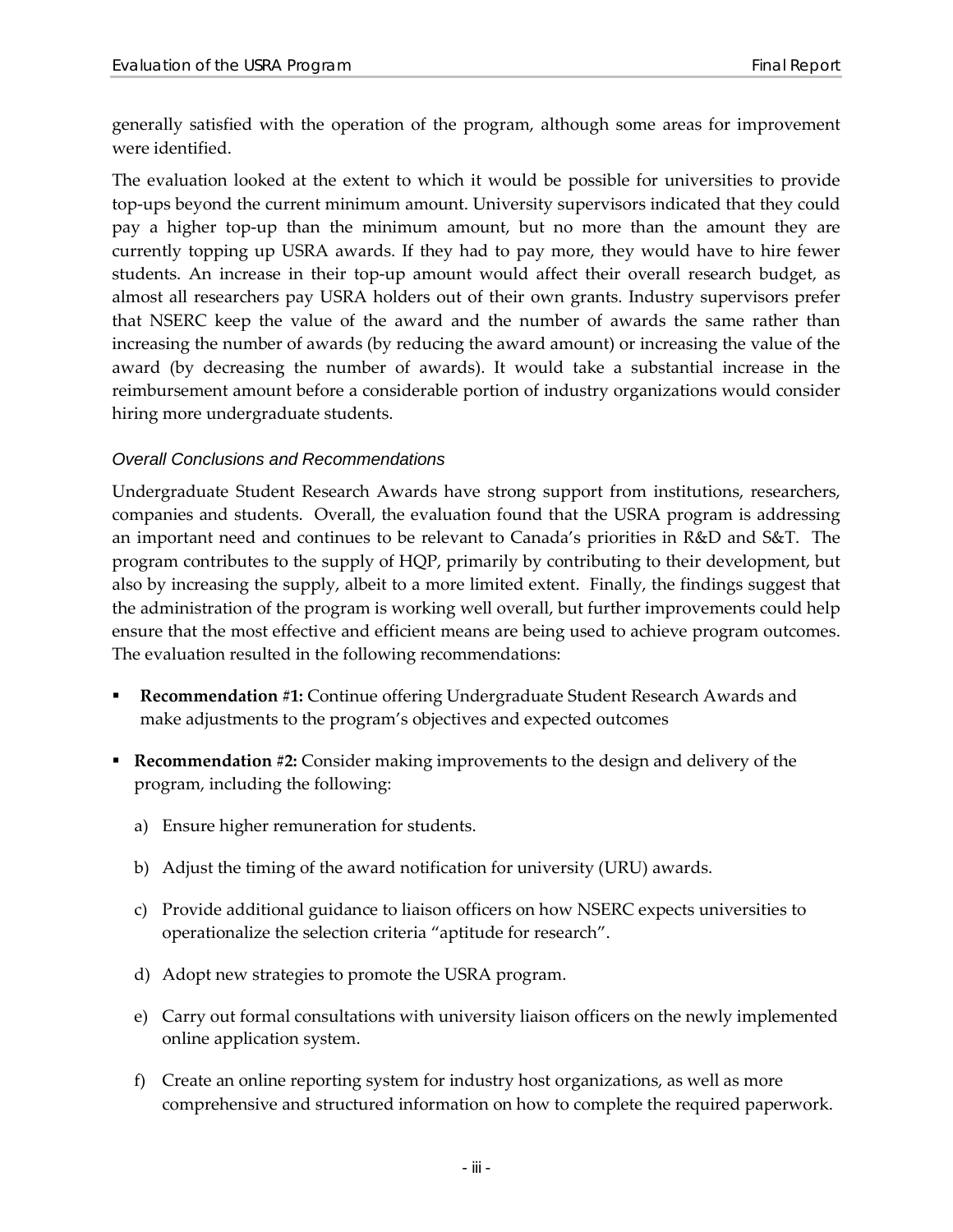## <span id="page-5-0"></span>**TABLE OF CONTENTS**

|              | 1.1 |  |                                                                                                                                                                                                                                                  |  |  |  |
|--------------|-----|--|--------------------------------------------------------------------------------------------------------------------------------------------------------------------------------------------------------------------------------------------------|--|--|--|
|              |     |  |                                                                                                                                                                                                                                                  |  |  |  |
|              |     |  |                                                                                                                                                                                                                                                  |  |  |  |
|              | 1.2 |  |                                                                                                                                                                                                                                                  |  |  |  |
|              | 1.3 |  |                                                                                                                                                                                                                                                  |  |  |  |
|              |     |  |                                                                                                                                                                                                                                                  |  |  |  |
|              |     |  |                                                                                                                                                                                                                                                  |  |  |  |
|              |     |  |                                                                                                                                                                                                                                                  |  |  |  |
|              |     |  |                                                                                                                                                                                                                                                  |  |  |  |
|              |     |  |                                                                                                                                                                                                                                                  |  |  |  |
| $\mathbf{2}$ |     |  |                                                                                                                                                                                                                                                  |  |  |  |
|              |     |  | Question 1: Is there a continued need to encourage students in the NSE to undertake                                                                                                                                                              |  |  |  |
|              |     |  | graduate studies and pursue a research career in the NSE?11                                                                                                                                                                                      |  |  |  |
|              |     |  | Question 2: Does the USRA program continue to be consistent with NSERC and                                                                                                                                                                       |  |  |  |
|              |     |  | Question 3: Is there a necessary role for the federal government in delivering the                                                                                                                                                               |  |  |  |
|              |     |  |                                                                                                                                                                                                                                                  |  |  |  |
| $\mathbf{2}$ |     |  |                                                                                                                                                                                                                                                  |  |  |  |
|              |     |  | Question 4: What is the optimal value of the award for attracting and supporting                                                                                                                                                                 |  |  |  |
|              |     |  |                                                                                                                                                                                                                                                  |  |  |  |
|              |     |  |                                                                                                                                                                                                                                                  |  |  |  |
| 3            |     |  |                                                                                                                                                                                                                                                  |  |  |  |
|              |     |  | Question 6: To what extent have awardees obtained R&D work experience and skills? 23<br>Question 7: To what extent have awardees become more interested in research in the<br>NSE and more knowledgeable about what a research career entails?28 |  |  |  |
|              |     |  | Question 8: To what extent have awardees become more motivated to pursue a                                                                                                                                                                       |  |  |  |
|              |     |  | Question 9: To what extent do awardees undertake graduate studies and pursue a                                                                                                                                                                   |  |  |  |
|              |     |  | Question 10: How and to what extent do researchers and industry host organizations                                                                                                                                                               |  |  |  |
| 4            |     |  |                                                                                                                                                                                                                                                  |  |  |  |
|              |     |  | Question 11: To what extent are the most effective and efficient means being used to                                                                                                                                                             |  |  |  |
| 3            |     |  |                                                                                                                                                                                                                                                  |  |  |  |
|              | 3.1 |  |                                                                                                                                                                                                                                                  |  |  |  |
|              | 3.2 |  |                                                                                                                                                                                                                                                  |  |  |  |
|              |     |  |                                                                                                                                                                                                                                                  |  |  |  |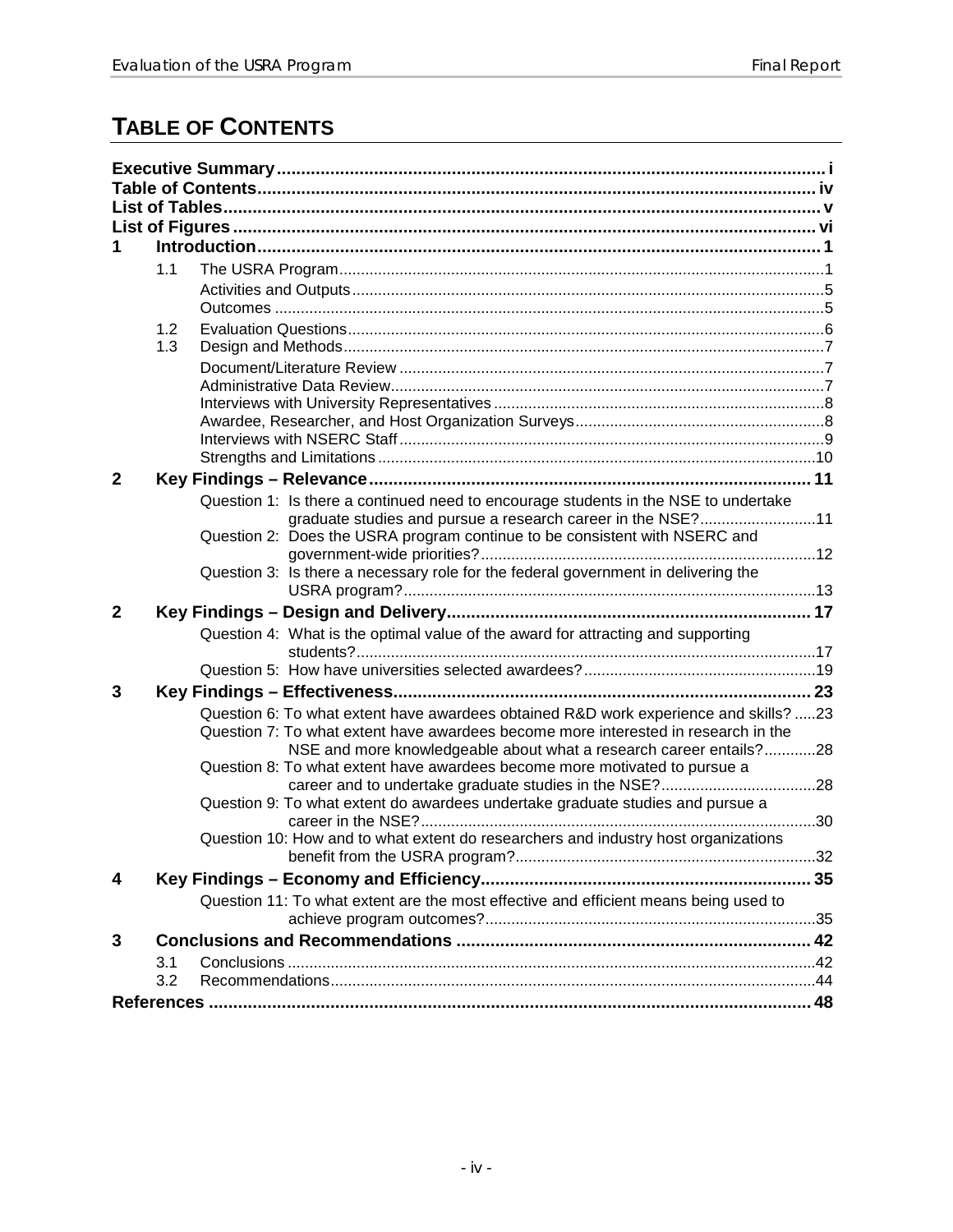## <span id="page-6-0"></span>**LIST OF TABLES**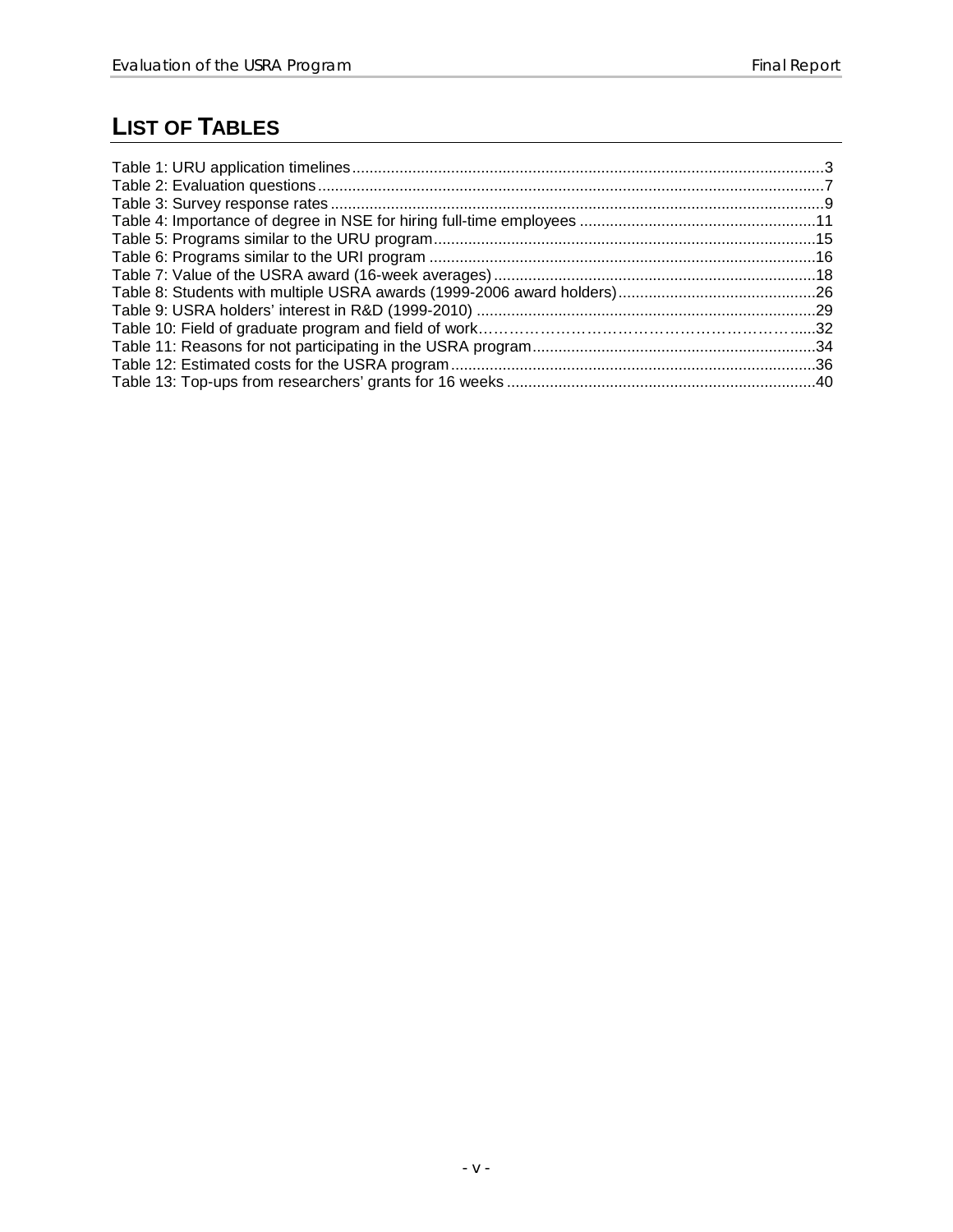## <span id="page-7-0"></span>**LIST OF FIGURES**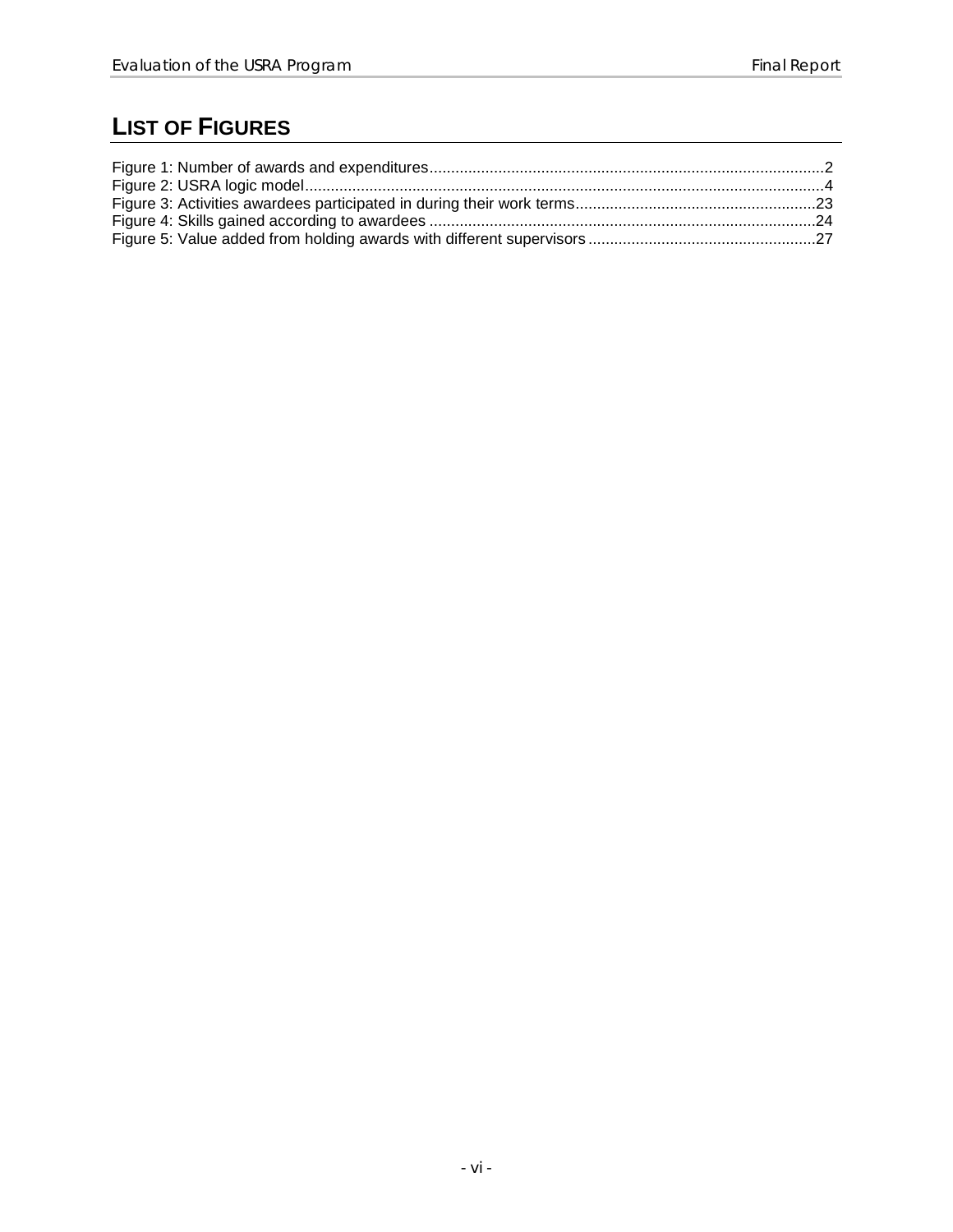## <span id="page-8-0"></span>**1 INTRODUCTION**

This report presents the key findings, conclusions and recommendations from the evaluation of NSERC's Undergraduate Student Research Awards (USRA). The evaluation covered the time period from fiscal years 1999-2000 to 2009-10. NSERC's Evaluation Division conducted the evaluation in collaboration with Prairie Research and Associates (PRA), which conducted the surveys of awardees, university supervisors and industry supervisors.

The purpose of the evaluation was to provide NSERC senior management with an assessment of the program's relevance and performance. The evaluation was also designed to ensure that NSERC meets the requirements of section 42.1(1) of the *Financial Administration Act* and the Treasury Board Secretariat's *Policy on Evaluation* (2009).

## <span id="page-8-1"></span>**1.1 The USRA Program**

The Natural Sciences and Engineering Research Council of Canada (NSERC) offers a number of programs to foster a supply of highly qualified Canadians with leading-edge scientific and research skills for Canadian industry, government, and universities. The Undergraduate Student Research Awards (USRA) program was established in 1980 to provide funding to undergraduate students wishing to complete a sixteen-week work term in a university or in an industrial environment. The USRA is expected to stimulate students' interest in research in the natural sciences and engineering (NSE), and encourage them to undertake graduate studies and pursue a research career in these fields. A USRA may be held in a university setting (URU) or a non-university setting (URI), depending on whether the student wishes to gain research work experience in a university or industry lab.

In 2010, NSERC offered approximately 3,300 URU awards and 900 URI awards. URU quotas were stable from 2003 to 2007 [\(Figure 1\)](#page-9-0). Additional URU awards were offered in 2008 due to availability of funds. The quotas were slightly reduced in 2009-10 due to reallocation of funds to other NSERC programs. About 1% of the awards have gone to Aboriginal students. The demand for URIs has been relatively stable over the years.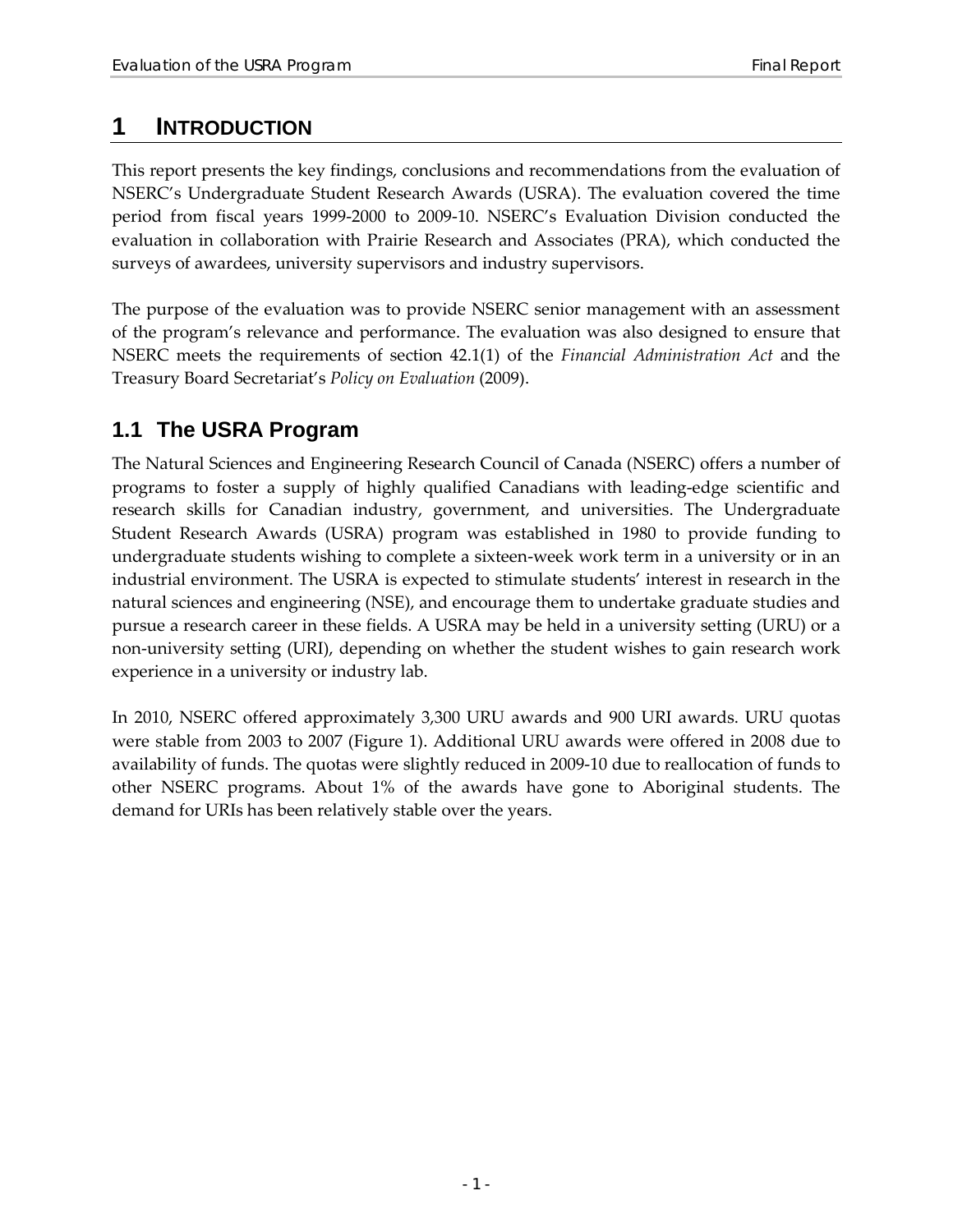

#### <span id="page-9-0"></span>**Figure 1: Number of Awards and Expenditures**

Canadian citizens (or permanent residents of Canada) who are registered in a bachelor's program at an eligible university and have obtained a cumulative average of at least B or Bover the previous years of study are eligible to apply. They must have completed the equivalent of first year university, and have been registered in the term immediately prior to holding the award.

Applications for USRAs in universities are not assessed by NSERC. The USRA application and nomination process is handled by the host institution. Universities establish their own selection criteria within the broad guidelines established by NSERC; namely, the student's academic record and aptitude for research. A USRA liaison officer is appointed by the university to administer the selection process. Once selected by the university, the applications are forwarded to NSERC, where they are checked for compliance with the program regulations before awards are approved. NSERC assigns each university a quota of USRA awards. USRA quotas are calculated using a formula that includes a rolling three-year average of Post Graduate Scholarships awarded to students who applied from the institution as a proportion of all awards available per year, a rolling three-year average of the number of NSERC grant holders at the institution as a proportion of all grant holders per year, and a factor to adjust for the budget available for the program. To encourage Aboriginal students to participate in the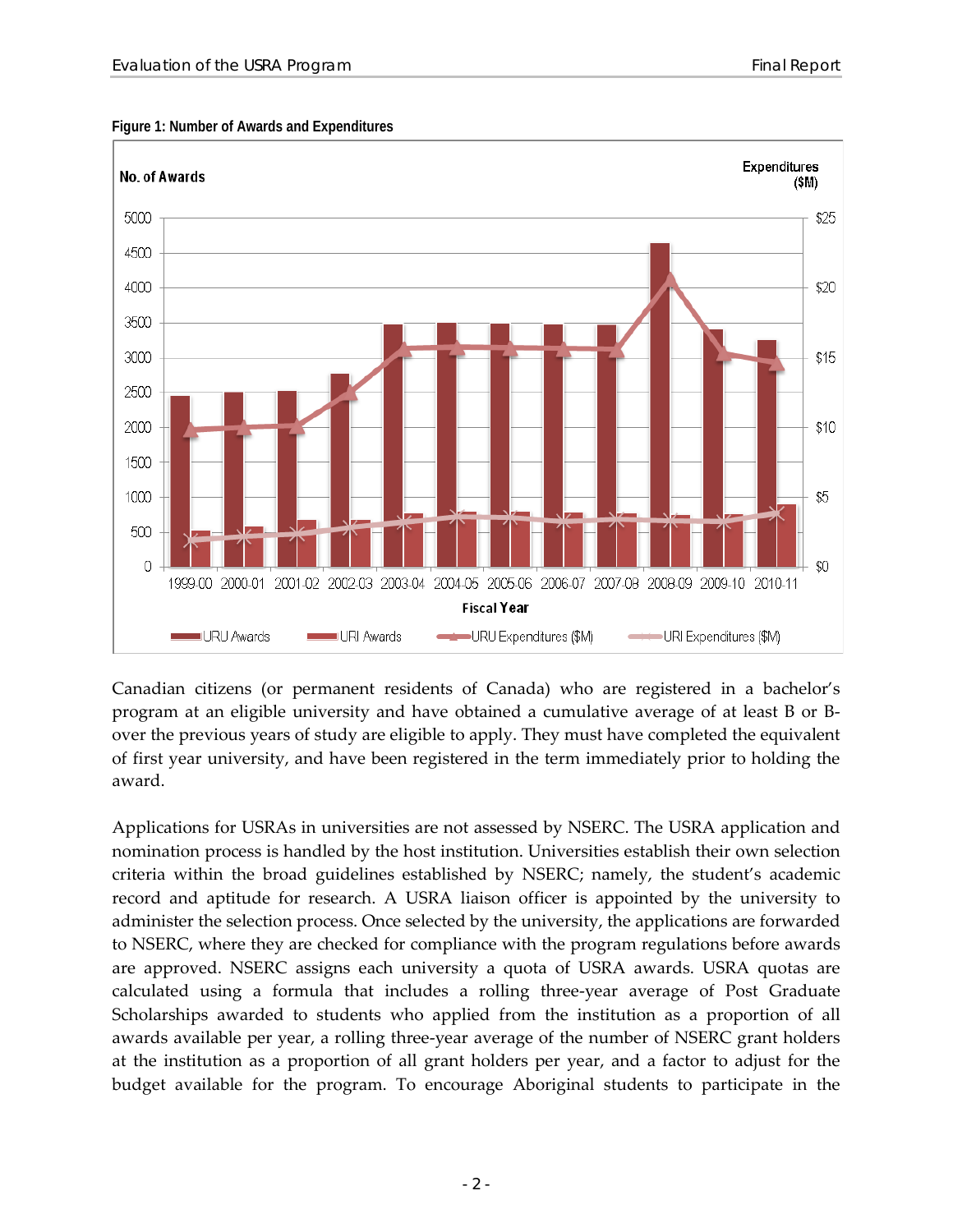program, awards given to Aboriginal students are not included in the university's quota. There is a minimum quota of four for small institutions.

For USRAs in industry, the company screens the applications and selects the student(s) it wishes to nominate. Applications are forwarded to NSERC for review and are awarded if the student and the host organization meet NSERC's eligibility criteria. NSERC may support up to 15 students per eligible organization per fiscal year.

The duration of the award is 16 consecutive weeks on a full-time basis if the award is held at a university. For URI, the duration of the award must be no less than 12 consecutive weeks and no more than 16 consecutive weeks. USRA awards have a value of \$4,500 for a full 16-week period. Universities and industry are required to supplement the amount of the award by at least 25% of its value. A travel allowance may also be granted if students take up the award at a university other than where they are currently registered. A student can hold a total of three USRA awards during his or her undergraduate degree.

Universities must submit applications for the summer term (May-August) to NSERC by May 15<sup>th</sup>. NSERC sends the students' award letters to the USRA liaison officers by the end of July [\(Table 1\)](#page-10-0). NSERC does not review applications until after students have commenced their work term. The reason for this is that many students who accept a USRA subsequently change their plans. Reviewing applications after the work term has begun means that program staff do not spend time reviewing applications from this group of students. Universities must be prepared to continue to employ any students whose applications are rejected by NSERC. Payments for the summer term are forwarded to universities in the first or second week of July. The award notifications and payments are generally sent out earlier for the fall and winter work terms.

|                                                     | Summer<br>(May-Aug) | Fall<br>(Sept-Dec) | Winter<br>(Jan-Apr) |
|-----------------------------------------------------|---------------------|--------------------|---------------------|
| Universities submit applications to NSERC           | May 15              | Oct 15             | Jan 15              |
| NSERC sends students' award letters to universities | July 31             | <b>Nov 15</b>      | Feb 15              |
| NSERC forwards payments to universities             | July 16             | <b>Nov 30</b>      | Feb 28              |

<span id="page-10-0"></span>**Table 1: URU application timelines**

A logic model identifies the linkages between the activities of a program and its ultimate outcomes. It delineates the set of activities that make up the program and the sequence of outputs and outcomes that are expected to flow from these activities. As such, the logic model serves as a "roadmap", connecting activities to the ultimate outcomes, thereby identifying the steps that will demonstrate progress towards expected results. Five levels of performance are delineated in the logic model presented below in [Figure 2:](#page-11-0) activities and outputs, immediate outcomes, intermediate outcomes and ultimate outcomes.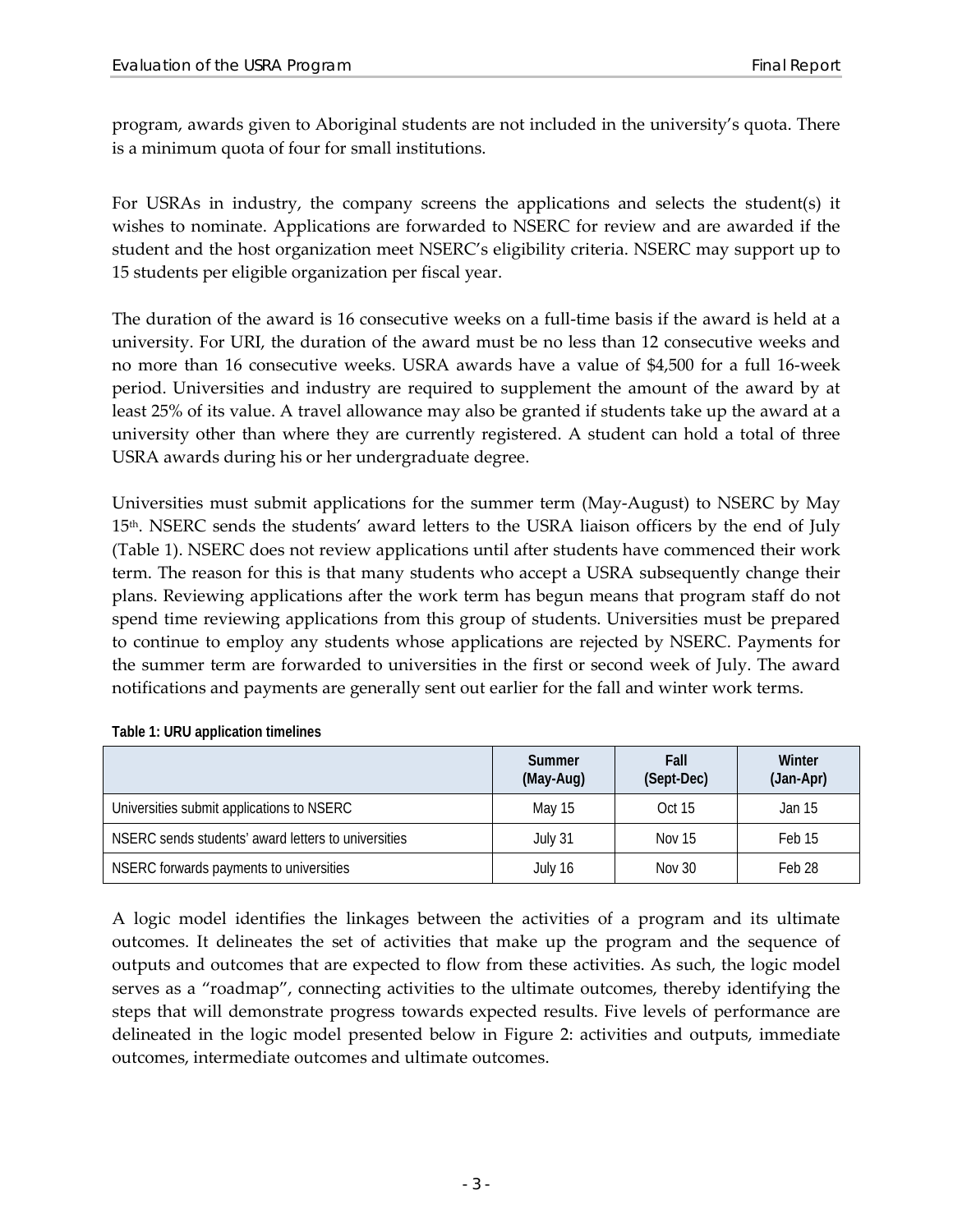#### <span id="page-11-0"></span>**Figure 2: USRA Logic Model**

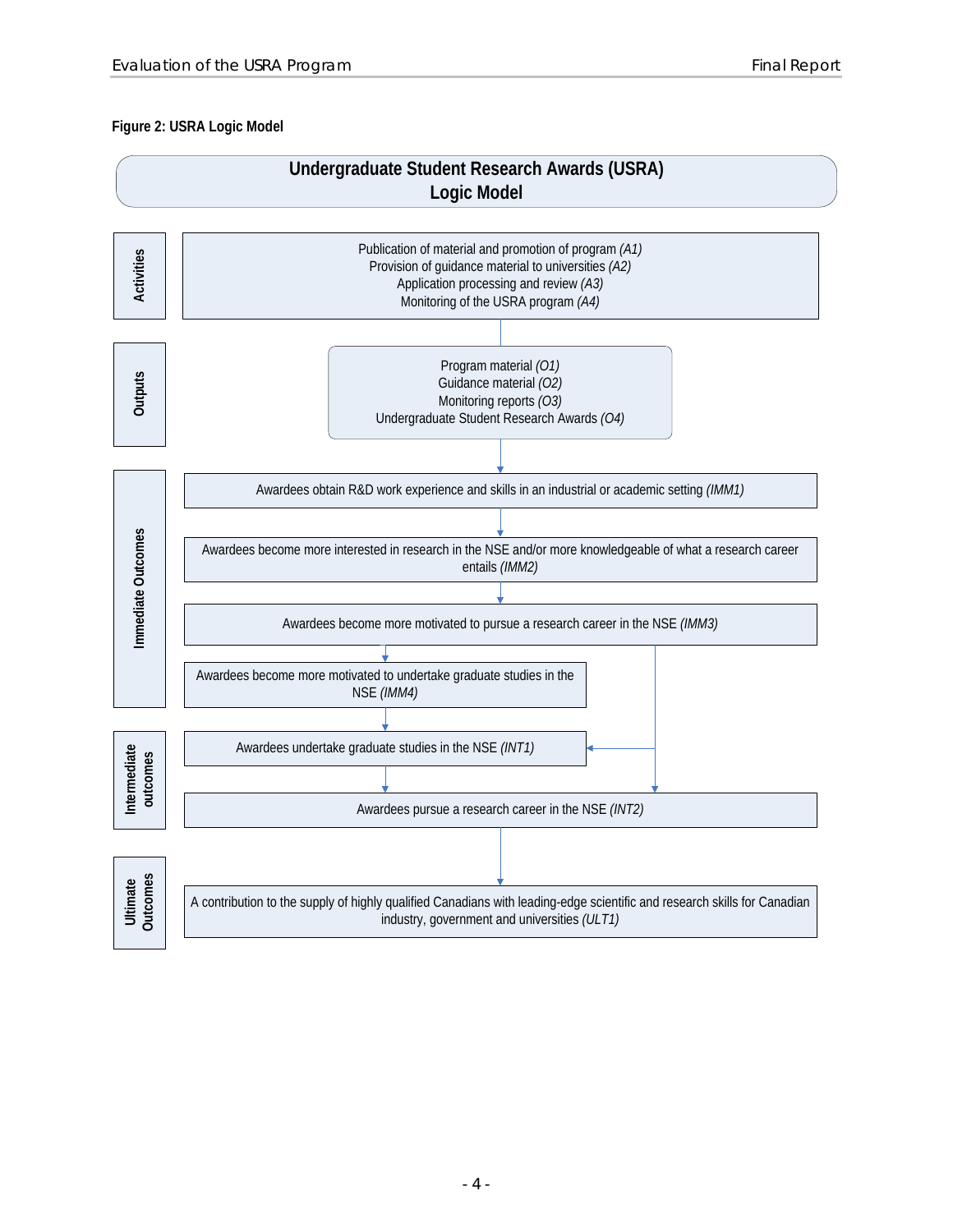#### <span id="page-12-0"></span>**Activities and Outputs**

The program activities listed below are carried out by NSERC and are within the control of NSERC staff:

- *Publication of material and promotion of program (A1).* NSERC publishes a *Program Guide* for students and fellows that includes a program description and information on application procedures for USRA and other NSERC programs. A PowerPoint presentation about the program is available on NSERC's website. The USRA program is promoted to institutions through NSERC's regional meetings and by the regional offices. NSERC also includes information about the USRA program in letters that are sent to companies participating in research projects funded by NSERC (i.e., the Collaborative Research Development program). *Provision of guidance material to universities (A2). NS*ERC provides guide*lines that un*iversities must follow when implementing selection processes at their institutions to identify USRA candidates. Universities may develop their own selection criteria in addition to NSERC's minimum standard requirements.
- *Review and processing of applications (A3).* Universities are responsible for selecting the USRAs at their institution, but the applications are also reviewed and approved by NSERC to ensure compliance with program regulations. NSERC reviews, processes and awards industry USRA applications.
- *Monitoring of USRA program (A4). Monitoring of the program involves financial monit*oring and measurement of program outcomes through an annual exit survey of awardees upon completion of their work term. For URI, both the awardees and their host organizations are required to submit final reports to NSERC.

The activities described a*b*ove enable NSERC to produce the program outputs: *program material, guidance material, monitoring reports and USRA* awards.

#### <span id="page-12-1"></span>**Outcomes**

The outcomes for the USRA program are expected to occur at different times. It is important to note that the achievement of program outcomes relies on the activities and decisions of awardees, university supervisors and industry supervisors, who are not under the direct control of NSERC.

#### *Immediate Outcomes*

The immediate outcomes are a direct result of the USRAs and occur during the awardees' work term at either a university or industry lab. During this term, *awardees obtain R&D work experience and skills in an industrial or academic setting (IMM1)*. As a result of their research experience, awardees are expected to *become more interested in research in the NSE, more knowledgeable about what a research career entails (IMM2)* and *more motivated to pursue a research career in the NSE*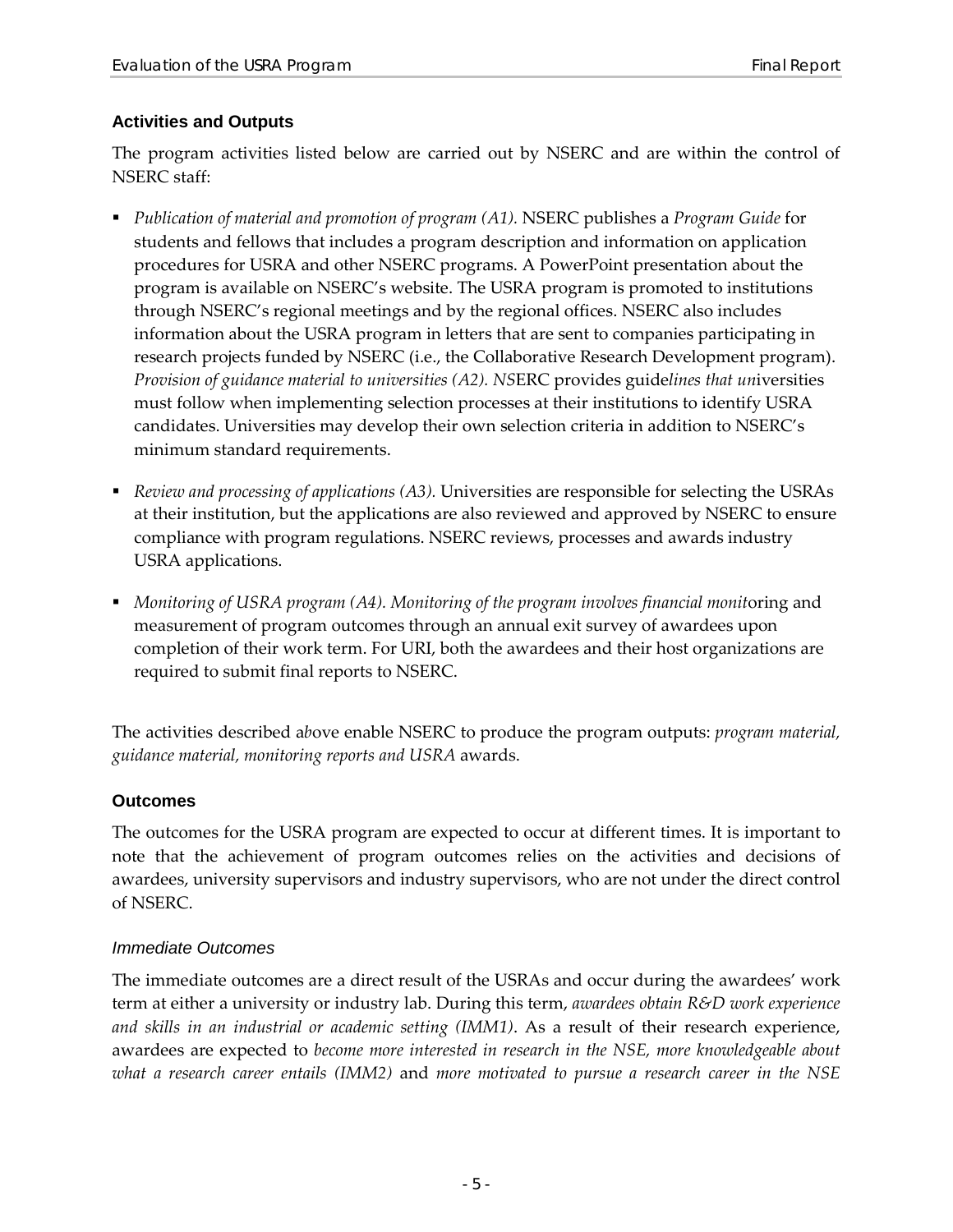*(IMM3).* Some awardees are also expected to become *more motivated to undertake graduate studies in the NSE (IMM4)* as a part of their academic training.

#### *Intermediate Outcomes*

The intermediate outcomes are expected to occur following completion of the awardees' undergraduate degree. Awardees who develop greater interest in research in the NSE and/or are more knowledgeable as to what a research career entails are expected to *pursue a research career in the NSE (INT2)*. University and industry supervisors who decide to hire their former awardees help realize the awardees' career choice. Awardees who maintain or develop increased motivation for graduate studies during their work term are expected to *undertake graduate studies in the NSE (INT1) as part of their career path*. The awardees' decision to undertake graduate studies may be facilitated by participating university supervisors who actively recruit awardees to graduate programs.

#### *Ultimate Outcome*

The ultimate outcome represents the long-term goal of the program. Awardees who successfully pursue a research career in Canada contribute to the *supply of highly qualified Canadians with leading-edge scientific and research skills for Canadian industry, government and universities (ULT1, PAA Expected Result 1.2).*

### <span id="page-13-0"></span>**1.2 Evaluation Questions**

The evaluation questions were developed in consultation with Scholarships and Fellowships senior management, and address the core evaluation issues laid out in the *Directive on the Evaluation Function* [\(Table 2\)](#page-14-3). The evaluation questions pertaining to program effectiveness are explicitly linked to the expected outcomes in the logic model. The program's contribution to its ultimate outcome is inferred from the findings related to Evaluation Question 9. A detailed evaluation matrix (including indicators and sources of information) was also developed to help guide the evaluation.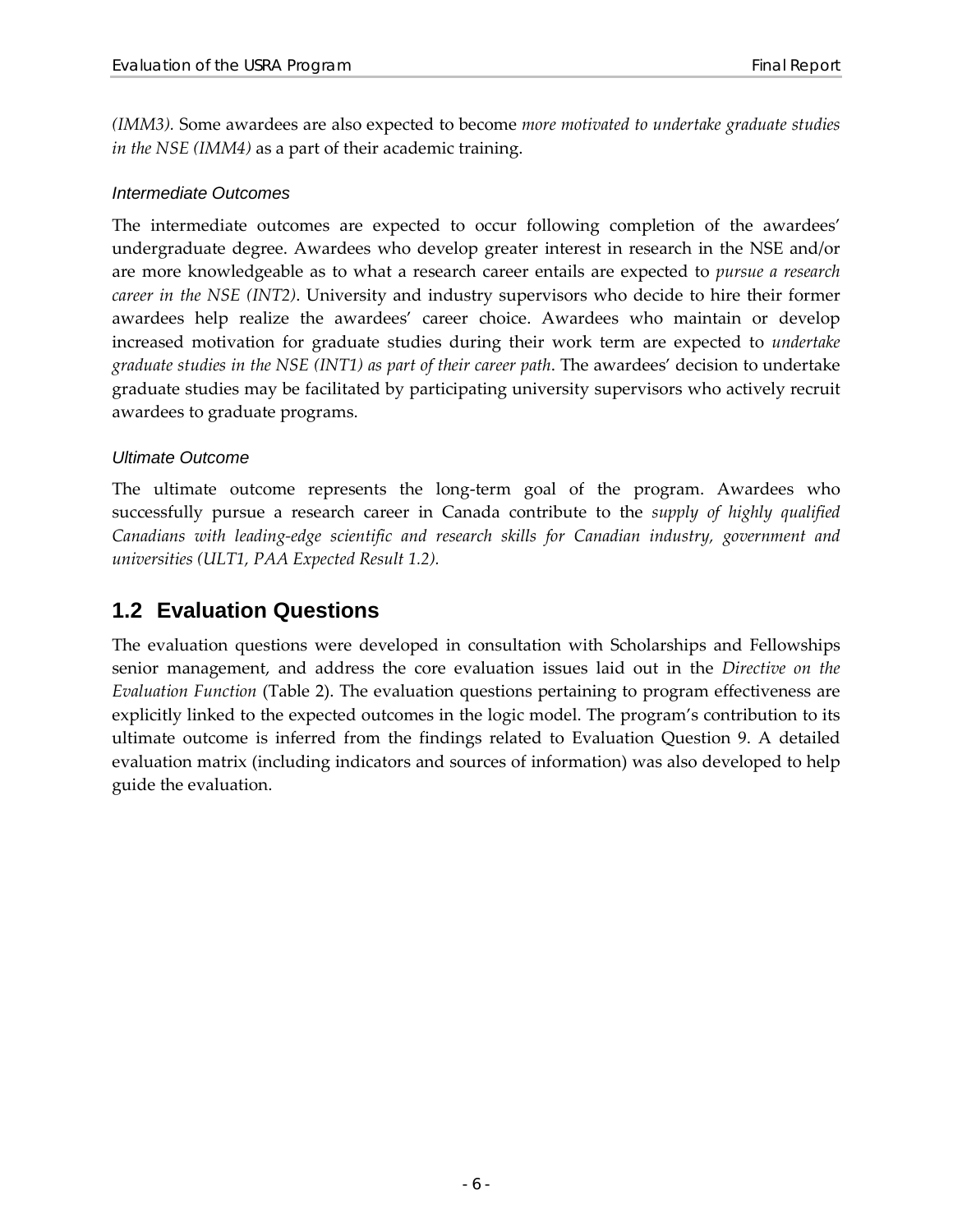#### <span id="page-14-3"></span>**Table 2: Evaluation questions**

|    | Relevance: To what extent does the USRA program address a demonstrable need and is aligned with government<br>priorities and is appropriate to the federal government |  |  |  |
|----|-----------------------------------------------------------------------------------------------------------------------------------------------------------------------|--|--|--|
| 1. | Is there a continued need to encourage students in the NSE to undertake graduate studies and pursue a research career in<br>the NSE?                                  |  |  |  |
| 2. | Does the USRA program continue to be consistent with NSERC and government-wide priorities?                                                                            |  |  |  |
|    | 3. Is there a necessary role for the federal government in delivering the USRA program?                                                                               |  |  |  |
|    | Design and Delivery: The extent to which the USRA program is being administered and delivered in the intended<br>manner                                               |  |  |  |
| 4. | What is the optimal value of the award for attracting and supporting students?                                                                                        |  |  |  |
|    | 5. How have universities selected awardees?                                                                                                                           |  |  |  |
|    | Success/Impact: The extent to which the program is achieving or demonstrating progress toward intended outcomes                                                       |  |  |  |
| 6. | To what extent have awardees obtained R&D work experience and skills? (IMM1)                                                                                          |  |  |  |
|    | To what extent have awardees become more interested in research in the NSE and more knowledgeable about what a<br>research career entails? (IMM2)                     |  |  |  |
| 8. | To what extent have awardees become more motivated to pursue a career and to undertake graduate studies in the NSE?<br>(IMM3, IMM4)                                   |  |  |  |
|    | 9. To what extent do awardees undertake graduate studies and pursue a career in the NSE? (INT1, INT2)                                                                 |  |  |  |
|    | 10. How and to what extent do researchers and industry benefit from the USRA program?                                                                                 |  |  |  |
|    | Efficiency and Economy: The USRA program's resource utilization in relation to the production of outputs and progress<br>toward expected outcomes                     |  |  |  |
|    | 11. To what extent are the most effective and efficient means being used to achieve program outcomes?                                                                 |  |  |  |

## <span id="page-14-0"></span>**1.3 Design and Methods**

Multiple lines of inquiry were used to address each evaluation question, and all key program stakeholder groups were consulted as part of the evaluation. The assessment of the extent to which the USRA program has achieved its intended outcomes primarily relied on surveys of award holders (the exit survey and the follow-up survey). Other lines of inquiry were used to validate the findings from the awardee surveys. The data collection methods and data sources are described below.

#### <span id="page-14-1"></span>**Document/Literature Review**

The document/literature review helped to answer evaluation questions related to the relevance, design and efficiency/economy of the USRA program. The literature also provided background and context for the interpretation of findings, and in a few cases, a basis for comparison (i.e., graduate studies enrolment rates from Statistics Canada).

#### <span id="page-14-2"></span>**Administrative Data Review**

Administrative data on awardees from NSERC's Award Management Information System (NAMIS) were used to provide contextual information for the evaluation and help address a few evaluation questions.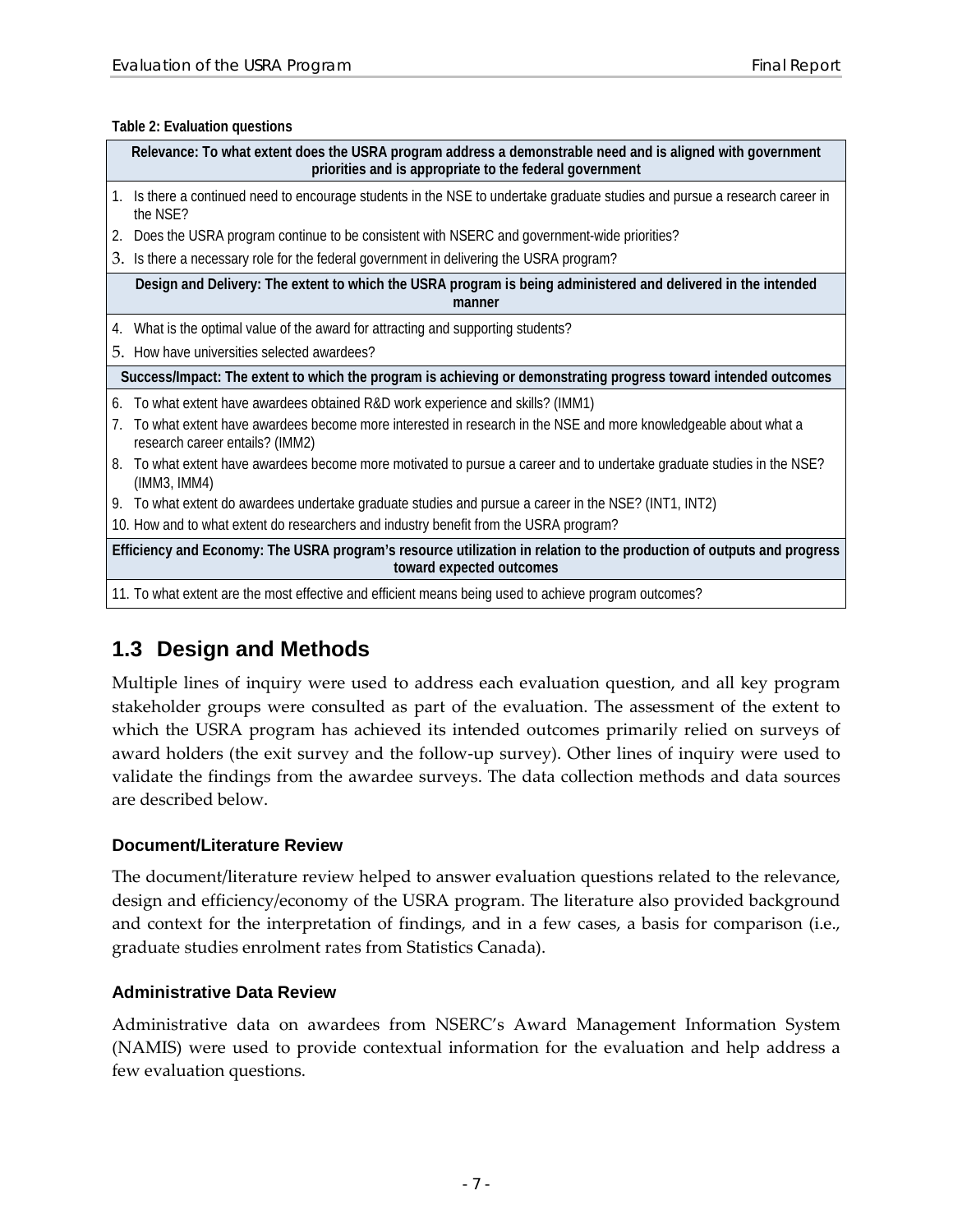#### <span id="page-15-0"></span>**Interviews with University Representatives**

The interviews with university representatives provided eligible universities' perspectives on the program and helped to build an understanding of how the URUs are being administered at the institutions. The evaluation team conducted semi-structured phone interviews with representatives from 20 of the 71 universities that were eligible to nominate URU award holders (see *Annex B*). The sample was selected based on three criteria: the size of the institution;<sup>[1](#page-15-2)</sup> the proportion of the total number of USRAs allocated to the institution; and the extent of the university representative's experience with the USRA program. Two thirds of interviewees (13) were selected from medium/large universities since the vast majority of the USRA awards are allocated to medium/large universities and one third (7) from small universities.

#### <span id="page-15-1"></span>**Awardee, Researcher, and Host Organization Surveys**

Web surveys were designed to provide quantitative and qualitative data to address a number of evaluation questions, in particular those pertaining to the program's intermediate- and longterm outcomes. The evaluation drew on results from surveys of the following groups:

*Past USRA award holders*, including:

 $\overline{a}$ 

- o *An exit survey of award holders who had completed their work term between 1999 and 2010.* NSERC has administered a census of award holders on an ongoing basis since 1999. Award holders are asked to complete the survey at the end of their work term(s). The evaluation used the results from this survey (i.e., responses collected from 1999 to 2010) primarily to assess immediate outcomes.
- o *A follow-up survey of USRA holders who had completed their work term between 1999 and 2006.* This census was administered as part of the evaluation, primarily to obtain more detailed information on awardees' experiences, as well as up-to-date information on their career paths.
- o *A follow-up survey of USRA holders who completed their work term between 2009 and 2010*. This group was surveyed through a census to obtain up-to-date information on other opportunities available to students and current pay levels.
- *University supervisors who supervised URU holders between 1999 and 2009.* A random sample of researchers who supervised USRA students was surveyed to help assess program relevance and performance, as well as unintended outcomes.
- *Industry supervisors who supervised URI holders between 1999 and 2009*. One industry representative from each organization was surveyed to help assess program relevance and performance, as well as unintended outcomes.

<span id="page-15-2"></span><sup>&</sup>lt;sup>1</sup> The institution size is defined based on a three-year average of annual NSERC funding received: small <  $$3,495,469$ ; medium <\$13,981,876; large >\$13,981,876.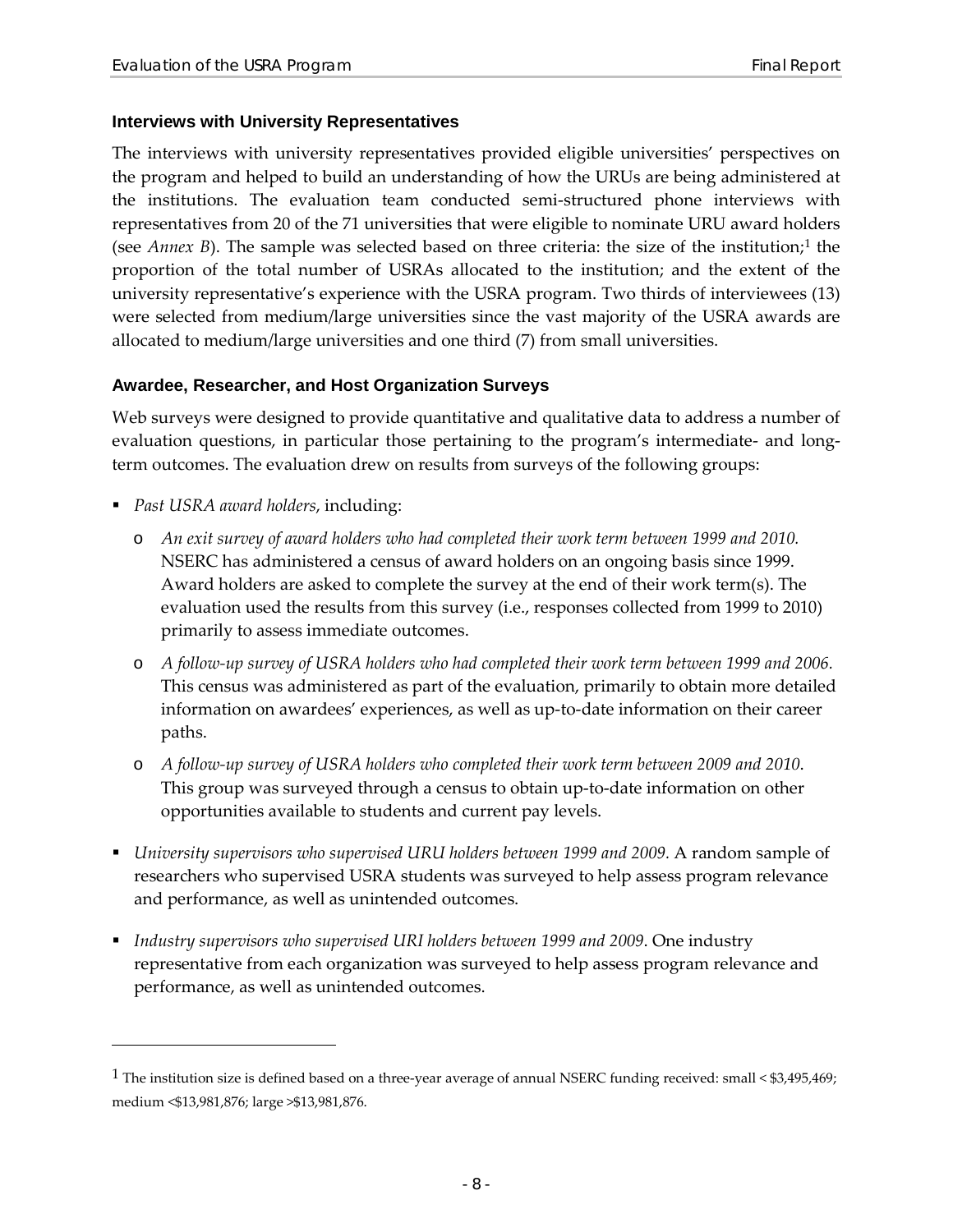*Industry organizations that have participated in NSERC's Industrial R&D Fellowships (IRDF), Collaborative Research and Development (CRD) grants, and Industrial Research Chairs (IRC).* A census of industry organizations that participated in NSERC's IRDFs (competition years 2000-08) and a random sample of organizations that participated in CRDs and IRCs. Some of these organizations had never participated in the USRA program. The surveys explored whether or not these organizations had an interest in the USRA program, the reasons some of them had not participated, and whether they had used other programs or mechanisms to hire undergraduate students.

The survey response rates were acceptable given the survey mode and the populations surveyed [\(Table 3\)](#page-16-1). The response rate was higher for the exit survey than for the follow-up survey because the exit survey was administered closer to the time of the award, when NSERC had up-to-date contact information for students, and awardees would have been more inclined to respond to a survey regarding their award. Overall, the characteristics of the respondents were very similar to the characteristics of the populations. Awardees who had held an award in recent years and those who had held more than one award were somewhat over-represented among those who completed the follow-up survey. Researchers who had supervised more than one award holder were slightly over-represented as well. Pearson's chi-square and analysis of variance (ANOVA) were used to examine differences between groups where appropriate.

|               | <b>USRA holders</b><br>(exit survey<br>1999-2010) | <b>USRA holders</b><br>(follow-up<br>surveys) | <b>University</b><br><b>Supervisors</b> | <b>Industry</b><br><b>Supervisors</b> | <b>Representatives</b><br>from IRDF, CRD<br>and IRC<br>Organizations |
|---------------|---------------------------------------------------|-----------------------------------------------|-----------------------------------------|---------------------------------------|----------------------------------------------------------------------|
| Population    | 32,383                                            | 29,917                                        | 3,314                                   | 749                                   | 1,967                                                                |
| Sample        | 32,383                                            | 29,917                                        | 2,968                                   | 749                                   | 1,663                                                                |
| Valid sample  | n/a                                               | 18,014                                        | 2,645                                   | 357                                   | 1,123                                                                |
| Responses     | 21,162                                            | 6,471                                         | 1,336                                   | 145                                   | 322                                                                  |
| Response rate | 65.3%                                             | 35.9%                                         | 50.5%                                   | 40.6%                                 | 28.7%                                                                |
| Sample error  | $\pm 0.2\%$                                       | ±1.0%                                         | ±1.6%                                   | ±6.6%                                 | ±4.6%                                                                |

<span id="page-16-1"></span>**Table 3: Survey response rates**

*Note: The valid sample excludes attrition (e.g., respondents who could not be reached due to outdated contact information). For the exit survey, the valid sample was not known for the early years, so the response rate is calculated based on the population.*

#### <span id="page-16-0"></span>**Interviews with NSERC Staff**

Unstructured interviews with NSERC staff helped ensure that the evaluation team had an indepth understanding of the program and its environment. The interviews also provided an opportunity to consult program staff on possible interpretations of the evaluation findings.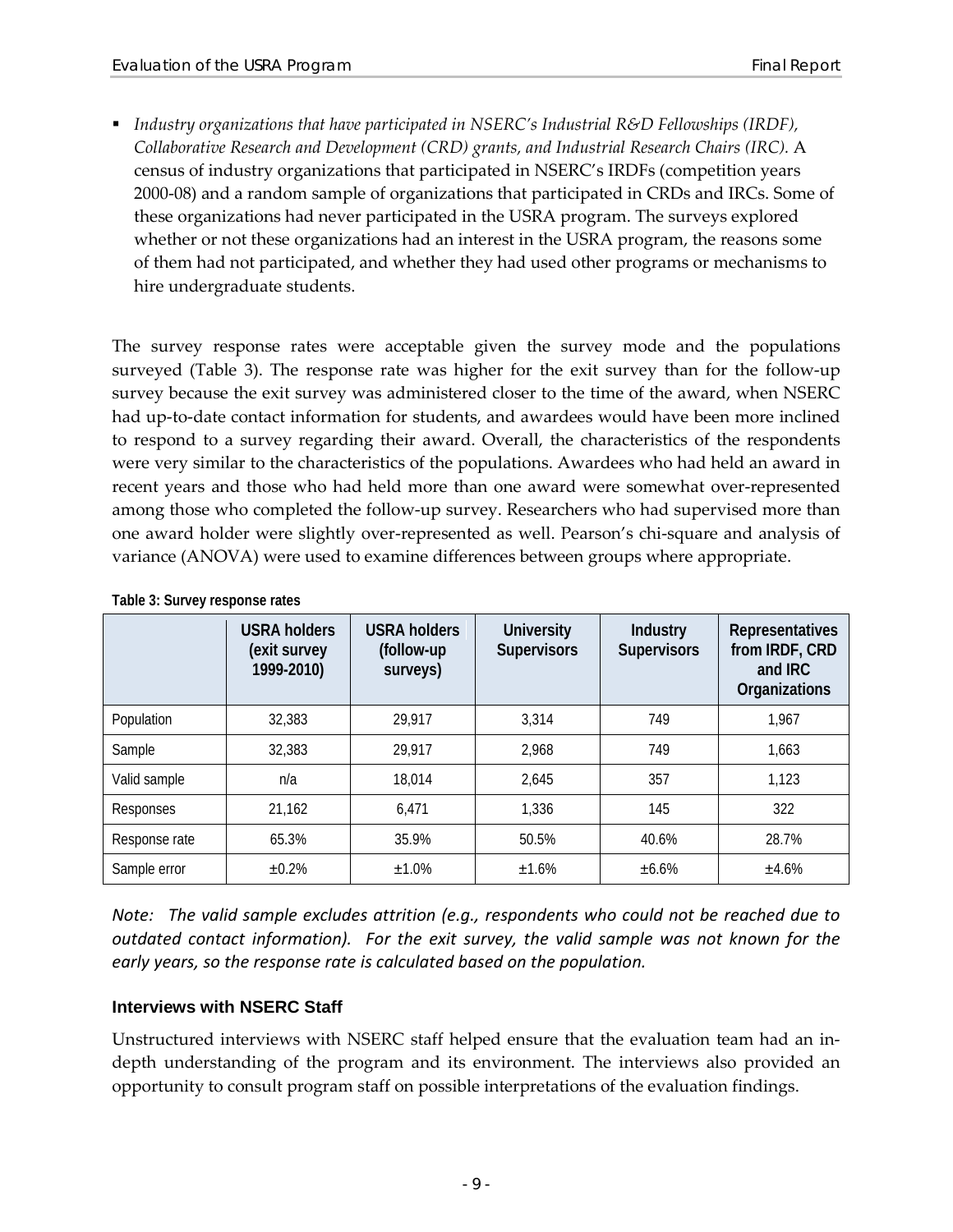#### <span id="page-17-0"></span>**Strengths and Limitations**

While the evaluation design benefitted from multiple lines of inquiry and relatively high survey response rates, it had two key limitations: the absence of a student comparison group and the absence of baseline data.

The evaluation design for assessing the achievement of program outcomes could have been stronger if the evaluation had used an equivalent comparison group of students who were not recipients of the USRA award. This would have helped determine whether students in receipt of a USRA award become more interested in research in the NSE and more knowledgeable as to what a research career entails than students who do not complete a research work term. Comparisons between these two groups with respect to students undertaking graduate studies and pursuing a research career in natural sciences and engineering could also have been conducted. NSERC could not, however, access a relevant student comparison group to be surveyed as part of the evaluation (i.e., cohorts of undergraduate students from 1999-2006).

Baseline data on awardees' level of interest in research in the NSE, their knowledge of what a research career entails and their plans to pursue a research career prior to their USRA work term could have further strengthened the evaluation design. This would have made it possible to compare awardees' level of interest, knowledge and career aspirations across two time points: just prior to receipt of the award and immediately following completion of the award. Baseline data would have been particularly valuable given that students who receive a USRA are of high academic calibre and generally have an already existing interest in R&D.

In the absence of a comparison group and baseline data, the evaluation turned to other studies of undergraduate research award programs to help establish criteria for program success. Findings from evaluations of similar programs were also looked at to determine what outcomes are generally produced by programs like the USRA. Custom data on the proportion of NSE undergraduates who continue on to graduate studies were also ordered from Statistics Canada. Given that the USRA is a low-risk program, these mitigating strategies were deemed sufficient for ensuring that the assessment of its performance could be substantiated. (This is further discussed in the Conclusions and Recommendations section of the report.)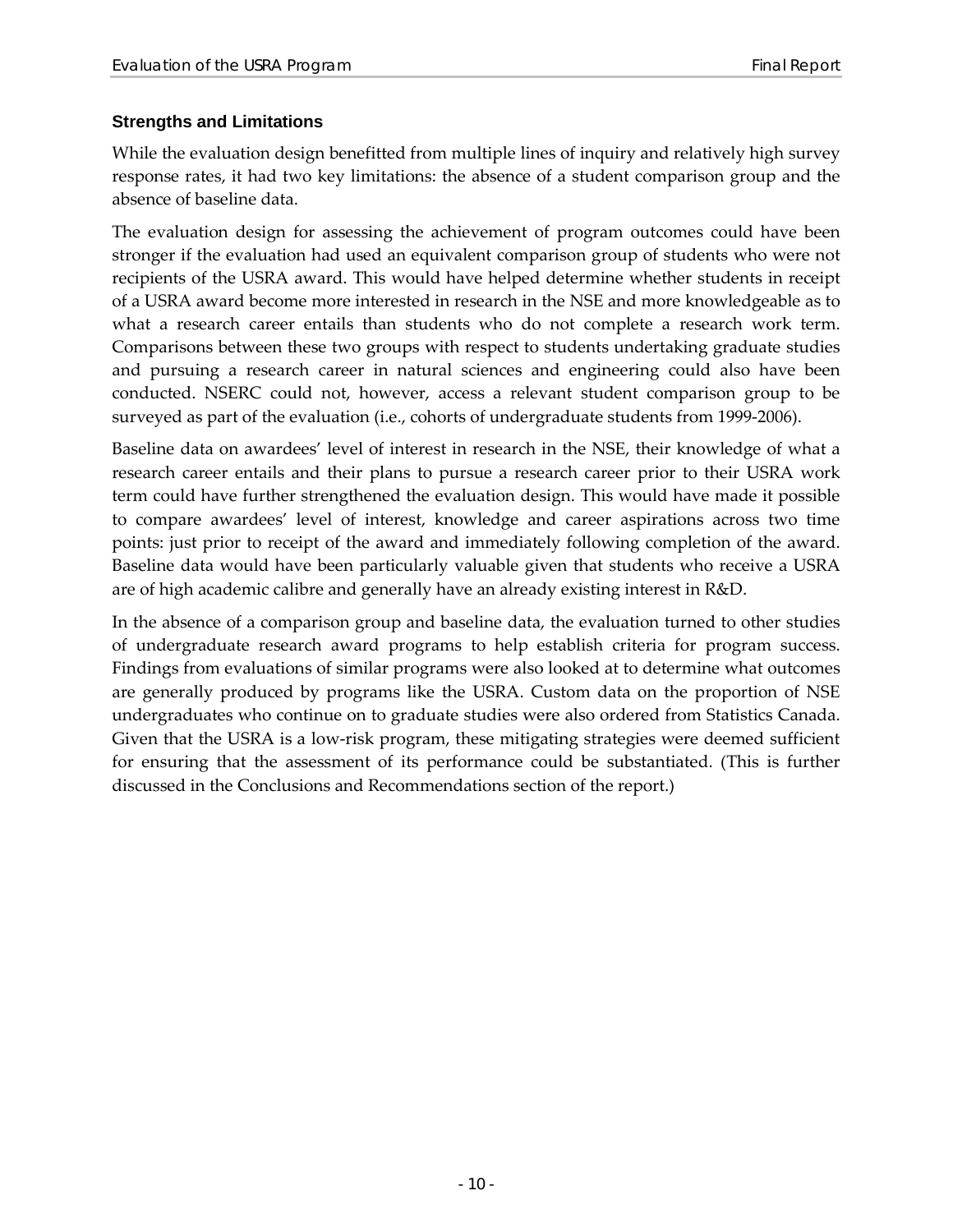## <span id="page-18-0"></span>**2 KEY FINDINGS – RELEVANCE**

#### <span id="page-18-1"></span>**Question 1: Is there a continued need to encourage students in the NSE to undertake graduate studies and pursue a research career in the NSE?**

As Canada moves from a resource-based economy to a knowledge-based economy, economic growth and competitiveness are becoming increasingly tied to scientific and technological development and innovation (Statistics Canada, 2011). There is a critical link between Canadian productivity, economic growth and innovation (The Council of the Canadian Academies, 2009; Stewart, 2009). In a knowledge-based economy, trained S&T researchers and technicians drive innovation by producing knowledge and applying research results. The long-term growth of Canada's innovation system is therefore dependent on constant growth in the number of workers possessing science and engineering skills (Organization for Economic Cooperation and Development (OECD), 2003). At the same time, Canada continues to lag behind other OECD countries in the proportion of graduates from science, math, computer science, and engineering programs, and the number of Master's and PhD degrees overall (Association of Universities and Colleges of Canada (AUCC), 2007). The Government of Canada (2007) recognized the need to stimulate the supply of HQP in its S&T strategy, "Mobilizing Science and Technology to Canada's Advantage". By doing so, Canada can contribute to innovation, advance S&T knowledge, and boost industry's productivity and growth.

While HQP with Master's and doctoral degrees are essential in university research, employees with Master's degrees and PhDs are also highly in demand in the private sector (AUCC, 2007). A majority of the organizations that had hosted a URU holder expressed a need for HQP with undergraduate degrees (90%) and Master's degrees (75%) in particular [\(Table 4\)](#page-18-2). Less importance was attached to job candidates with a doctorate or postdoctoral degree. However, when host organizations were surveyed in conjunction with the evaluation of the Industrial Research and Development Fellowships (IRDF), they indicated that for research-intensive positions, they employed a higher ratio of staff with PhDs than with undergraduate or Master's degrees.

| Importance placed on degree           | Percent of industry supervisors |          |           |              |  |
|---------------------------------------|---------------------------------|----------|-----------|--------------|--|
|                                       | Undergraduate                   | Master's | Doctorate | Postdoctoral |  |
| Important $(5-7)$                     | 89%                             | 75%      | 55%       | 30%          |  |
| Neither important nor unimportant (4) | 3%                              | 17%      | 21%       | 27%          |  |
| Not important $(1-3)$                 | 4%                              | 5%       | 19%       | 35%          |  |
| Don't know                            | 3%                              | 4%       | 6%        | 8%           |  |

#### <span id="page-18-2"></span>**Table 4: Importance of a degree in NSE for hiring full-time employees**

*Note: Total percentages may not equal 100% due to rounding.*

*Source: Industry Supervisor Survey, n=145*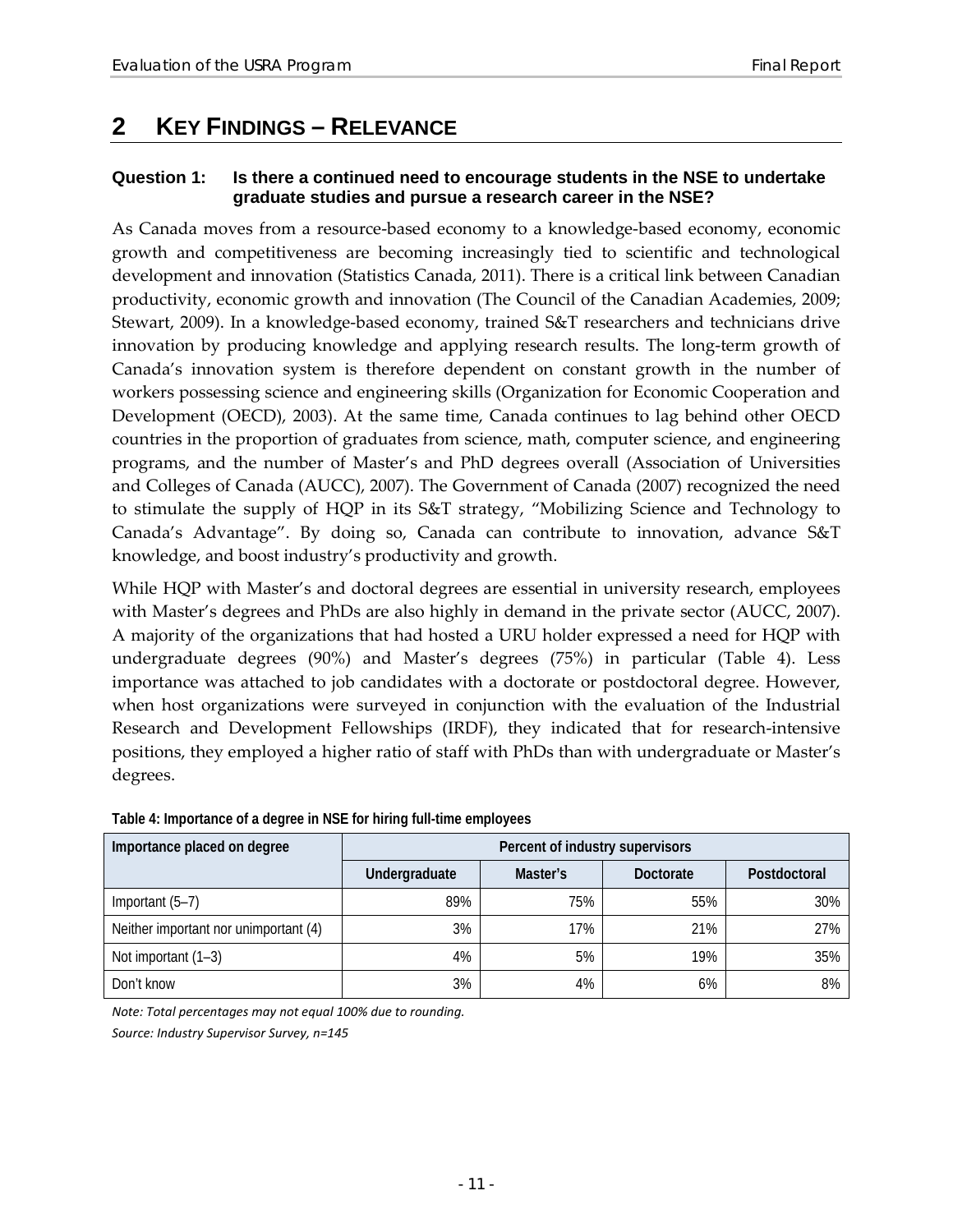With respect to the USRA program, among USRA liaison officers and university and industry supervisors, there was also a strong perceived need for a program that encourages graduate studies and research careers in the NSE. A university supervisor responding to the survey stated:

If a program like the USRA program did not exist, it would mean a further disconnect between research and education. A University should engage undergraduate students in research and the NSERC USRA is a very effective tool to do so. Not having this would mean in many cases I would probably just hire a research technician at 20% who can do the same work of the USRA at 100% and faster. But it would be sad for Canada to consider this step.

Liaison officers and awardees were also in favour of the program because it adds significant value to NSE students' undergraduate education. Support for the program is so strong that it has even prompted several universities to establish their own complementary undergraduate summer research programs in order to supplement their NSERC quota and reach greater numbers of undergraduate students.<sup>[2](#page-19-1)</sup> In some cases, they have also expanded the practice to the social sciences and humanities.

**Conclusions**: There is a continued need for a growing supply of HQP in Canada, and it is important for industry to have access to graduates with a Master's degree. There is also a strong perceived need for the USRA program among participating universities, university researchers and companies, both because it encourages students in the NSE to undertake graduate studies and pursue a research career in the NSE, and because it adds significant value to the students' undergraduate education.

#### <span id="page-19-0"></span>**Question 2: Does the USRA program continue to be consistent with NSERC and government-wide priorities?**

The USRA program's focus on stimulating undergraduate students' interest in the NSE and encouraging them to undertake graduate studies and pursue a research career in these fields aligns well with one of the three S&T advantages (Government of Canada, 2007, p.18): **"**Canada must grow its base of knowledge workers by developing, attracting, and retaining the highly skilled people we need to thrive in the modern global economy". With respect to NSERC priorities, the program contributes to NSERC's strategic outcome 1.0 People: Highly skilled science and engineering professionals in Canada (NSERC, 2010, p. 4). The USRA program's expected outcomes also support NSERC's Strategy for Partnership and Innovation (SPI). Consistent with the URI objectives, the SPI aims to connect people and skills in order to benefit industry through innovation and advancing new technologies (NSERC, 2009).

 $\overline{a}$ 

<span id="page-19-1"></span><sup>2</sup> These programs are discussed further in the next section, which addresses Evaluation Question 3.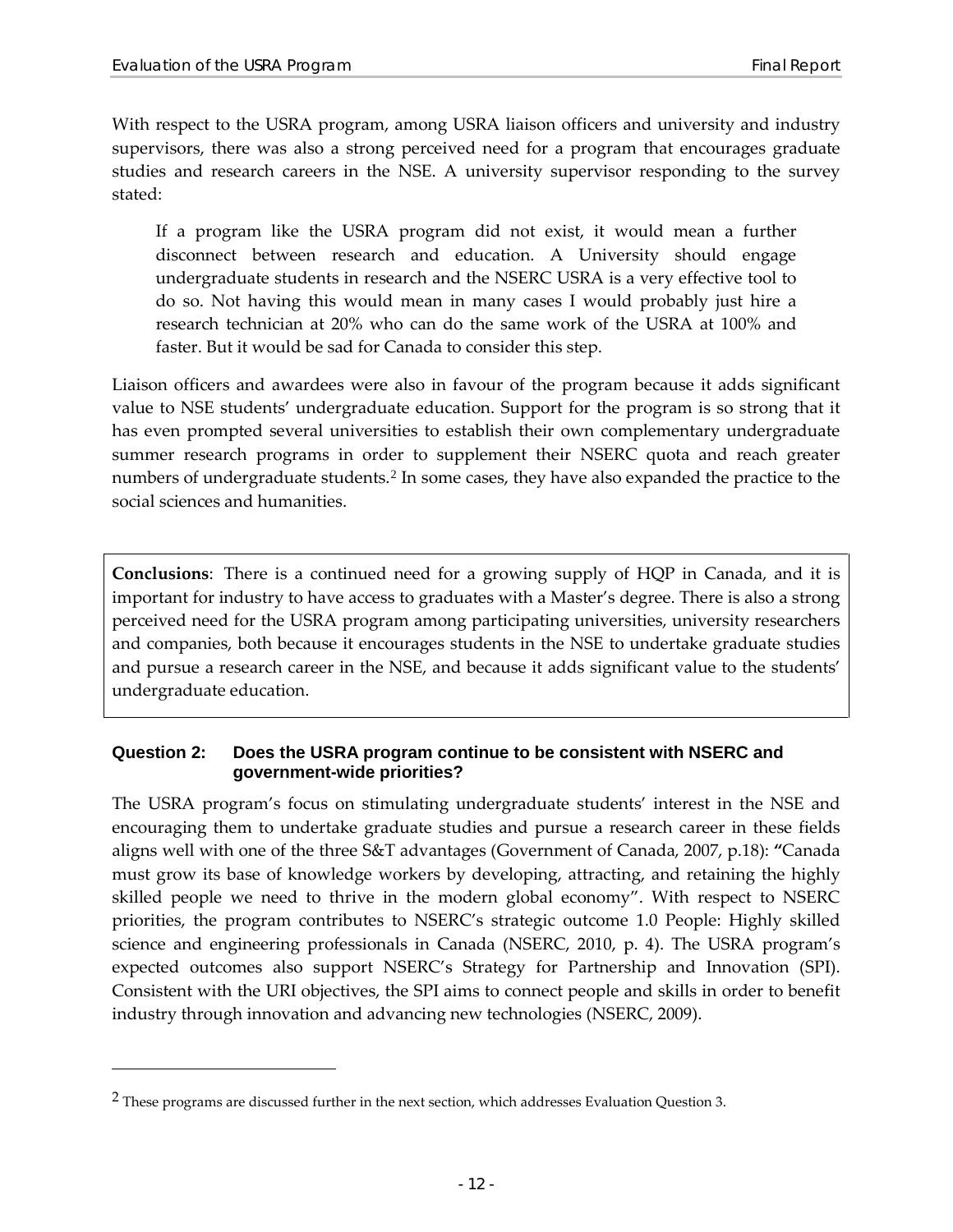**Conclusions**: The USRA program is consistent with the federal government's S&T strategy, NSERC's strategic outcomes and NSERC's Strategy for Partnership and Innovation (SPI).

#### <span id="page-20-0"></span>**Question 3: Is there a necessary role for the federal government in delivering the USRA program?**

The S&T strategy (Government of Canada, 2007) states that the role of the federal government in R&D is to encourage private sector S&T investment, fund university and college R&D, undertake science and technology work, and foster national and international partnerships. NSERC fulfills a central part of that role in supporting academic research, promoting partnerships between sectors, and developing the next generation of qualified and talented scientists and engineers:

NSERC's role is to make investments in people, discovery and innovation to increase Canada's scientific and technological capabilities for the benefit of all Canadians (NSERC, 2011).

As discussed in the previous section, the USRA program contributes to NSERC's mandate by supporting the next generation of scientists and engineers. However, the role of the federal government in delivering the USRA program is strengthened if the need that it addresses is not currently being met through other means. An assessment of the federal government's and NSERC's roles in delivering the USRA program therefore included looking at whether or not there are other similar programs, and whether these duplicate or complement the USRA program.

University supervisors, awardees and university liaison officers, as well as organizations that had participated in the IRDF/PDF program, were asked to identify programs that they considered to be similar to the USRA program. One in five awardees (20%) and one in three university supervisors (34%) were aware of other programs that they considered to be similar to the USRA program, but no single award opportunity was mentioned by more than 1% of award holders. The most frequently mentioned programs were university-specific programs (i.e., summer research awards, internships, or co-op programs). Most programs identified by liaison officers were provincial or regional (e.g., Quebec Fund for Research on Society and Culture (FQRSC), Quebec funding for health research (FRSQ), the Ontario Centre of Excellence, and the Northern Scientific Research Program). Organizations surveyed as part of the IRDF/PDF evaluations exclusively referenced university co-op programs.

A total of 23 programs were identified by the evaluation at the national and provincial/regional levels: 16 national programs (15 in universities and 1 in industry) and 7 provincial/regional programs (5 in universities and 2 in industry). It is conceivable that other programs exist that were not captured in the review; however, the fact that both university supervisors and students were unaware of other funding opportunities suggests that the evaluation managed to identify the most important funding alternatives on the national and provincial/regional levels.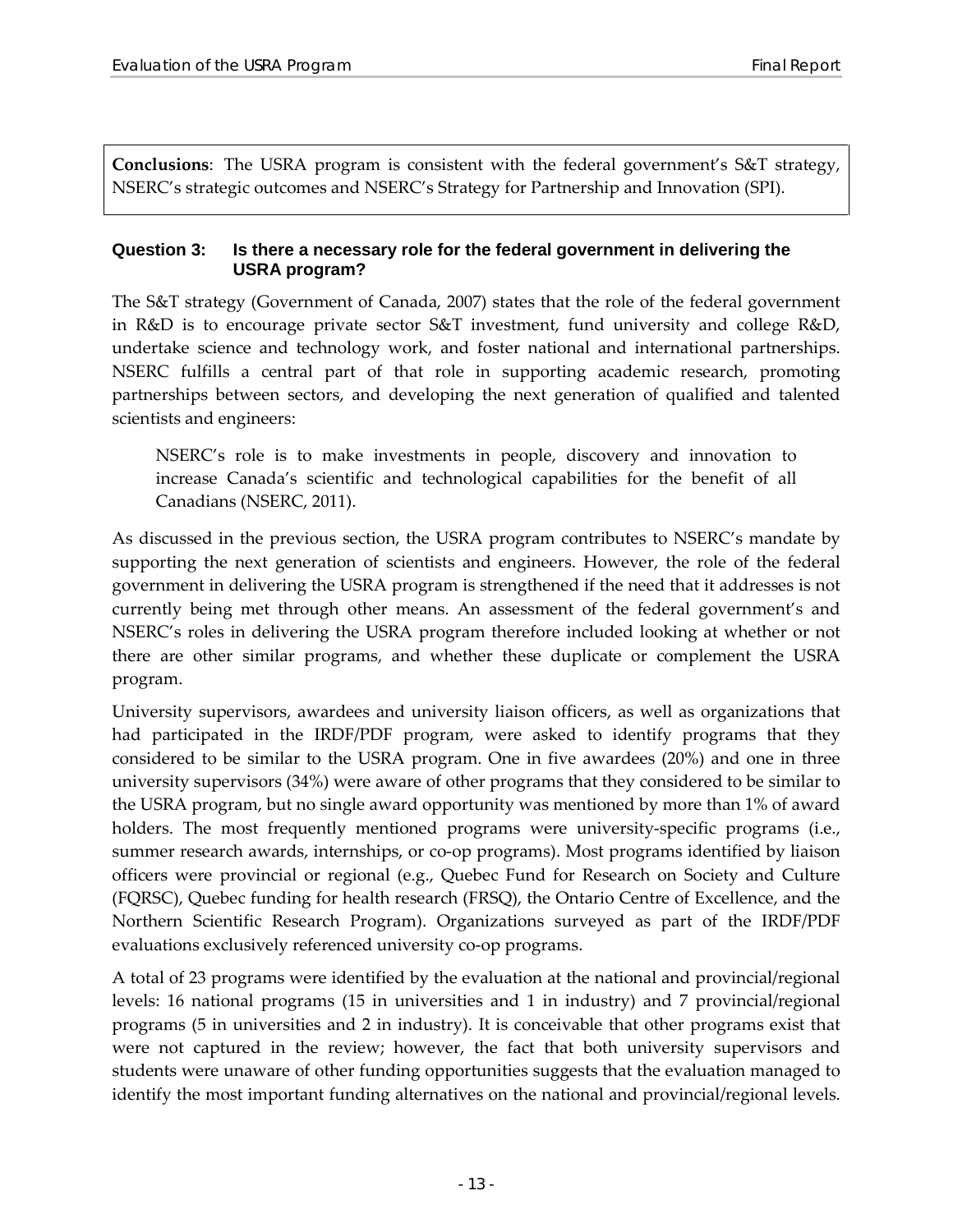A number of university-specific programs were also identified. There are likely, however, many other university-specific programs that exist in Canada that were not captured by the review.

Results of this review of other funding programs for undergraduate science and engineering students suggest that although other programs exist, none are as inclusive, nor of the same scale and scope, as the USRA program. The USRA program appears to be the only one that offers research opportunities to undergraduate students in all NSE disciplines, is national in scope, and offers the option of research experience in a university or industrial setting.

#### *Other University Research Programs for Undergraduate Students*

The following is a summary of other programs that provide undergraduate students with research work terms in a university setting. [Table 5](#page-22-0) provides an overview of the number of programs identified by geographical scope and discipline.

*National programs*. All of the national undergraduate research programs (15) were restricted to a particular discipline or area of research (*Canadian Blood Services Summer Internship Program, Child and Family Research Institute Summer Students' Research Program*), and were either health science related (12) or focused on specific areas of science (3). The health science programs were offered primarily through non-profit and charitable organizations, with a limited number of awards. Health-related award programs for undergraduate students are relevant to NSE students as their educational profile makes them eligible to apply. These programs are designed to attract NSE undergraduate students to specific areas of health research early in their academic career.

*Provincial/regional programs*. Some of the undergraduate research programs (7) were restricted to students attending university within a particular province or region (*B.C. Clinical Genomics Network Award)*. Three of these programs were restricted to students in a health-related discipline (*Heart and Stroke Foundation of Ontario*, *Alberta Heritage Foundation for Medical Research Summer Studentship*, *Quebec's Summer Program for Students in Medicine and Health Sciences*).

*University-specific programs.* Programs available only to students at particular universities tended to be of three types: funded by the university and open to students across multiple disciplines; funded by specific faculties and open to students within those faculties (*Faculty of Nursing Summer Undergraduate Research Program, Faculty of Engineering Summer Undergraduate Research Program*); or funded by external organizations, and targeted at students within particular disciplines or research areas (*University of Toronto Charles Hollenberg Summer Studentship Program*). University-funded programs were generally small in scale and in many cases, were created by the universities to meet the high demand for USRAs by supplementing their award quota. Programs funded by organizations external to the university tended to have other restrictions, in addition to the discipline or topic areas (e.g., year of study).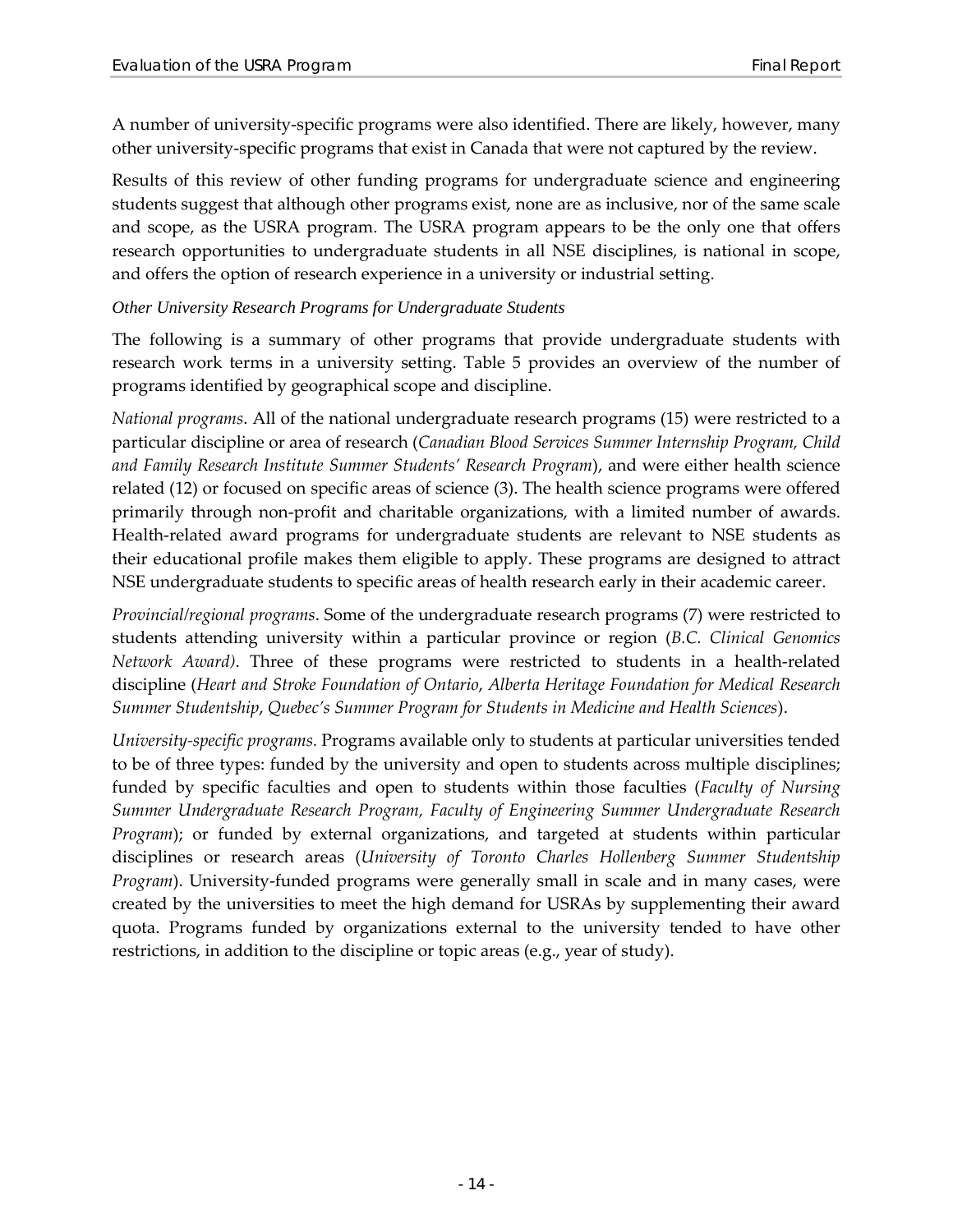| Geographical Scope  | <b>Discipline</b>              |                                    |                              |       |  |
|---------------------|--------------------------------|------------------------------------|------------------------------|-------|--|
|                     | <b>Only NSE</b><br>disciplines | <b>Specific NSE</b><br>disciplines | NSE and other<br>disciplines | Total |  |
| National            |                                |                                    | 12                           | 15    |  |
| Provincial/regional |                                |                                    |                              |       |  |
| Total               |                                |                                    |                              | 20    |  |

#### <span id="page-22-0"></span>**Table 5: Programs similar to the URU program**

#### *Other Industry Research Programs for Undergraduate Students*

In Canada, the most comparable undergraduate programs to the URI are co-op programs. Similar to URI, they offer a paid work term in industry directly related to the student's field of study. The one significant difference between co-op programs and the URI is the fact that co-op programs focus on work experience and do not necessarily have a research component. The following is an overview of co-op programs, as well as other initiatives, that enable undergraduate students to gain research experience in an industry setting. [Table 6](#page-23-0) summarizes the number of programs identified by geographical scope and discipline.

*National programs.* There is only one program that offers industry-related experience to undergraduate students across Canada. The National Co-op Program (NCP), funded through the National Research Council, is jointly administered through Canadian universities and colleges and cégep co-op offices, and is therefore restricted to those universities offering co-op programs. While the NCP shares some similarities with URI, it does not have a research component, and is only accessible to students in disciplines for which a co-op program exists.

*Provincial/regional programs.* Programs that have some similarities to the URI are the *Ontario Centre of Excellence (OCE) Connections' Program* and the *MITACS Enterprise program.*[3](#page-22-1) Both of these programs provide extensive practical experience to undergraduate students through their involvement with Ontario industry. The Connections program alone supports more than 1,500 students annually from 20 universities/colleges across Ontario in over 320 industry projects. The *Connections and Enterprise* programs are run in conjunction with existing college and university curricula throughout the year. In addition to their geographical restrictions, these programs limit eligibility to undergraduate students in their final year.

*University-specific programs*. Undergraduate co-op programs are offered in many universities in Canada (*Social, Ecological, Economic Development Studies program at the University of British Columbia*). Not all universities, however, offer co-op programs to NSE students or for all disciplines within the NSE. Co-op programs may also be restricted to particular years of study.

 $\overline{a}$ 

<span id="page-22-1"></span><sup>&</sup>lt;sup>3</sup> While other MITACS funding programs exist, they are at the postgraduate level.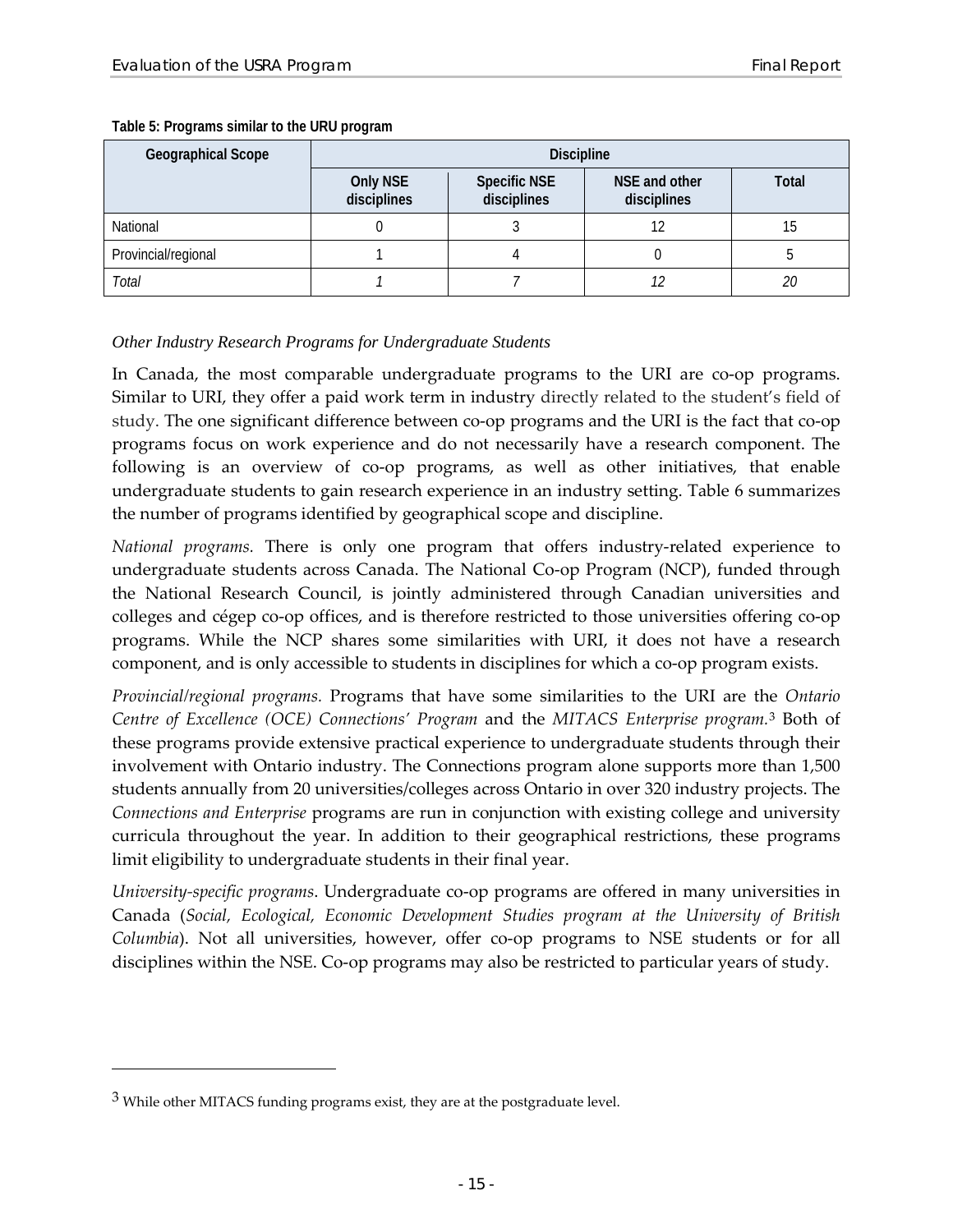#### <span id="page-23-0"></span>**Table 6: Programs similar to the URI program**

| Geographical Scope  | <b>Discipline</b>              |                                    |                              |       |  |
|---------------------|--------------------------------|------------------------------------|------------------------------|-------|--|
|                     | <b>Only NSE</b><br>disciplines | <b>Specific NSE</b><br>disciplines | NSE and other<br>disciplines | Total |  |
| National            |                                |                                    |                              |       |  |
| Provincial/regional |                                |                                    |                              |       |  |
| Total               |                                |                                    |                              |       |  |

**Conclusions**: The USRA program was created to help NSERC meet its mandate to support the next generation of scientists and engineers across Canada. Due to the target populations served by other undergraduate programs, and in many cases, their narrow focus and small scale, these programs tend to complement rather than duplicate the USRA program.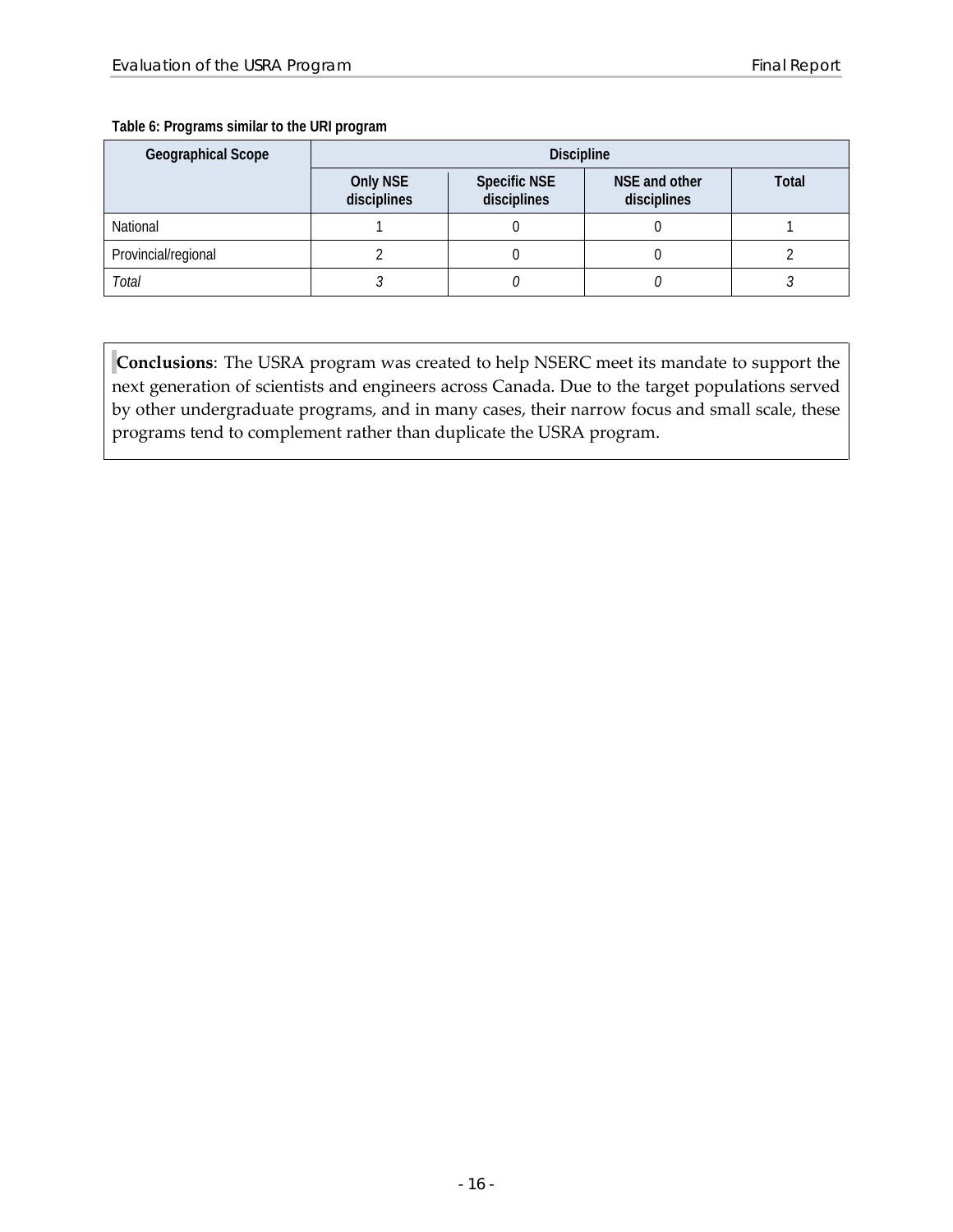## <span id="page-24-0"></span>**2 KEY FINDINGS – DESIGN AND DELIVERY**

#### <span id="page-24-1"></span>**Question 4: What is the optimal value of the award for attracting and supporting students?**

Currently, USRA holders receive a minimum of \$5,625 for 16 weeks of full-time research at a university. That represents \$9.38/hour for a 7.5-hour work day, which is lower than the minimum wage in all Canadian provinces and territories (\$9.95 on average) (Human Resources and Skills Development Canada). In light of this, the evaluation explored what an appropriate award level would be for attracting and supporting students.

Students who held an award in 2009 or 2010 were asked to indicate how much they were paid for their USRA work term. According to USRA holders, on average, they were paid more than the minimum value of the award [\(Table 7\)](#page-25-0). URU holders reported that they had received about \$1,000 more than the minimum, and URI holders, about \$3,700 more on average for a 16-week work term. The award amounts students reported when completing the exit survey were almost identical, even though these students had held their awards between 1999 and 2006. University supervisors, on the other hand, indicated that URU holders had received \$1,700 more on average, which was slightly higher than the amount reported by the award holders themselves.

Views were mixed regarding the optimum level of support. Half of the awardees and university supervisors thought that the current minimum level was appropriate, and half thought it should be higher. Former URU holders who thought it should be higher suggested about \$2,600 more than the current level, and researchers, about \$2,100 dollars more on average. URI holders suggested about \$3,500 higher than the current minimum level. The main reason that researchers and awardees sought a higher award level was to raise it beyond minimum wage (96% of awardees and 60% of university supervisors). A portion of these respondents also thought that the amount should be the same as what undergraduate students are paid for other work terms (41% and 25%) or what teaching/research assistants are paid (21% and 25%). In response to an open-ended survey question, some also indicated that the award level should be reflective of the cost of living (7% and 9%) and the cost of education (9% of awardees).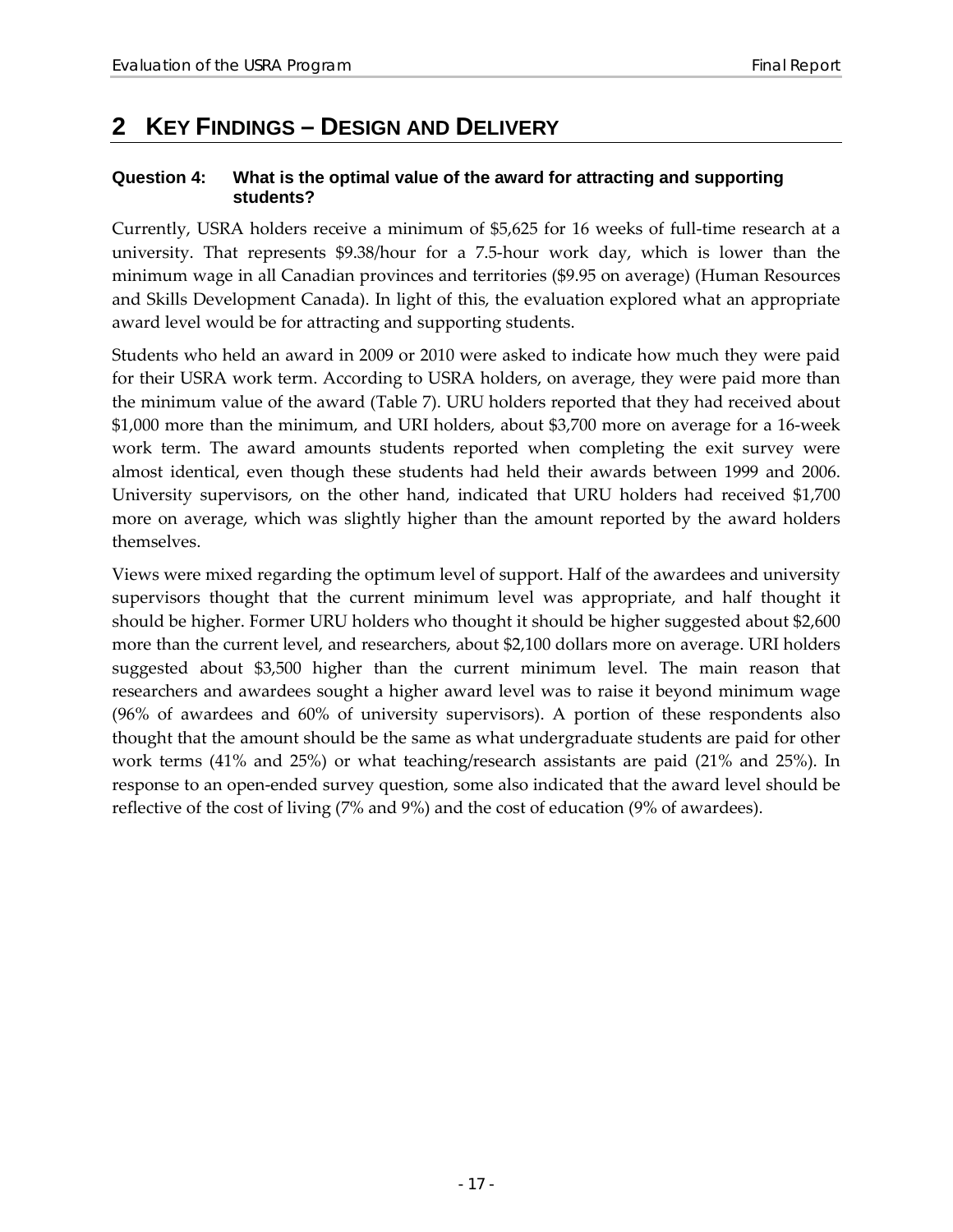| Value of the Award                                      | Average for 16 weeks | n     |  |  |  |  |
|---------------------------------------------------------|----------------------|-------|--|--|--|--|
| <b>Current value</b>                                    |                      |       |  |  |  |  |
| Current minimum value                                   | \$5,625              | N/A   |  |  |  |  |
| URU according to awardees (2009-2010)                   | \$6,608              | 1,928 |  |  |  |  |
| URU according to awardees (1999-2006)                   | \$6,563              | 3,713 |  |  |  |  |
| URU according to university supervisors                 | \$7,321              | 825   |  |  |  |  |
| URI according to awardees (2009-2010)                   | \$9,281              | 338   |  |  |  |  |
| URI according to awardees (1999-2006)                   | \$9,602              | 237   |  |  |  |  |
| Desired minimum value                                   |                      |       |  |  |  |  |
| URU according to awardees                               | \$8,202              | 1,198 |  |  |  |  |
| URI according to awardees                               | \$9,131              | 196   |  |  |  |  |
| URU according to university supervisors                 | \$7,732              | 598   |  |  |  |  |
| Value of other opportunities (i.e., highest paying job) |                      |       |  |  |  |  |
| Field of study according to awardees                    | \$10,166             | 1,067 |  |  |  |  |
| Not in field of study according to awardees             | \$8,423              | 629   |  |  |  |  |
| According to industry                                   | \$9,633              | 55    |  |  |  |  |

#### <span id="page-25-0"></span>**Table 7: Value of the USRA award (16-week averages)**

The pay for other undergraduate jobs varied depending on whether or not they were in the students' field of study. Those who held an award in 2009-10 indicated that on average, they had received about \$4,500 more from their highest paying job in their field of study than was paid by the USRA work term. Jobs that were not in their field of study paid \$2,800 more on average, according to award holders. Industry reported paying undergraduate students that they hired \$4,000 more than the amount paid by the USRA work term. It is also worth noting that undergraduates working for the federal government are paid a minimum of \$12.21/hour (which represents \$1,701 more for a 16-week work term) (Treasury Board Secretariat, 2007). One of the USRA Liaison officers explained that researchers often consider a range of factors when deciding how much to pay URU holders, such as their own research budget, the student's year of study, type of work the student is hired for and skill requirements.

While other opportunities seemed to pay more than a USRA work term, only slightly more than half of awardees (58%) had actually held another job in their field of study. This may explain why both URU and URI holders described their pay as being competitive. Four in ten (44%) thought that the USRA work-term pay they received was very competitive and two in ten (18%) indicated that it was somewhat competitive.

Most students indicated that they did not accept a USRA on the basis that it offered higher pay than other opportunities. This was an important consideration for one in five (20%) students. Other factors were more important, such as the opportunity to work in a research environment (70%), the opportunity to engage in work related to their education (69% URU; 52% URI), and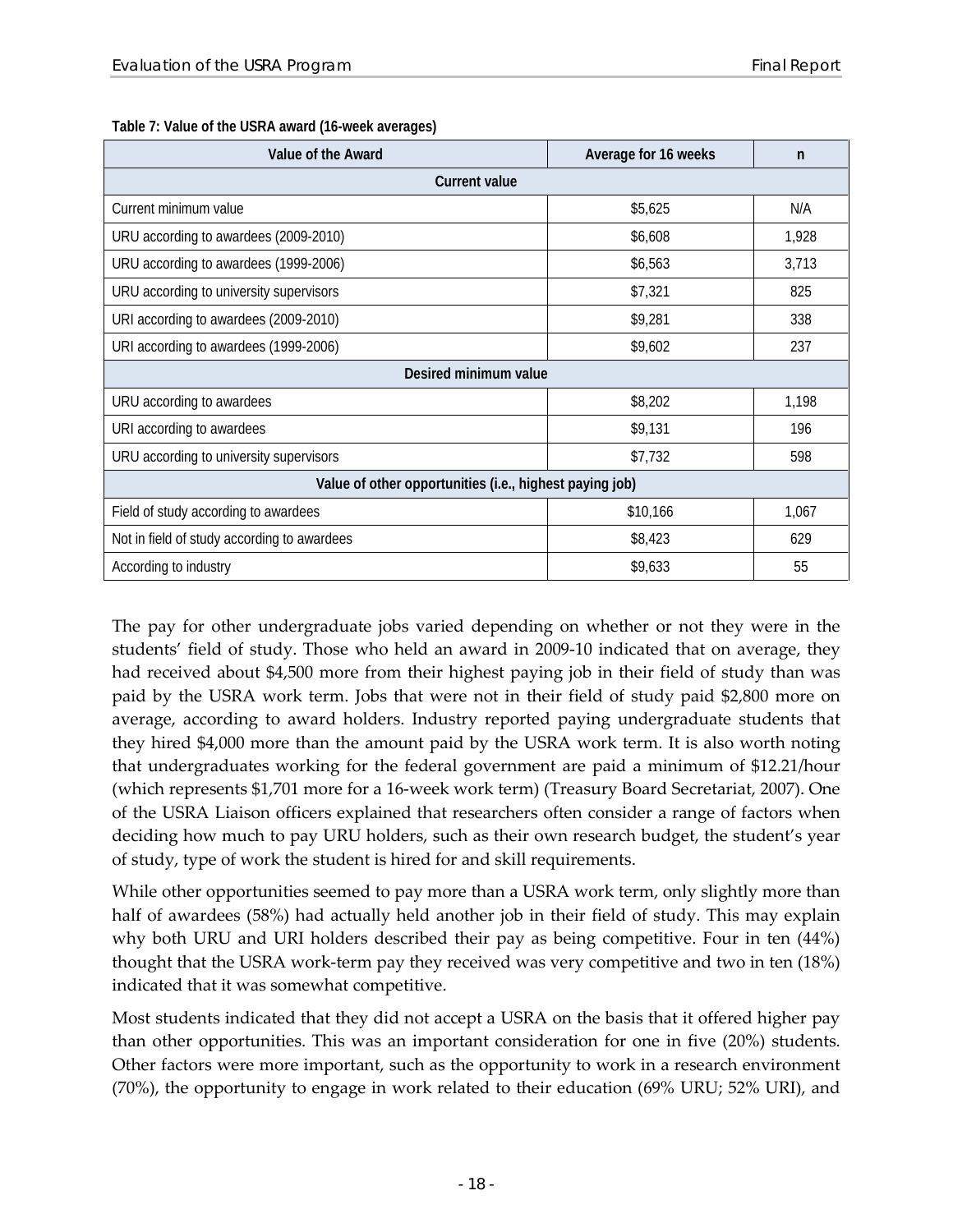engaging in work that was linked to their career goals (69% URU; 50% URI). Even though money was not the most important reason for accepting USRAs, the award does play a significant role in supporting students financially during their studies, as it represents as much as 61% of their personal annual income on average. The financial importance of the award to students is illustrated by the following quote from a former USRA holder who completed the survey:

Participation in the USRA program has arguably been the single most important event in my career path so far. It also helped me get through university without debt. I am very grateful for the opportunity and very supportive of the program.

**Conclusions**: USRA holders, particularly those working for industry, are paid more than the minimum value of the award on average, but less than what other opportunities pay. Half of students and industry supervisors think that the minimum value of the award should be higher, mainly to ensure that it is higher than minimum wage, but also to make the pay more competitive in relation to other job opportunities. The importance of ensuring that the value of the award is at least equivalent to minimum wage was underlined by the fact that the award represents almost two thirds of students' personal annual income on average. The pay level required to attract students to a USRA varies based on factors such as discipline, year of study, type of work, skill requirements and other individual circumstances.

#### <span id="page-26-0"></span>**Question 5: How have universities selected awardees?**

NSERC has established the eligibility criteria for receiving a USRA award. Awardees must be Canadian citizens (or permanent residents), have a cumulative average of at least B-, and have completed their first year of university. Universities establish their own selection criteria within the broad guidelines established by NSERC; namely, the student's academic record and aptitude for research. Universities are also free to design their own selection process. In order to determine whether NSERC supports excellence through the USRA program (i.e., funds top students), the evaluation examined the selection criteria and process used by ten selected universities.

#### *Allocation of Awards*

NSERC allocates a quota of USRAs to each university eligible to participate in the program. Half (10) of the liaison officers interviewed stated that their institution distributed its quota across departments to ensure equity for departments, researchers and students. Various formulae and strategies were used for calculating the number of awards per department; these were based on determinants such as the size of the department, the proportion of Discovery Grants held by a particular department, and the anticipated number of USRA candidates per department based on historical usage. All but one of the universities that distributed USRAs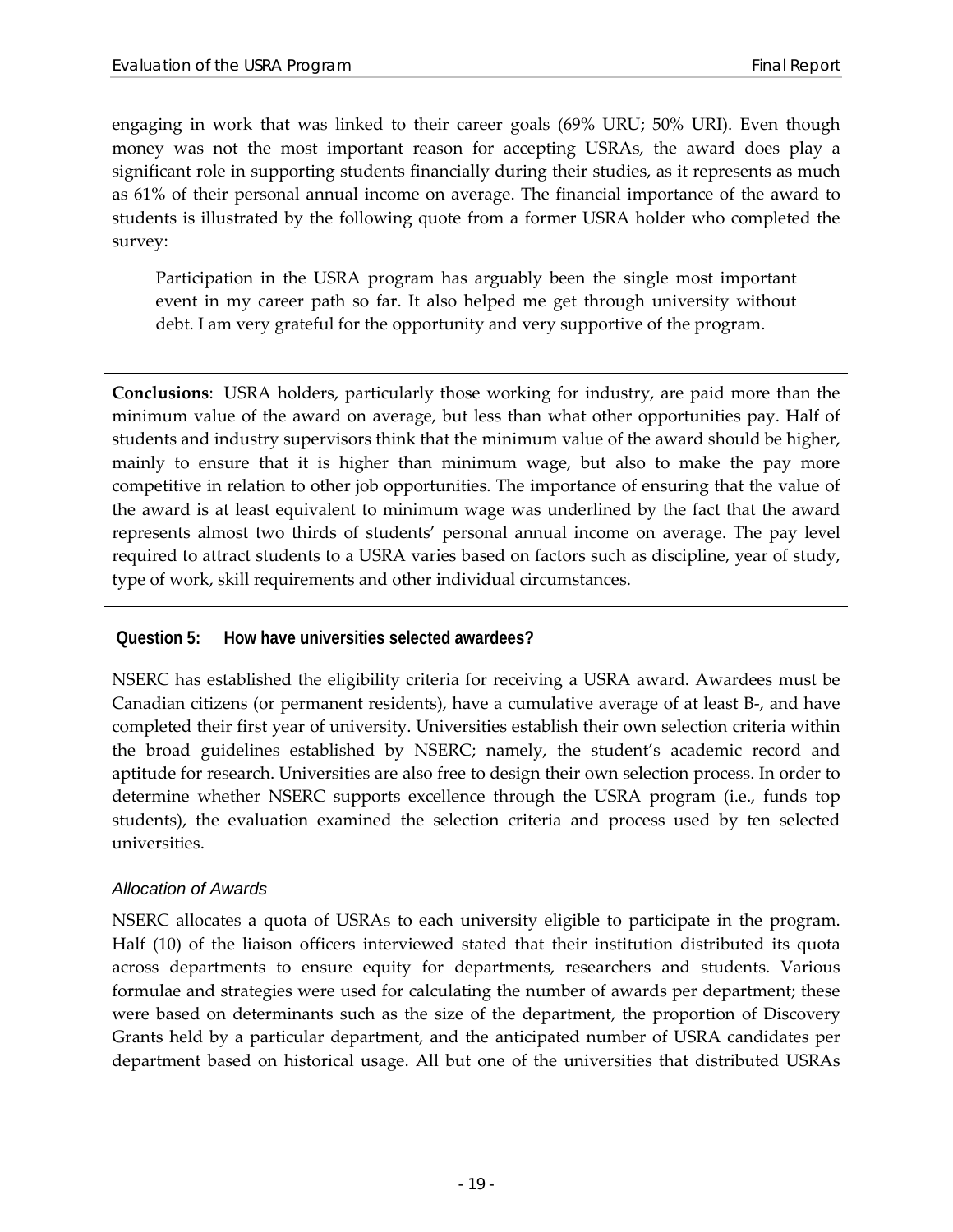across departments was a large university.[4](#page-27-0) The remaining universities did not establish quotas for departments. Instead, they issued an open call across their campuses, and NSE students in any department that met NSERC's eligibility requirements could submit applications.

#### *Selection Processes*

 $\overline{a}$ 

The selection processes used by the twenty universities for which interviews were conducted can be characterized as either *centralized* or *decentralized (*or a *hybrid* of the two*)*.

Universities using a *centralized* selection process had a single selection committee, composed of the USRA liaison officer and faculty representatives, which received and reviewed all USRA applications. University liaison officers assumed a significant role in universities with a centralized selection process. Their responsibilities included advertising and providing information about the award program, determining the number of eligible supervisors who would be willing to supervise students, responding to student and faculty queries about the application process, reviewing applications, and participating in the selection committee. GPA was generally the selection criteria used by universities with a centralized selection process. Supervisor involvement was minimal until the student to be supervised was awarded. The following quote aptly describes one university's centralized approach to USRA selection:

Once the applications are received by [the USRA Liaison Office], we do two separate spreadsheets. We do a listing of all applications by department and then alphabetically by student names, so they know who is applying to which department. And then we do another spreadsheet that has a number of different criteria on it but it's sorted by the students' cumulative average of their courses, so the highest average student is on top and they are ranked numerically down from that.

Institutions using a *decentralized* selection process had individual departments and/or faculty identify and select potential USRA candidates. The lists of successful candidates were then shared with the liaison officer. Those universities taking a decentralized approach to selection had students submit their applications either to the department or to their potential supervisor. Supervisors would identify and contact students they were interested in working with and suggest that they apply. In contrast to universities using a centralized approach, departments and supervisors were far more involved and had considerable discretion in the selection process. One university described its decentralized approach in the following way:

[The departments] run their own internal competition, and my understanding is that most of these competitions are very similar. Each department holds its own competition, and a committee within each of those departments will review the applications, they'll look at transcripts, and so on, and then they award the USRAs

<span id="page-27-0"></span> $<sup>4</sup>$  The definition of a large university for the purposes of this evaluation is based on a three-year average of NSERC</sup> grant and scholarship expenditures exceeding \$13,981,876.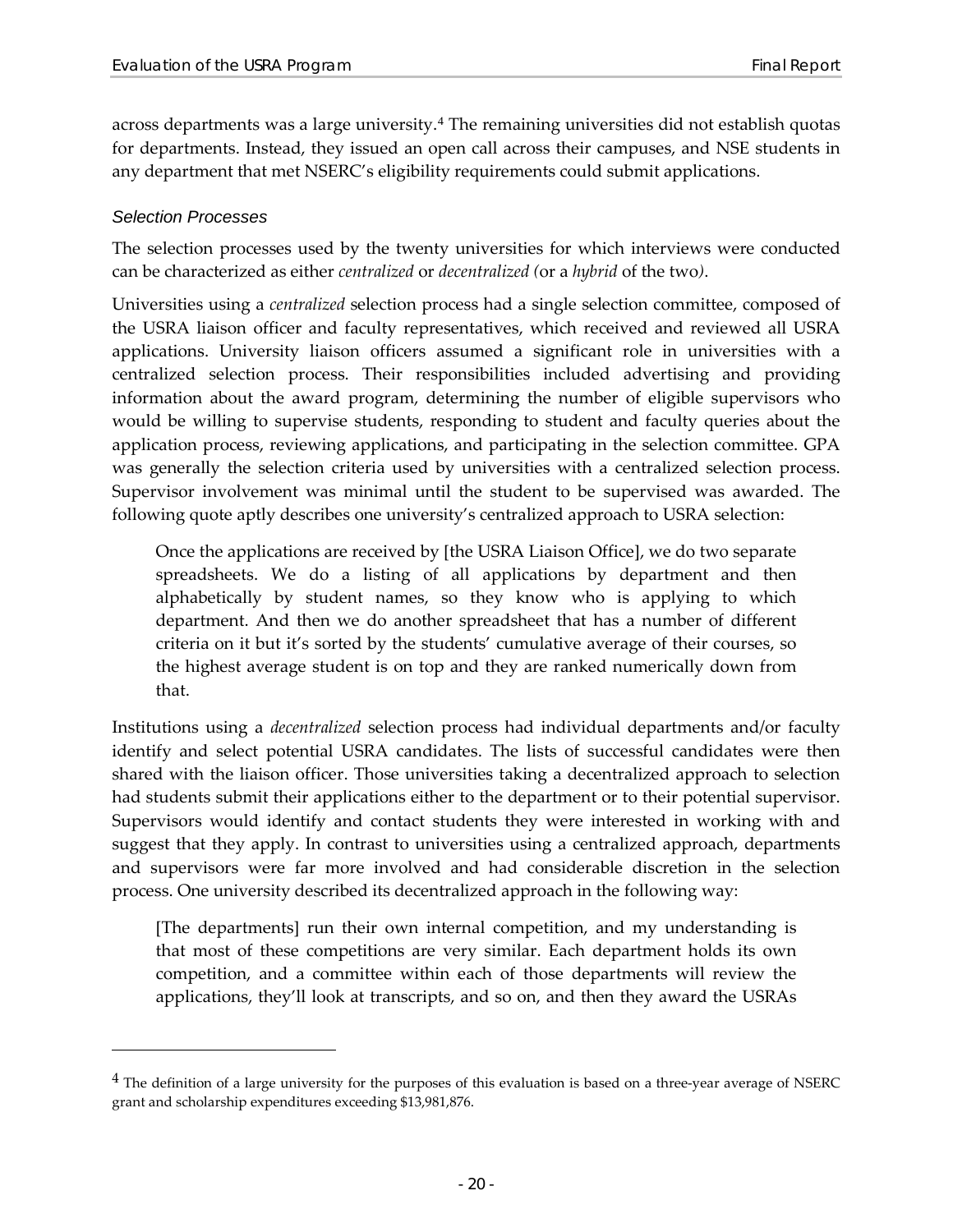to the students. The departments then send all of the paperwork to our office, and we go through the application forms to ensure all the bits and pieces are there.

Universities with a decentralized selection process appeared no more likely to allocate quotas to departments than universities that used a centralized selection process, but they tended to use other selection criteria or screening tools beyond the cumulative average. This included student resumes, essays describing the student's interest in research, interviews with potential supervisors, as well as the nature of the student's program and course selection and its relevance to the research project.

A few universities (3) used what can be described as a *hybrid* of a centralized and decentralized selection process. Their processes allowed faculty or departments to help identify potential candidates before a centralized committee made the final award decisions.

Universities with a decentralized or a hybrid selection process suggested that this worked best as it allowed those researchers most familiar with the students to have significant input in the selection process. This was described by one of the liaison officers:

One positive aspect of the [decentralized] selection process is that departments have their own selection criteria, and are given the flexibility within a certain year and pool of applicants to determine their internal rankings and who receives a USRA.

All of the liaison officers interviewed stated that there were always more USRA applications than there were awards available. However, this was more of an issue for universities utilizing a centralized selection process. With so few awards and competition being so high, the centralized approach could potentially result in a greater number of students applying unnecessarily. As one university explained:

NSERC's minimum average is fine, and that's what we advertise, but our lowest average this year from all applicants was 84%. We never have a problem where we have to turn anyone down in terms of meeting the minimum grade average.

For this reason, some universities raised their GPA requirement beyond the minimum B- to a B or B+. Universities using a decentralized selection process, on the other hand, had other screening mechanisms in place, faculty involvement being foremost, and this allowed researchers to screen out some potential applicants whose GPA was not competitive. As a result, those departments and/or faculties had more control over the number of applicants, and there was less of a gap between the university's USRA quota and the number of applications.

#### *Other Variations in Eligibility Criteria and Program Delivery*

Beyond differences in their selection processes, other variations among universities in terms of eligibility criteria and delivery of the program were also observed. For at least five of the universities, students had to have completed their second year, and in two cases, preference was given to third- and fourth-year students. The rationale for not accepting first-year students included their lack of experience and the difficulty of fairly assessing their cumulative average, having just completed one semester. Students closer to their graduate studies were in greater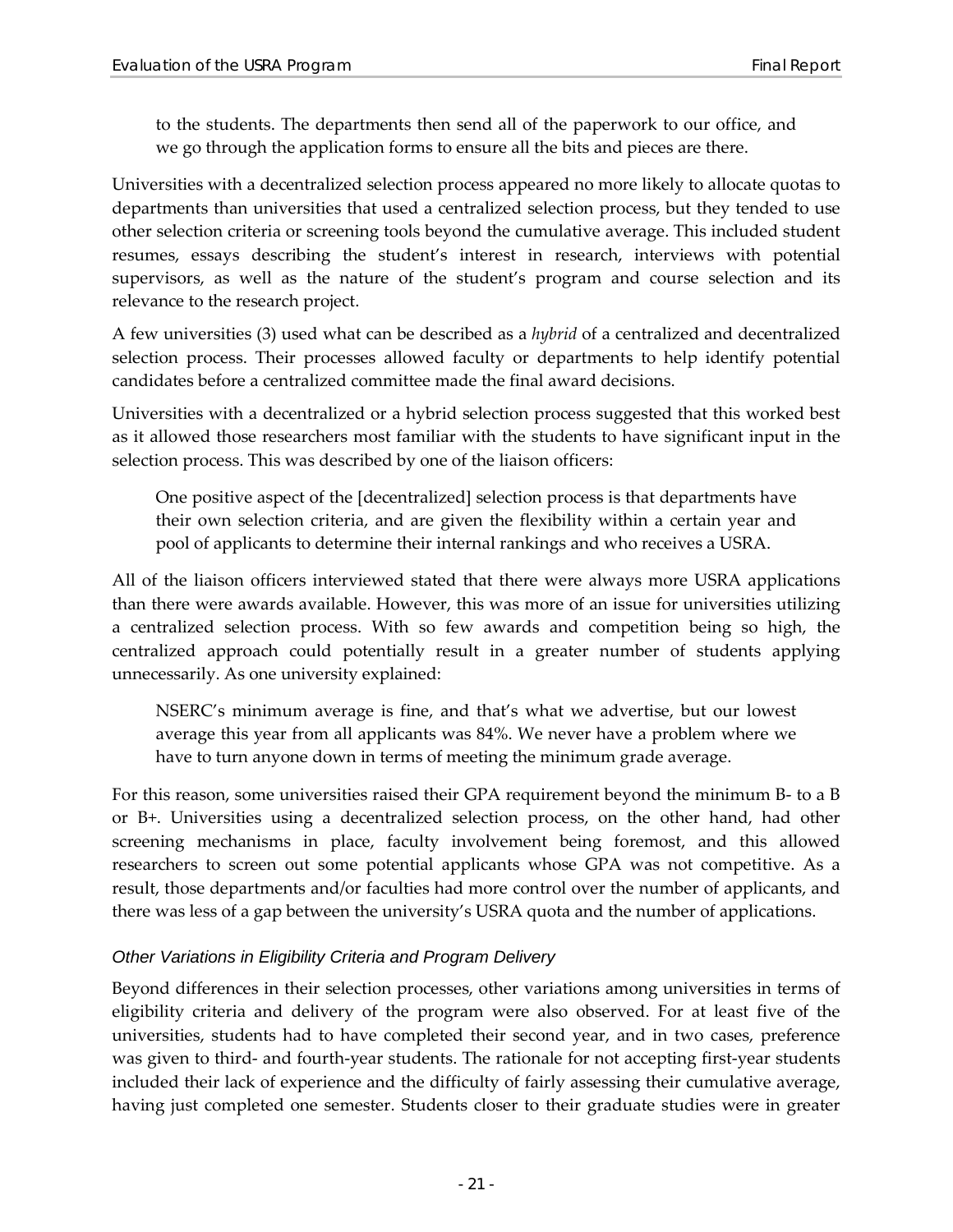demand because they were considered to be more experienced. A further consideration was that first-year students would have other opportunities to apply for a USRA in subsequent years.

Most of the universities offered the USRA program to students in the summer term only. Those universities (5) that delivered the program over three semesters – summer, fall, winter – tended to have structures already in place, such as work-term or co-op programs, to accommodate delivery beyond the summer months.

Although few external applications were received, all universities interviewed as part of the evaluation indicated that they accepted applications from students at other universities. Most liaison officers stated that they generally received one or two external applications per year, although two of the liaison officers from larger institutions reported they received about 25 per year. The reasons USRA holders chose to apply to a different university varied. Some wanted to work with a particular professor, while others simply wanted to be close to their family over the summer. An analysis of USRA administrative data confirms that it is relatively rare for students to hold a URU at a university other than their home university. Out of all URUs held between 1999 and 2010, only one in 15 (7%) was held at a university other than the home university.

External applicants appeared less likely to be selected for a USRA than internal applicants because they often did not have a pre-existing relationship with faculty. The lack of first-hand knowledge of the student led faculty to favour internal candidates. One liaison officer stated: "Some faculty members think they should find jobs for our own students given the economy"; another indicated that preference is given to students enrolled at [their university]. As noted previously, faculty often played a key role in identifying and selecting USRA holders at universities with a centralized selection process.

**Conclusions**: One of the commonalities across all of the universities interviewed was a high demand from highly qualified students for a relatively small number of awards. For this reason, despite there being variations in universities' selection processes and eligibility criteria, students who received an award had high GPAs. Universities with a centralized selection process identify the top students to receive USRAs largely on the basis of GPA alone. Universities using a decentralized selection process, on the other hand, have much broader criteria for determining who the top candidates are. In addition to GPA, departments and/or faculties take into consideration a range of factors, including first-hand knowledge of the students' capacity to conduct research.

Not having a pre-existing relationship with faculty constitutes a barrier for some students applying for a USRA at a university other than their own.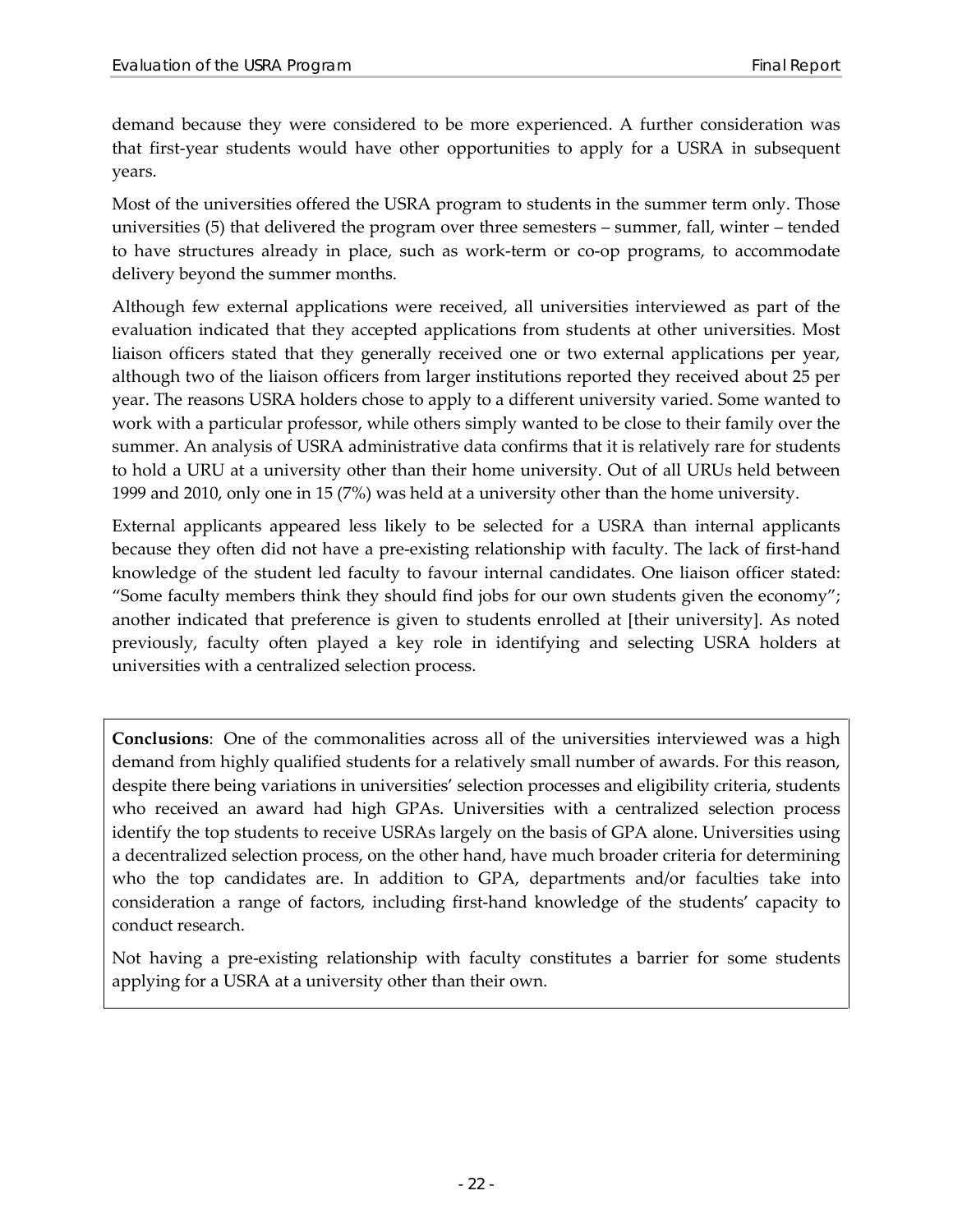## <span id="page-30-0"></span>**3 KEY FINDINGS – EFFECTIVENESS**

This section assesses the effectiveness of the USRA program. The effectiveness of a program is defined as the extent to which it is achieving expected outcomes or demonstrating progress toward achieving them.

#### <span id="page-30-1"></span>**Question 6: To what extent have awardees obtained R&D work experience and skills?**

#### *Experience and Skills Gained*

Awardees reported that they were most frequently involved in analysis of results (80%), collection of data in the field or lab (75%), preparation of written material (75%), and use of laboratory equipment and instruments (73%) [\(Figure 3\)](#page-30-2). Slightly more than half participated in research design (66%), project management (59%) and technical support activities (57%). It was less common for awardees to present research results at conferences (32%), provide administrative support in the context of research (27%), manage research databases (26%) or contribute to publications of research results (25%). Results from the surveys of university and industry supervisors provided a similar picture of awardees' involvement.

#### <span id="page-30-2"></span>**Figure 3: Activities awardees participated in during their work terms**



*Source: Awardee follow-up survey 1999-2006, 2009-2010 (n=6,471)*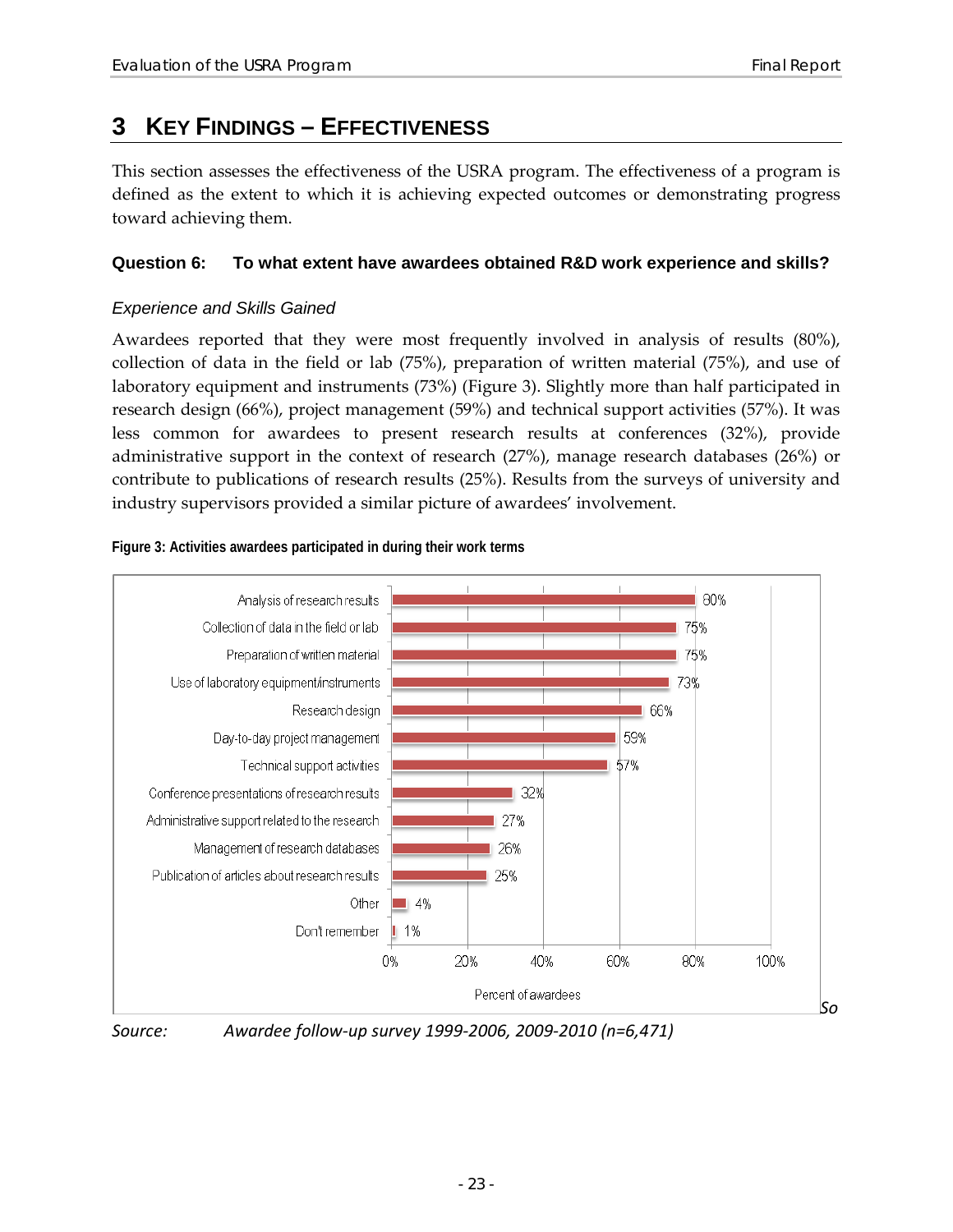Overall, three out of four awardees (76%) considered the work term to have been very challenging, and awardees gained many skills as part of their work terms. It was most common for them to report having gained technical skills, including knowledge of the discipline (93%), analytical techniques (76%), experimental methods (75%), and use of laboratory equipment and instruments (72%) [\(Figure 4\)](#page-31-0). A majority also gained critical thinking skills (75%), and more than half said that they had improved in terms of personal time management (64%), writing reports and publications (57%) and communication skills (52%). Less than half said they had improved interpersonal skills (48%), project management skills (46%) or oral presentation skills (42%). A majority of awardees indicated that they had used the particular skills (or knowledge) they gained in their subsequent university education and/or research career (between 75-80% depending on the particular skill). Awardees reported similar skills improvements in the exit survey as in the follow-up survey.



<span id="page-31-0"></span>**Figure 4: Skills gained according to awardees**

*Source: Awardee follow-up survey 1999-2006 (n=3,808)*

While these survey results suggest that awardees have obtained R&D skills to a high extent, it is important to remember that this is self-reported data, interpreted in the absence of a comparison group. Other studies of undergraduate research programs that used comparison groups have concluded that participants largely gain improved confidence and communication skills (Ward, Bauer & Bennett, 2005; Russell et al, 2007). Only modest gains were found in the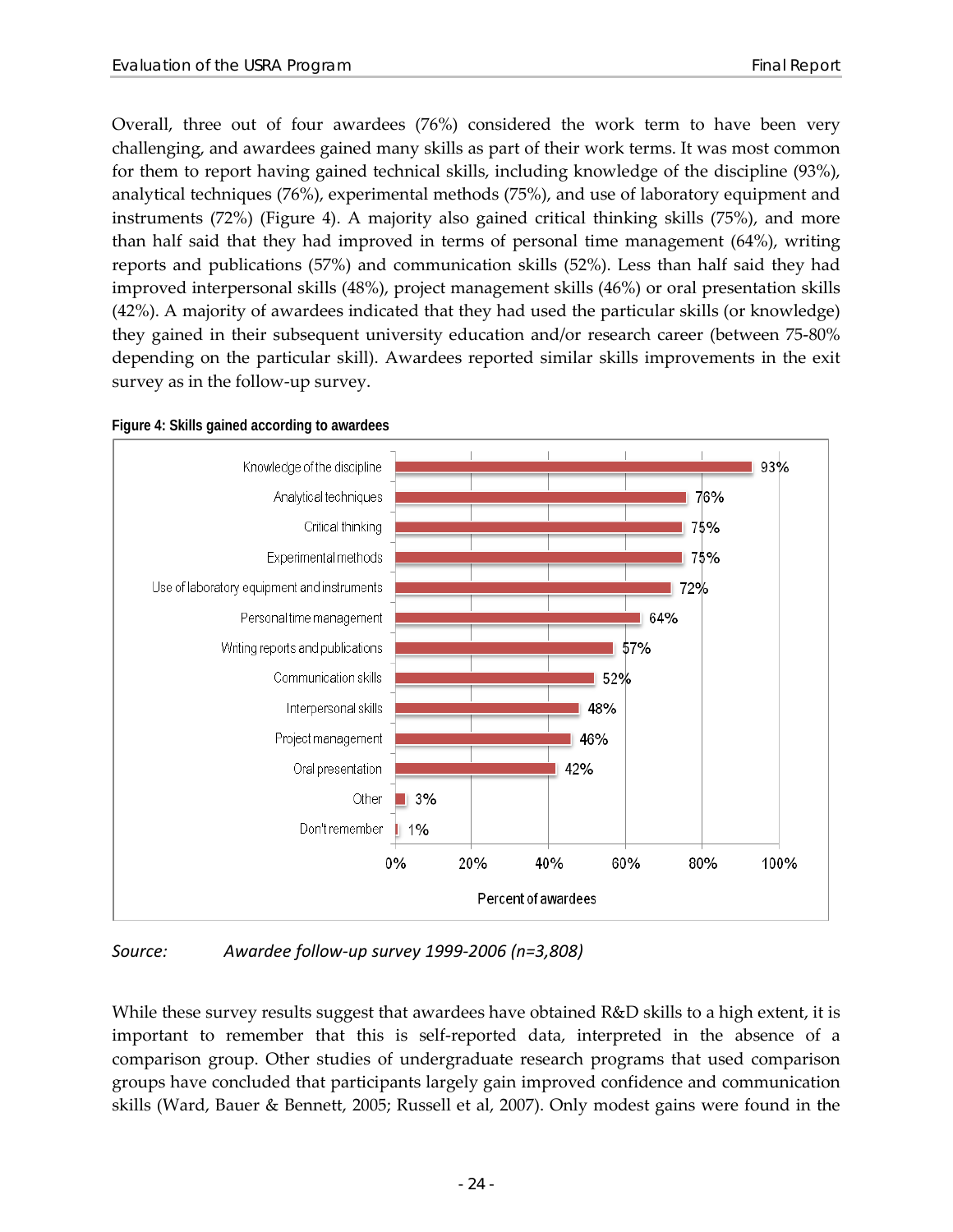areas of critical thinking and scientific analysis, and there was inconclusive evidence regarding higher-level research skills such as identifying a research question, proposing experimental design or developing more complex understanding of the nature of scientific knowledge (Ward, Bauer & Bennett, 2005; Russell et al, 2007). It is possible that the skills USRA holders reported gaining were perceived rather than real in some cases. Nevertheless, the exposure could still have made them more interested in research and more knowledgeable about what a research career entails (i.e., the next level of expected program outcomes). In other words, the program could still demonstrate effectiveness overall, even if awardees did not gain R&D skills to a high extent. A comment from a former USRA holder who completed the survey illustrates this point exactly:

The most significant thing I gained through my USRA was direct exposure to the practice of scientific research. Without experiencing this first-hand, it would have been difficult for me to appreciate the experiences and skills that I could obtain in post-graduate studies. The analytical, communication, and leadership skills I have been able to develop as a post-graduate student will be invaluable to me wherever my career takes me. It was during my USRAs that I first realized that the potential for this type of training existed in academia.

Awardees responding to the survey also felt that the skills they gained contributed to their career. When completing the exit survey, a majority (70%) of award holders agreed that their USRA experience improved their prospects for obtaining a permanent job in a relevant area, but when asked the same question on the survey that was conducted as part of the evaluation, their views were more mixed. Slightly more than half (58%) felt that their USRA experience improved their prospects of landing a permanent job in a relevant area, with more URI holders expressing this view than URU holders. The same proportion felt that the USRA work term was important in obtaining their current job, and three quarters (74%) felt that the skills and knowledge made them better prepared for their current job.

#### *Value Added from Holding Multiple Awards*

About 43% of awardees who responded to the follow-up survey had completed more than one USRA work term. Those who had held more than one USRA were more likely to say that the USRA experience helped them to choose their graduate program, major, courses, electives and thesis topic. They were also more likely to say that the USRA experience was very important in helping them obtain their current job, and that it made them very prepared for their current job.

Among students who held more than one award, about a third (35%) held the awards with different supervisors in the same organization, and a quarter (25%) with a different supervisor at another organization [\(Table 8\)](#page-33-0). URI holders (40%) were more likely than URU holders (19%) to have held their USRAs at different organizations with different supervisors. This is not surprising considering how rare it is for students to hold a USRA at a university that is not their home institution (discussed under Evaluation Question 5).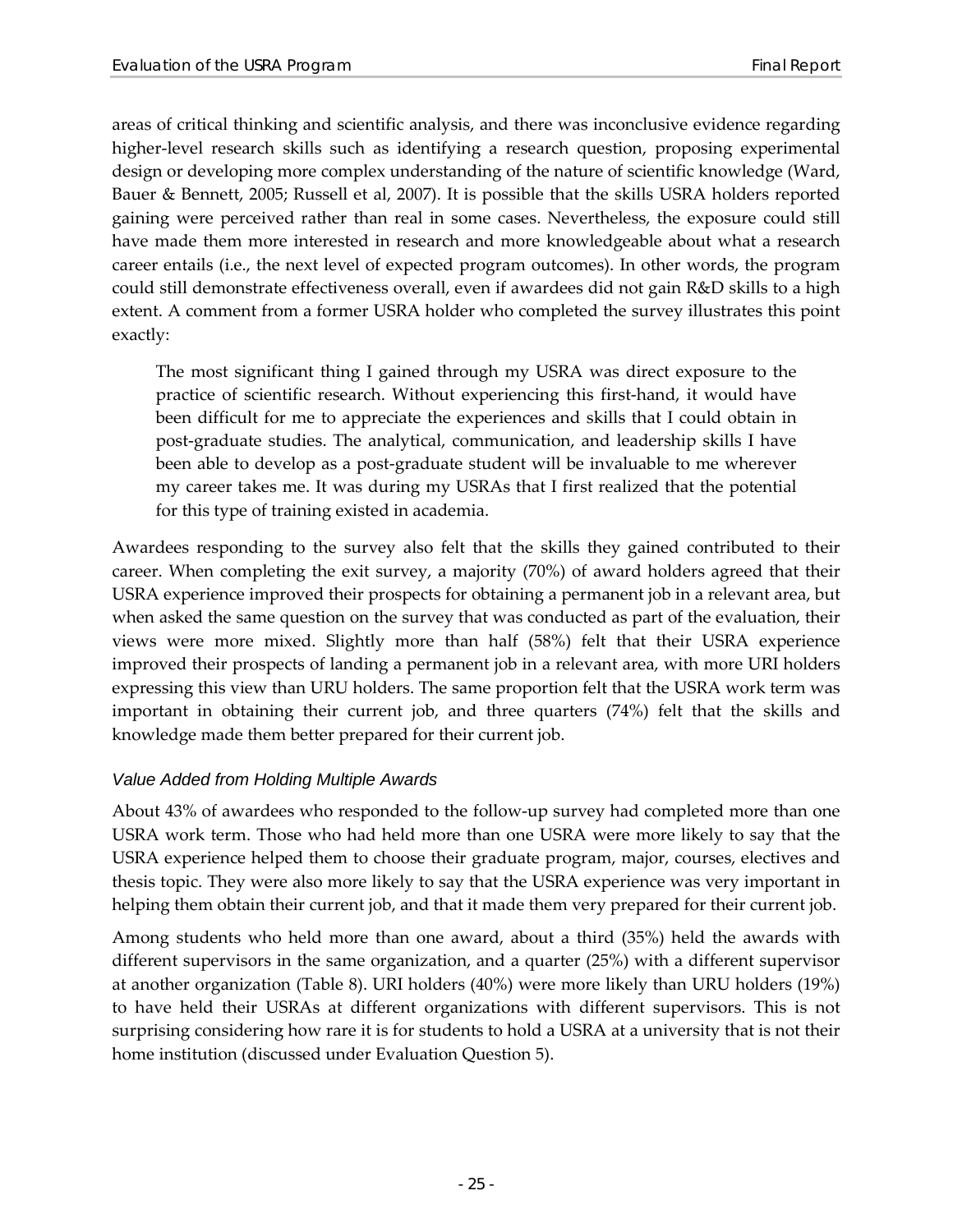| Awards were with                             | Percent of award holders  |                  |                     |                        |  |
|----------------------------------------------|---------------------------|------------------|---------------------|------------------------|--|
|                                              | <b>URU</b><br>$(n=1,396)$ | URI<br>$(n=178)$ | URU/URI<br>$(n=78)$ | Overall<br>$(n=1,652)$ |  |
| Same organization and supervisor             | 40%                       | 44%              | 3%                  | 39%                    |  |
| Same organization, different supervisor      | 40%                       | 11%              | $1\%$               | 35%                    |  |
| Different organization, different supervisor | 19%                       | 40%              | 95%                 | 25%                    |  |
| Different organization, same supervisor      | 1%                        | 2%               | 1%                  | 1%                     |  |
| Don't remember                               | $1\%$                     | 3%               |                     | 1%                     |  |
| Total                                        | 100%                      | 100%             | 100%                | 100%                   |  |

<span id="page-33-0"></span>**Table 8: Students with multiple USRA awards**

*Source:Awardee follow-up survey, 1999-2006*

Those who had completed their USRAs with different supervisors were asked to explain how the diversity had added value to their experience. Awardees most frequently highlighted that they gained exposure to different types of research (35%). This was followed by exposure to different management styles (18%) and different approaches to research (17%). Some awardees had also gained different skills (17%) and new contacts (9%) and were, through their experience, in a better position to make career decisions (9%) and know what to look for in a supervisor (5%). A comment made by a past USRA holder illustrates this:

As my supervisors worked on different projects, I learned a completely different set of skills and knowledge in those areas. However, I also learned some important lessons about dealing with different types of superiors in a workplace. Both were excellent supervisors, but are very different people.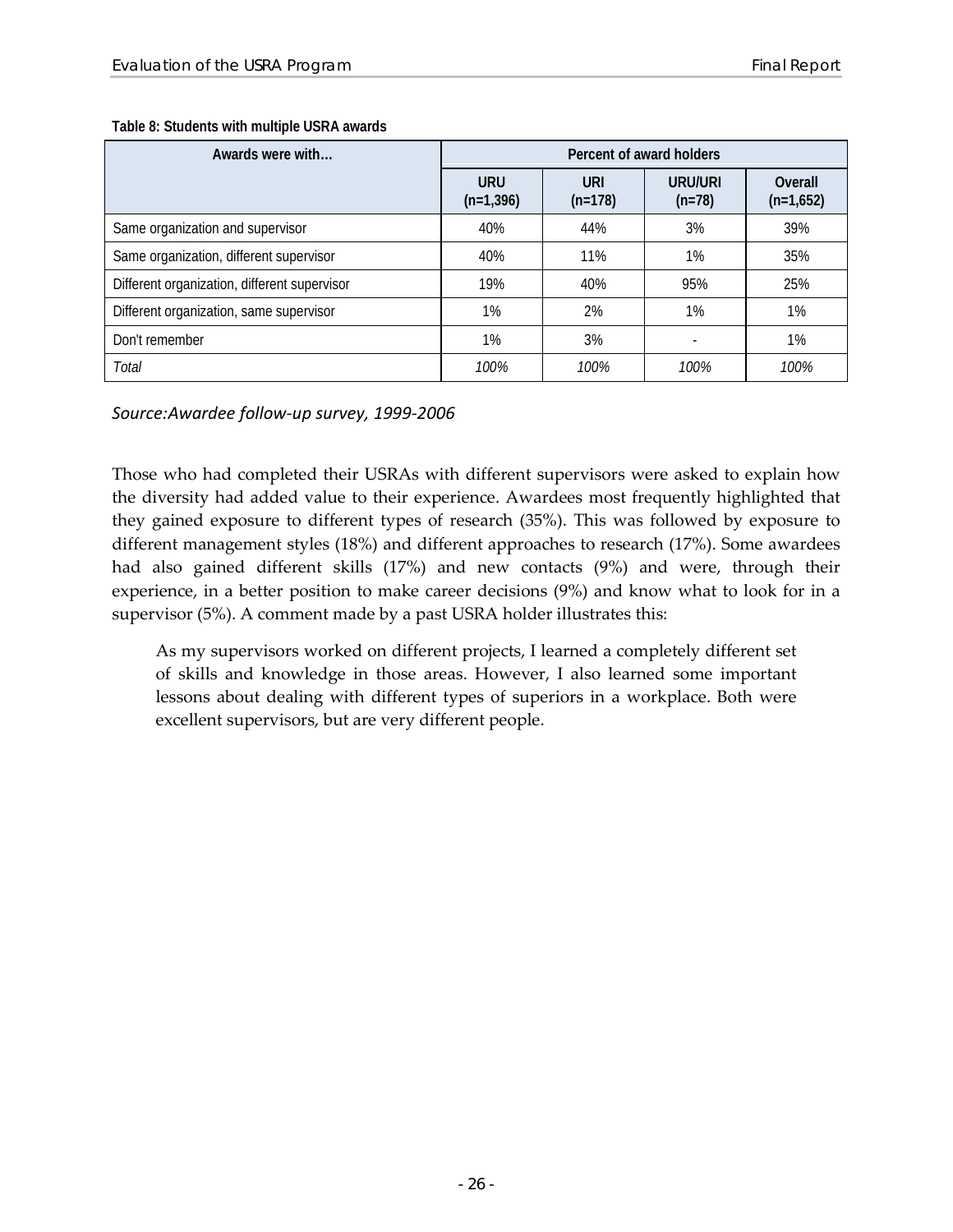

#### <span id="page-34-0"></span>**Figure 5: Value added from holding awards with different supervisors**



Source: Awardee follow-up survey 1999-2006 (n=573)

Awardees that had completed their USRAs with different organizations and different supervisors highlighted similar benefits, including exposure to different types of research (24%), different approaches (7%), and different environments (13%), in particular exposure to both industry and university research environments (8%). They also gained more experience (14%), skills (8%), and a broader professional network (10%), and were better informed to make further career decisions (13%). A former student who held USRA awards both in industry and at a university stated that:

[the experience] broadened my views and allowed me to compare my experience in the industry and in academia. Both supervisors I have had were very helpful and knowledgeable in their respective fields and they were both willing to share their skills and experience with me so I could advance my knowledge. These experiences have allowed me to choose my career path more clearly; in addition, they also assisted me with my career development.

Students who chose to work with a different supervisor for their second or third USRA primarily did so because they wanted to gain different (30%) or broader (23%) research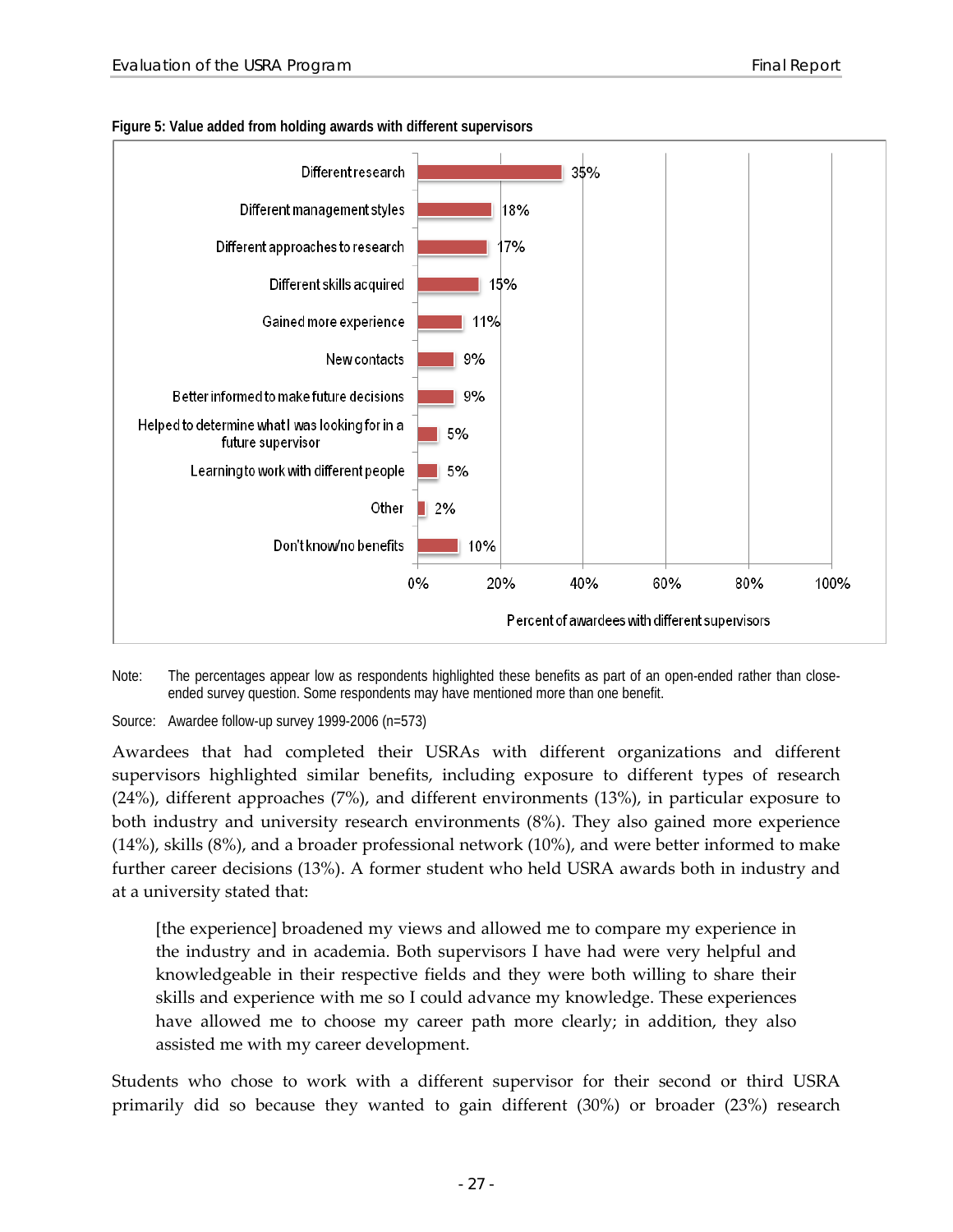$\overline{a}$ 

experience and find an area in which they were more interested (13%). Other students chose to go with the same supervisor because they wanted to continue doing the same type of research (33%) and had already had a positive experience and existing relationship with the supervisor (17%) and the team (10%). The importance students place on having a strong mentoring relationship with their supervisor was also highlighted by other survey results. When award holders were asked to identify additional benefits resulting from their work term, the single most important benefit was to connect with mentors (15%).[5](#page-35-2) One USRA holder explained:

I think that one-on-one mentoring is nearly impossible for undergrads in big universities to access and yet it is probably the first thing someone would mention as the most enabling factor in their success. USRA gave me the opportunity to have that one-on-one mentoring.

About one in four awardees with multiple awards (23%) did not have a choice as to which supervisor they would work with when accepting their second or third USRA.

**Conclusions**: While awardees believed that they had obtained a wide range of skills useful to their subsequent career and education, the most significant contribution of the experience may have been exposure to the research environment. Multiple awards, particularly with different supervisors or organizations, added value to the students' research experience.

#### <span id="page-35-0"></span>**Question 7: To what extent have awardees become more interested in research in the NSE and more knowledgeable about what a research career entails?**

#### <span id="page-35-1"></span>**Question 8: To what extent have awardees become more motivated to pursue a research career and to undertake graduate studies in the NSE?**

Evaluation questions seven and eight are closely related and the findings for those questions are therefore reported in the same section below.

Only four in ten (39%) award holders experience an increased interest in R&D as a result of their work term [\(Table 9\)](#page-36-0). It was just as common for the work term to have sustained their high level of interest. Similarly, almost half of URU holders (46%) reported that the award increased their interest in a career in academia, and it helped 36% to maintain their high level of interest in such a career. A third of URI holders (34%) experienced an increased interest in a career in industry, and the award helped more than a third (41%) to maintain their interest, according to the exit survey results.

<span id="page-35-2"></span> $5$  The proportion that raised this issue can be considered high because it was raised by respondents spontaneously, without prompting, given that the survey did not include explicit questions on this topic.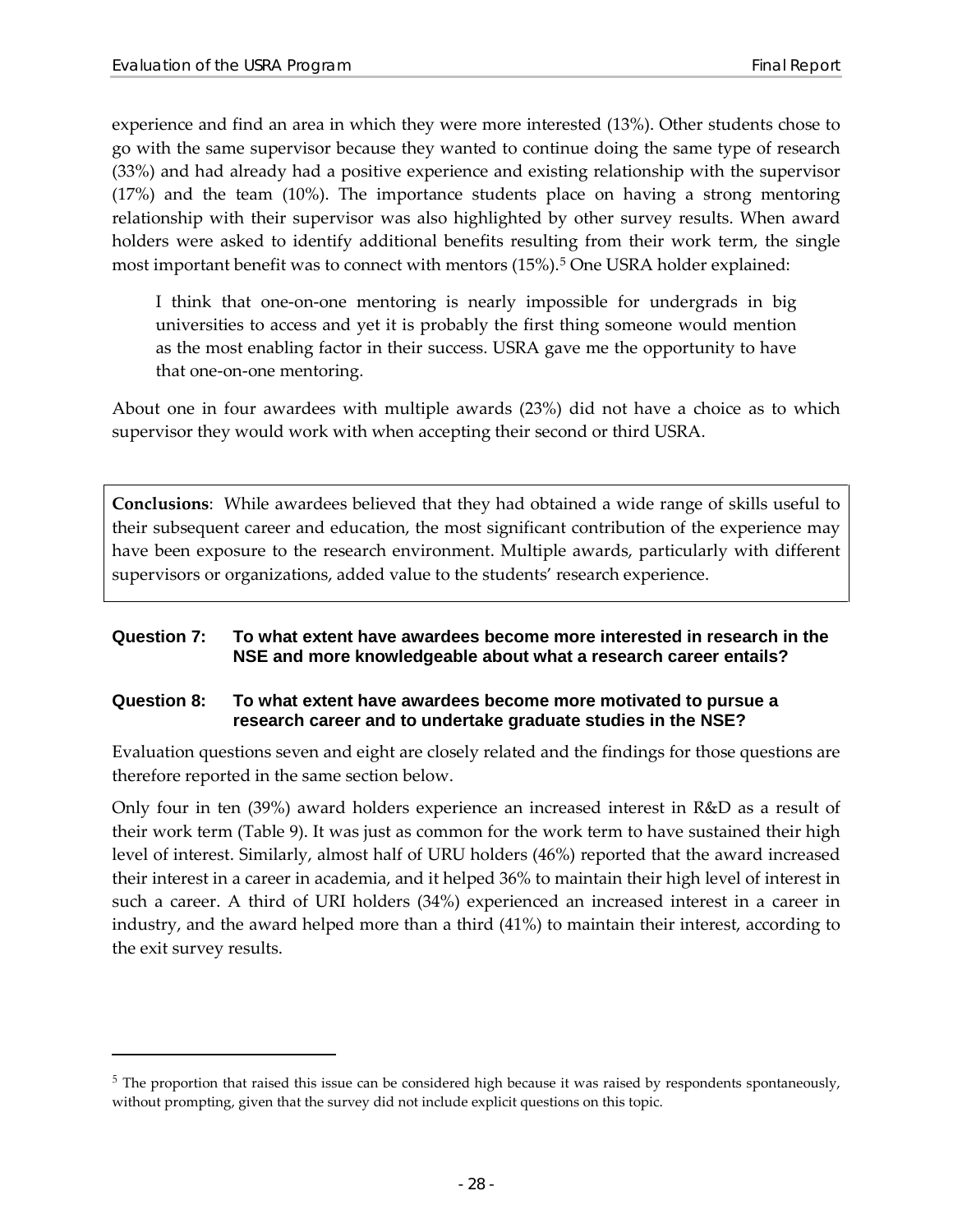| Interest in R&D                      | Percent of award holders   |                           |                         |  |
|--------------------------------------|----------------------------|---------------------------|-------------------------|--|
|                                      | <b>URU</b><br>$(n=19,111)$ | <b>URI</b><br>$(n=1,892)$ | Overall<br>$(n=21,003)$ |  |
| Increased my interest                | 39%                        | 40%                       | 39%                     |  |
| Maintained my high level of interest | 40%                        | 41%                       | 40%                     |  |
| Maintained my low level of interest  | 7%                         | 7%                        | 7%                      |  |
| Decreased my interest                | 6%                         | 5%                        | 6%                      |  |
| Do not know                          | 7%                         | 7%                        | 7%                      |  |
| Unknown                              | 0%                         | 0%                        | 0%                      |  |
| Total                                | 100%                       | 100%                      | 100%                    |  |

#### <span id="page-36-0"></span>**Table 9: USRA holders' interest in R&D**

*Source: Undergraduate Student Research Award Exit Survey, 1999-2010*

On the awardee follow-up survey, about three quarters agreed with the statement that the work term increased their desire to pursue graduate studies (77%) and a research career (74%). This does not, however, necessarily mean that the program had more of an impact on awardees' desire to pursue graduate studies and a research career than on their general interest in R&D. The survey questions used to assess the program's incremental impact on motivation used a different response scale that did not give respondents the option to state that the work term had simply maintained their current motivation. It was therefore not surprising that only a small portion of students made tangible changes to their educational plans as a result of the work term. Upon completion of the work term, just over a quarter of USRA holders (28%) had changed their educational plans in order to stay in university longer than they originally planned as a result of their USRA experience. The USRA program's limited impact on awardees' interest in R&D and educational plans is likely due to the fact that USRA students are already above average when it comes to academic achievements and aptitude for research (discussed further under Evaluation Question 9). Similarly, other studies reviewed as part of the literature review did not support the notion that undergraduate research programs make top students more likely to pursue a research career in the NSE, and suggested instead that these programs primarily confirm students' already existing aspirations for graduate studies and career directions (Seymour et al, 2004; Hunter et al, 2006). However, based on student reports, the authors did find that the programs had a significant impact on students' emergent identities and sense of direction. In other words, undergraduate research experiences helped students to build confidence, personal growth and self-understanding, better preparing them to take the next steps, especially in decisions regarding graduate school. The authors concluded that a focus on extrinsic measures of student success (e.g., changes to educational and career plans), runs the risk of not detecting the real value added to students' undergraduate education.

The USRA program does appear to make a significant contribution to preparing students for a research career because of their exposure to research environments and the experience they gain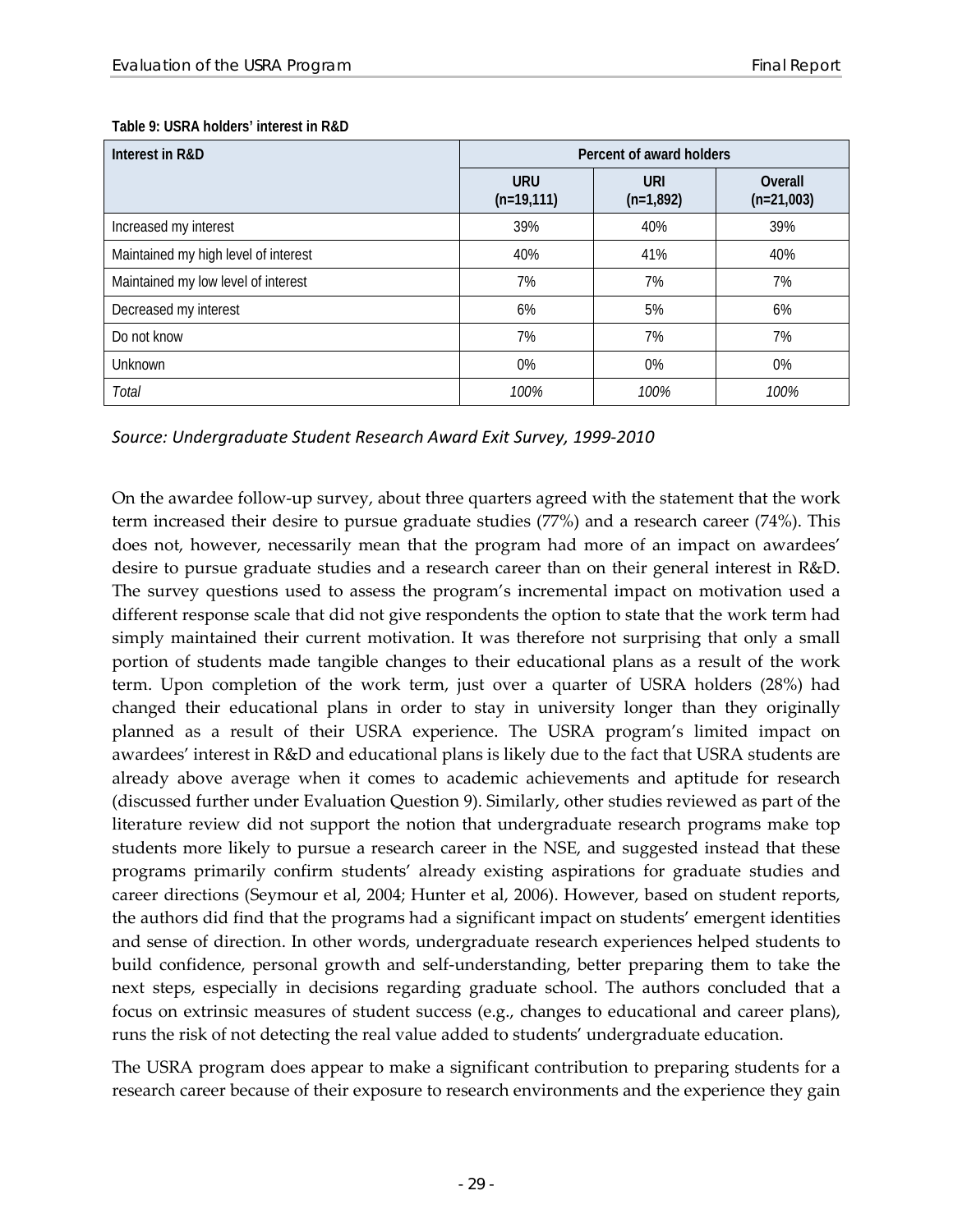(as discussed in the previous section). A past URU holder explained how the experience can prepare students for graduate school:

My USRA experience was invaluable as an introduction into research. I collected my own data, analyzed, wrote about it, and then got feedback from experts in the field. It was a good taste of what to expect in graduate school. […]

Both university supervisors (99%) and industry supervisors (95%) also confirmed that awardees' understanding of what is involved in a research career improved as a result of the work term. Other studies of undergraduate research programs echo these findings. Although largely reliant on faculty and/or student reports, they conclude that the programs improve the students' awareness, confidence, and understanding of what a research career entails (Hancock et al, 2008), as well as shape their science identities and socialize them into the scientific profession (Thiry et al, 2011).

**Conclusions**: Only a portion of award holders experience an increased interest in R&D or decide to change their educational plans as a result of the award. It is just as common for the USRA to help sustain awardees' interest in R&D as to increase it. The USRA makes awardees more motivated to pursue a research career and somewhat more motivated to work in academia or industry. Awardees' exposure to research, and possibly the skills they gain, makes them more knowledgeable about what a research career entails.

#### <span id="page-37-0"></span>**Question 9: To what extent do awardees undertake graduate studies and pursue a career in the NSE?**

Three quarters of awardees planned (75%) to go to graduate school when they completed the exit survey, a slightly higher portion (85%) applied and almost all who applied (99.4%) were accepted, according to the follow-up survey results. This makes USRA students more likely than other students in the NSE to undertake graduate studies. According to Statistics Canada's *National Graduates Survey*, only one in five NSE bachelor graduates pursues graduate studies (27% of the 2000 graduates and 28% of the 2005 graduates), and even fewer pursue graduate studies in the NSE (14% of the 2000 graduates and 13% of the 2005 graduates). However, it is the characteristics of the students who receive a USRA that make them more likely to enrol in graduate studies than the research work term.

Students of a high academic calibre with a strong interest in research are more likely than other students to receive a USRA in the first place. In accordance with NSERC guidelines, universities use "the student's academic record and aptitude for research" as the basis for their selection criteria, and the selection process at the university is generally very competitive due to high demand for the awards (as discussed under Evaluation Question 5). The academic calibre of URI holders is also relatively high, even though NSERC grants all students with a B- or higher a URI. USRA holders' high academic calibre is also evident in that they have a significantly higher success rate than other applicants to Canada Graduate Scholarships, Vanier Canada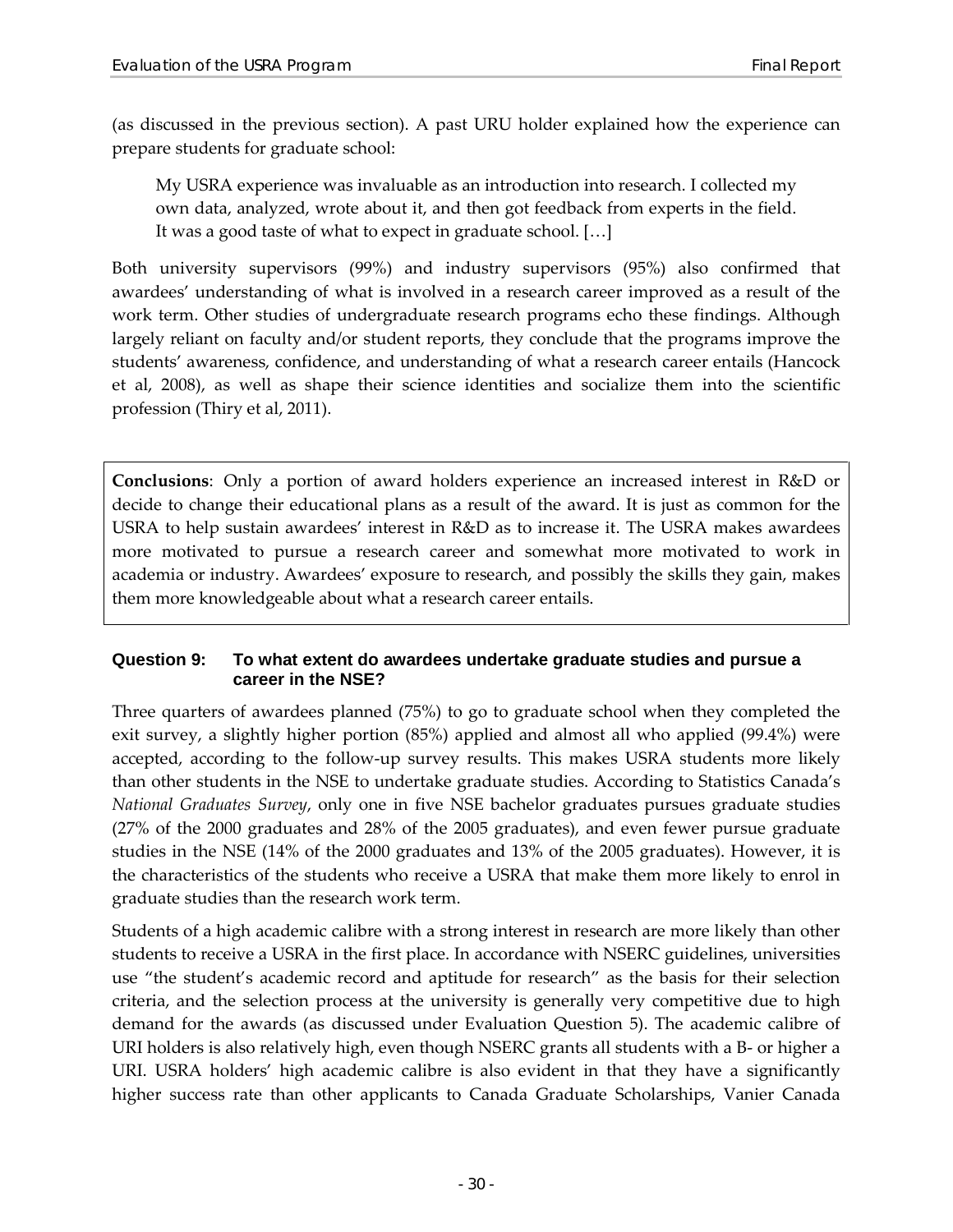Graduate Scholarships and Postdoctoral Fellowships. (The higher success rate may, of course, be partly due to the award.) A significant portion of USRA holders had also received other undergraduate awards or scholarships from their universities (68%) or other organizations (50%). University supervisors (97%) confirmed that the USRA students' academic achievements are above those of the average student, and a majority of industry supervisors (83%) said USRA students performed better on the job than other students they had supervised.

Currently, most awardees from 1999-2006 either work full time (54%) or attend school full time (40%). Of those who had completed their graduate studies in 2011, just over half graduated with a Master's degree (54%), while just under half graduated with a doctorate (46%). Of those working full time, 40% work in the private sector, 35% at a university and 23% in government. Fewer than one in ten (7%) URI holders working full-time previously held a USRA with their current employer.

While the USRA program did not generally redefine most top students' career paths, the award did appear to contribute to it in a significant manner. A comment from a past USRA holder illustrates this:

The USRA undoubtedly contributed to my success at receiving external awards to support the majority of my graduate training. Monetary value aside, this snowball effect, beginning with the USRA, has had a major impact on my CV and my confidence as a researcher and significantly contributed to my success at landing a very attractive postdoctoral position. Of course, each of these events, in turn, led to a greater chance at securing an academic position. I honestly believe that if I did not receive the USRA, I would not have been so lucky in the graduate award competitions and I may not have made the career decisions that I have.

The survey results indicate that at least half of past USRA holders pursue a career in the NSE. Half of awardees working full time (47%) spend at least half of their time on R&D, while one third (35%) spend less than half of their time on R&D. Half of the awardees (47%) working full time have worked in R&D in the past, not counting their current employment. A majority of those not working full time consider themselves likely to focus their future career on research in the NSE (79%) and hope to spend at least half of their time on R&D in the future (69%).

A majority of former award holders continued their studies (83%) and their career (72%) in the NSE [\(Table 10\)](#page-39-1). Some continued their studies (12%) or career (18%) in health sciences, which is a reflection of the close relationship between health sciences and the NSE.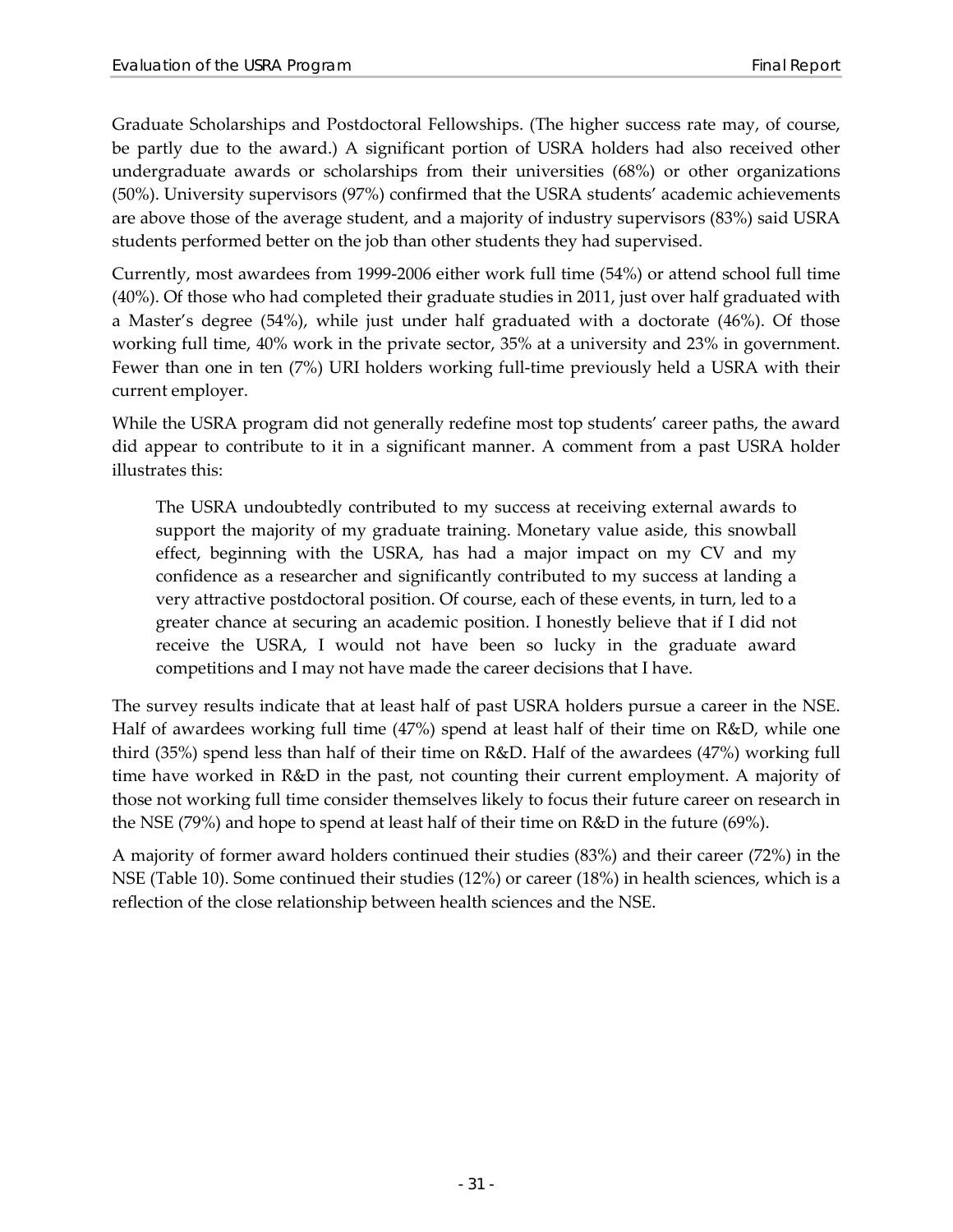| <b>Discipline</b>                | Percent of award holders                 |                                      |  |  |
|----------------------------------|------------------------------------------|--------------------------------------|--|--|
|                                  | Field of graduate program<br>$(n=3,078)$ | Field of current work<br>$(n=2,048)$ |  |  |
| Natural sciences and engineering | 83%                                      | 72%                                  |  |  |
| Health sciences                  | 12%                                      | 18%                                  |  |  |
| Social sciences and humanities   | 2%                                       | 1%                                   |  |  |
| Other                            | 3%                                       | 9%                                   |  |  |
| Total                            | 100%                                     | 100%                                 |  |  |

<span id="page-39-1"></span>**Table 10: Field of graduate program and field of work**

*Source:Awardee follow-up survey, 1999-2006*

 $\overline{a}$ 

**Conclusions**: Award holders are more likely than other students to undertake graduate studies, but not necessarily because of their USRA experience. At least half of awardees pursue a research career in the NSE.

#### <span id="page-39-0"></span>**Question 10: How and to what extent do researchers and industry host organizations benefit from the USRA program?**

The USRA program is primarily intended to aid students, but also provides benefits to the researchers and industry host organizations that supervise them. The evaluation explored these benefits in order to provide a more complete picture of the impact of the program.

The majority of USRA liaison officers believed that the main benefit of the USRA program for researchers was having highly qualified students to assume some of the work associated with their research project. One liaison officer stated: "These are strong students; it's easier to get work done when you have capable students working on the project." University supervisors surveyed agreed that USRA students increase their research productivity (75%), complete research more efficiently (75%), contribute to published research (74%), provide valuable insights on research (73%), and complete aspects of their research project that would otherwise not have been completed (70%). Both liaison officers (4) and university supervisors (22%)[6](#page-39-2) thought that faculties' research productivity would decrease if the USRA program did not exist, as fewer students would be hired. One university supervisor stated that:

The student allowed me to try novel methods that I otherwise would not have had the opportunity to investigate. The success of the student resulted in 2 papers and a new direction for part of my lab.

<span id="page-39-2"></span> $6$  The proportion that raised this issue can be considered high because it was raised by respondents spontaneously, without prompting, given that the survey did not include explicit questions on this topic.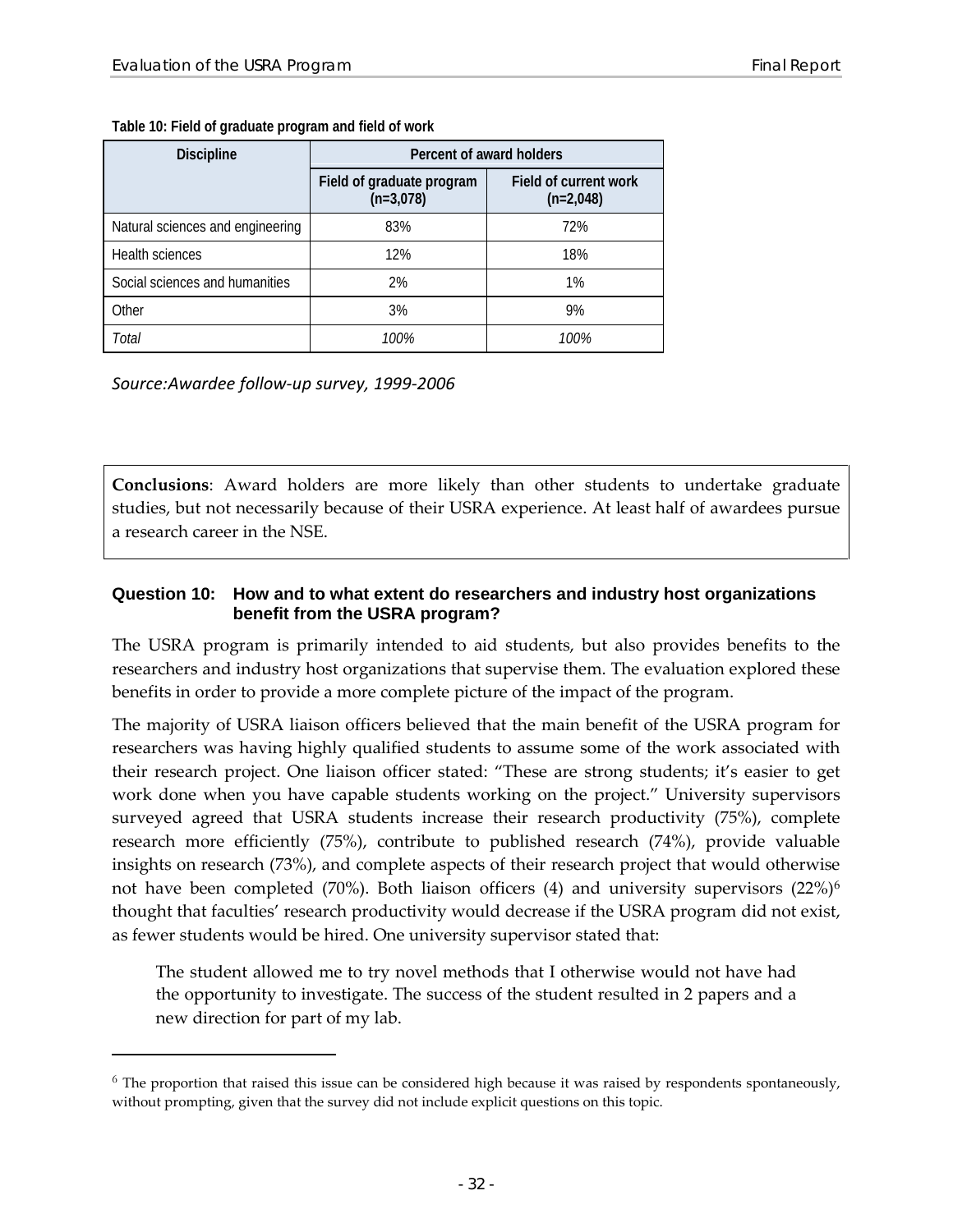Liaison officers and university supervisors also felt that the USRA provides an opportunity for supervisors to learn first-hand whether the student is someone they would want to work with at the graduate level and whether the student is well suited to graduate work. More than half of university supervisors (60%) stated that they use the program as a tool to recruit graduate students. Some university supervisors (9%) and liaison officers also felt that the program improved the university's reputation as a research institute.

The benefits that industry organizations experienced as a result of hosting USRA students were similar to those noted by university supervisors. The vast majority of industry supervisors agreed that USRA holders contributed to their organization by making it possible for them to complete their research more efficiently (92%) and by improving their research productivity (94%). A majority agreed that USRA holders worked on aspects of the research that would not otherwise have been completed (77%). This seemed to be particularly important for companies with limited resources for R&D. One industry supervisor explained:

Being a small company, assistance from programs like USRA is very important in helping advance the progress of our new product research and development. We may not have the opportunity to hire student researchers without these programs, and therefore are not able to complete projects as quickly as we would like.

A majority of industry supervisors also agreed that the students provided valuable insights regarding their research (71%) and that the USRA program functions as a means to recruit new employees (72%). One industry supervisor explained:

We were able to advance research methodology and technology transfer of methodology because (the) student was aware of state-of-the-art methodology and processing techniques. In addition, the student was able to see standard industry practice for educational purposes, as well as provide suggestions for improvements. We have also now hired the student upon graduation and he started well ahead of where a recent graduate would have, based on his research experience within our organization.

Slightly more than one in three organizations (37%) had hired a former USRA holder and almost one in five (18%) had hired more than one. Most industry supervisors (82%) also said that they are likely to participate in the USRA program in the future, which suggests that they see continued value in hiring USRA students.

University and industry supervisors also reported that they gained personal benefits from being involved in the program. Supervising USRA students increased their management or training skills, brought new ideas and energy to the workplace and contributed to their overall feeling of job satisfaction.

The results from the survey of organizations that have participated in NSERC's IRDF, CRD and IRC programs provided some insight into why some organizations choose not to participate in the USRA program. Most respondents (80%) did, however, work for an organization that had participated in the program. The main reason (32%) that some organizations had decided not to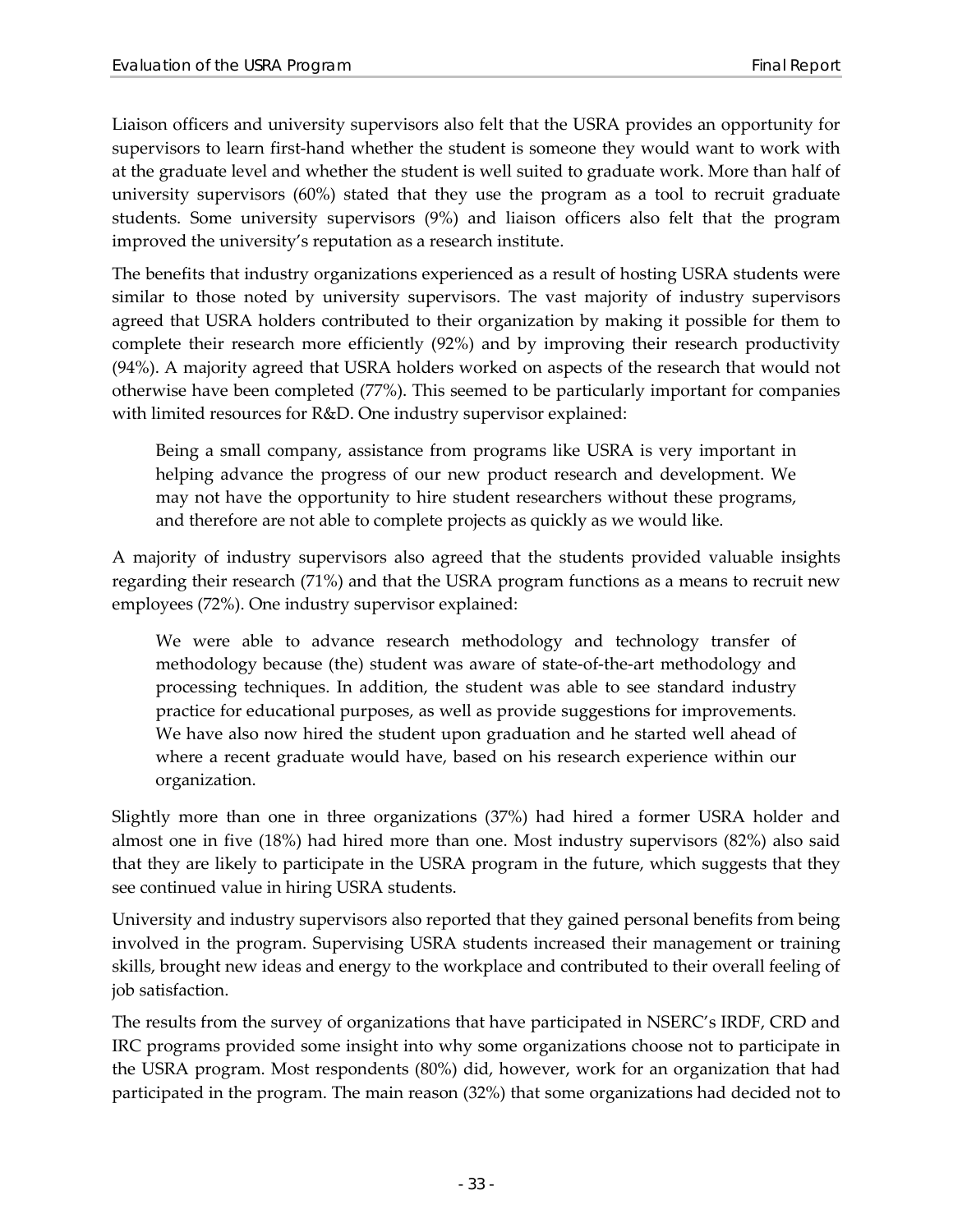sponsor a URU work term was that the length of the work term (16 weeks) was too short to make it worthwhile [\(Table 11\)](#page-41-0). Only three respondents indicated what duration would make it worthwhile for them to participate; two respondents suggested six months and one respondent suggested twelve months. Another important reason some organizations did not participate in the USRA program was that they had no need to hire students at the undergraduate level (23%). All respondents from organizations that had not participated in the USRA program had, however, heard of the program and about three quarters (74%) stated that the USRA program was at least of some interest to their organization.

<span id="page-41-0"></span>

| Table 11: Reasons for not participating in the USRA program |  |  |
|-------------------------------------------------------------|--|--|
|                                                             |  |  |

| Response                                                                  | Percent of respondents<br>$(n=65)$ |  |  |
|---------------------------------------------------------------------------|------------------------------------|--|--|
| The time period for which the organization can be reimbursed is too short | 32%                                |  |  |
| No need to hire students at the undergraduate level                       | 23%                                |  |  |
| Other undergraduate student programs better meet the organization's needs | 19%                                |  |  |
| The reimbursement amount from NSERC is too low                            | 11%                                |  |  |
| Other                                                                     | 35%                                |  |  |
| No response/Don't know                                                    | 15%                                |  |  |

*Note: Respondent could select more than one answer. No particular themes emerged from the responses of respondents who indicated "other."* 

*Source:Survey of organizations participating in NSERC's IRDF, CRD and IRC programs*

**Conclusions**: The USRA program contributes to researchers' productivity and gives them an opportunity to recruit and assess students for graduate studies. The USRA program helps industry improve research productivity and recruit new employees.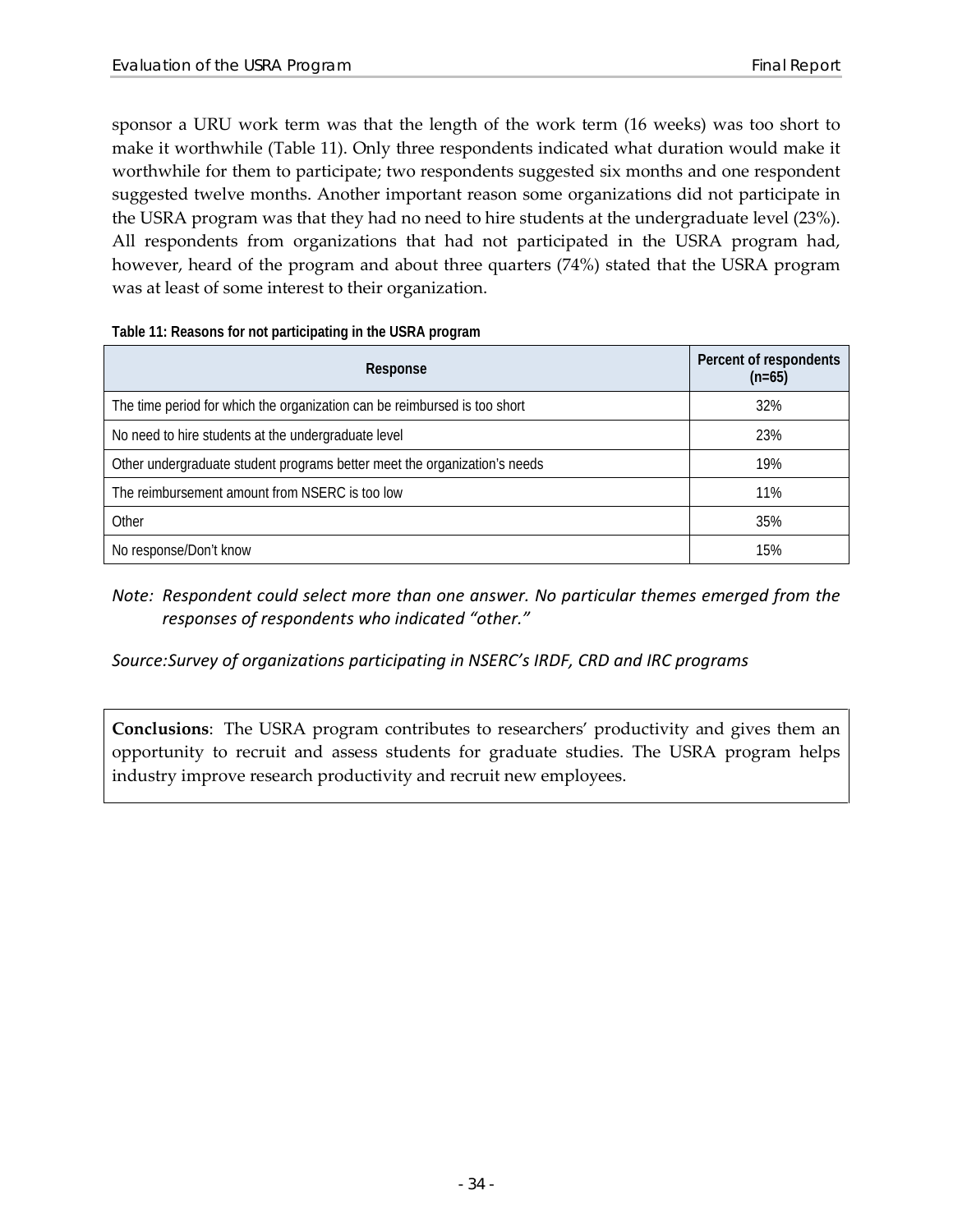## <span id="page-42-0"></span>**4 KEY FINDINGS – ECONOMY AND EFFICIENCY**

#### <span id="page-42-1"></span>**Question 11: To what extent are the most effective and efficient means being used to achieve program outcomes?**

A program is efficient when it produces outputs at a relatively low cost. This means that the USRA program is efficient if the cost of awarding and administering the awards is low and the activities are carried out in an effective manner. A program demonstrates economy if it is delivered efficiently and the outcomes are produced at a low cost. As part of assessing the program's economy, the evaluation looked at industry host organizations' compliance costs and the possibilities of having universities pay a higher top-up, as well as alternative means for achieving program outcomes.

#### *Program Costs and Operating Ratio*

One way to assess the efficiency of the USRA program is the ratio of the administrative costs to the total grant funds awarded (i.e., the operating ratio). An estimate of administrative costs for the USRA program was only readily available for nine of the ten years under review (fiscal years 2001-02 to 2009-10) [\(Table 12\)](#page-43-0). For fiscal years 2001-02 to 2010-11, the operating ratio was 4.6%. The average operating ratio was the same for both URU and URI, and the annual operating ratios for the two programs were almost identical. The ratio was slightly higher than the ratio for the Research Grants and Scholarships Directorate (4.2%) and slightly lower than the ratio for NSERC as a whole (4.9%) for the same time period. The operating ratio for the program trended downward until fiscal year 2009-10. Although it was outside the scope of the evaluation, as the figures were available, administrative costs for fiscal year 2010-11 were also examined to ensure that the analysis was as current as possible. It should be noted that the operating ratio rose slightly in fiscal year 2010-11 (from 4.1% to 4.5%), which is still less than the nine-year average (4.6%).

Administrative costs include both the direct and indirect costs of administering the programs. Direct costs comprise salary<sup>[7](#page-42-2)</sup> and non-salary costs, which are related primarily to the adjudication of the award. Non-salary costs also include a share of the costs relating to corporate representation and general administration for the Scholarships and Fellowships Division. Other direct costs associated with administering the programs, such as post-award management (which is a centralized function carried out by the Finance Division) and indirect costs, such as common administrative services for NSERC (e.g., finance, human resources and IT) cannot be provided at the program level. These other direct and indirect costs have also been included in the total calculation of costs and were estimated using the ratio of total USRA awards to total NSERC grant funds. It should be noted that the estimate of administrative costs only takes NSERC's expenditures into account. The amount spent by universities and industry on administering the awards is not reflected.

 $\overline{a}$ 

<span id="page-42-2"></span><sup>7</sup> Salary estimates exclude employee benefits (EBP).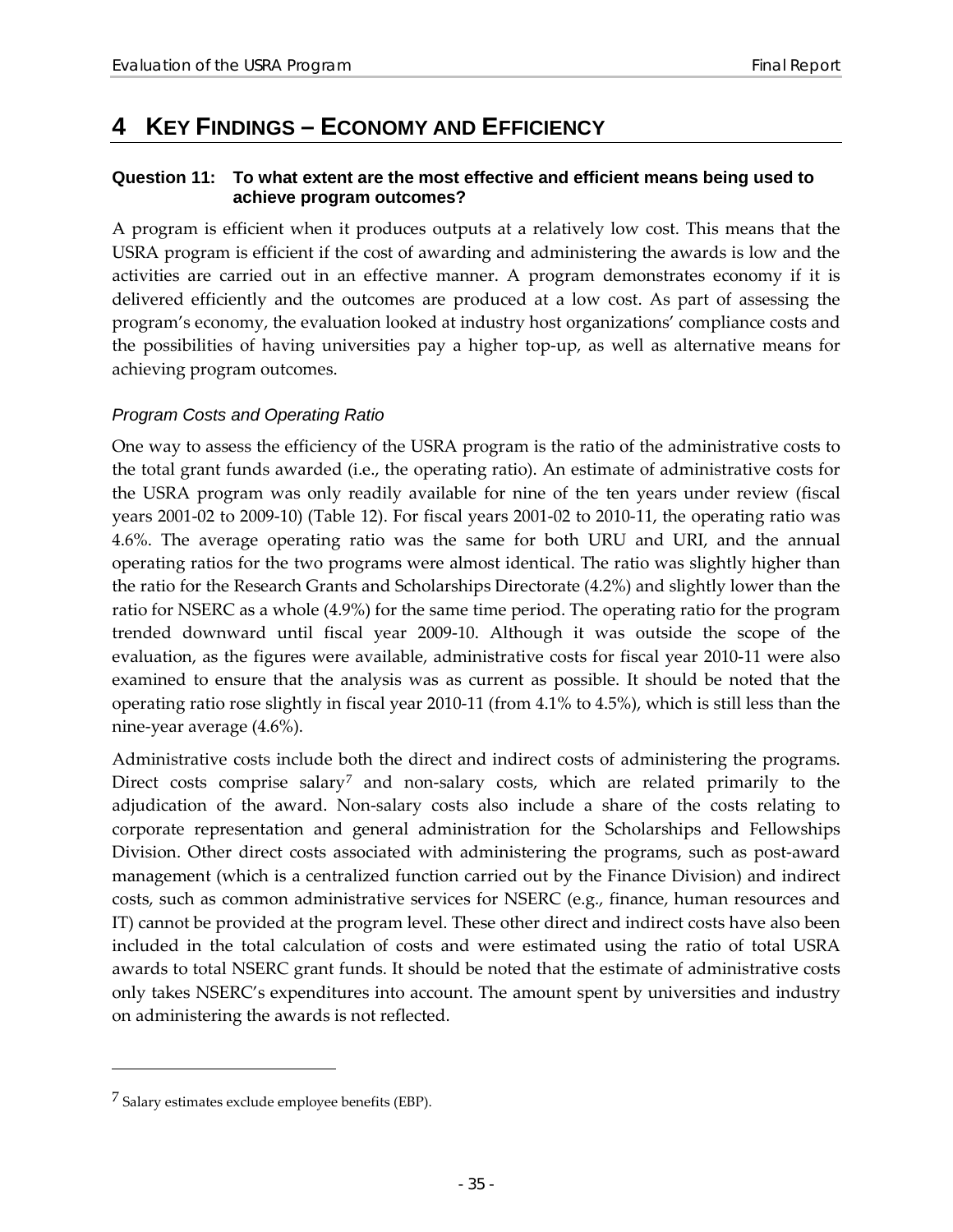|                        | 2001-02   | 2002-03   | 2003-04   | 2004-05   | 2005-06   | 2006-07   | 2007-08   | 2008-2009 | 2009-2010                                                                                                            |
|------------------------|-----------|-----------|-----------|-----------|-----------|-----------|-----------|-----------|----------------------------------------------------------------------------------------------------------------------|
| Direct salary          | \$210,427 | \$258,367 | \$294,269 | \$331,947 | \$243,616 | \$247.549 | \$243,673 | \$292,422 | \$257,940                                                                                                            |
| Direct non-salary      | \$33,753  | \$31,999  | \$26,337  | \$30,259  | \$20,737  | \$18,543  | \$25,100  | \$29,714  | \$37,902                                                                                                             |
| Total direct costs     | \$244,180 | \$290,365 | \$320,607 | \$362,206 | \$264,353 | \$266,092 | \$268,773 | \$322,136 | \$295,842                                                                                                            |
| Indirect costs         | \$470,894 | \$581,747 | \$618,951 | \$596,896 | \$553,173 | \$529,044 | \$486,454 | \$666,615 | \$470,851                                                                                                            |
| Grants funds awarded   |           |           |           |           |           |           |           |           | \$12,531,743 \$15,386,038 \$18,876,328 \$19,408,296 \$19,288,875 \$18,983,482 \$19,035,057 \$23,988,765 \$18,579,024 |
| Operating ratio        |           |           |           |           |           |           |           |           |                                                                                                                      |
| <b>Direct</b>          | 1.9%      | 1.9%      | 1.7%      | 1.9%      | 1.4%      | 1.4%      | 1.4%      | 1.3%      | 1.6%                                                                                                                 |
| Indirect               | 3.8%      | 3.8%      | 3.3%      | 3.1%      | 2.9%      | 2.8%      | 2.6%      | 2.8%      | 2.5%                                                                                                                 |
| <b>Operating Ratio</b> | 5.7%      | 5.7%      | 5.0%      | 4.9%      | 4.2%      | 4.2%      | 4.0%      | 4.1%      | 4.1%                                                                                                                 |

#### <span id="page-43-0"></span>**Table 12: Estimated costs for the USRA program**

*Note: Total direct costs include non-salary and salary spending. Salary spending was estimated using the program's grant funds as a percentage of the directorate's (Council's) grant funds, multiplied by the directorate's total salary expenditures (all non-program directorates' total expenditures. Salary estimates exclude employee benefits (EBP). Indirect costs, such as common administrative services for NSERC (e.g., finance, human resources and IT) were estimated using the ratio of total USRA awards to total NSERC grant funds.*

*Source: NSERC administrative data*

There are a number of administrative steps that industry host organizations must undertake in order to participate in the USRA program (i.e., preparing an application for each USRA student, a Confirmation of Payments Form and a final report for each student). The cost associated with carrying out these steps is referred to as the *compliance cost.* According to survey results, industry host organizations spent an average of 12 hours of staff time on administration per award (the median was 8 hours). This equals about \$750 per award holder on average (the median was \$500) and represents 17% of the \$4,500 reimbursement they receive from NSERC. Companies that had hosted four or more USRA holders reported a significantly lower average administrative cost per USRA holder (15 hours, \$988) than companies that had hosted up to three award holders (9 hours; \$534). Despite the costs, most industry supervisors (82%) said their organization was likely to participate in the USRA program again within the next two years, while 10% were unsure and only 8% were unlikely to participate.

#### *Program Delivery*

Liaison officers, university supervisors and industry supervisors were asked to reflect on how the USRA program, including its administration, could be improved. Overall, liaison officers expressed high regard for the way the program is being delivered, and described the guidance they receive from NSERC as consistent, timely and appropriate. A variety of practical concerns were raised, however, regarding the user-friendliness and functionality of the newly introduced online application system. The most frequently raised issue by liaison officers (7) was that the new system did not allow them to review students' applications to ensure that the correct information had been included. NSERC staff report that the online system has since been improved to address this issue.

Three liaison officers suggested that NSERC should change the timing of the award notification. Currently, NSERC does not officially confirm whether a student is approved for an award until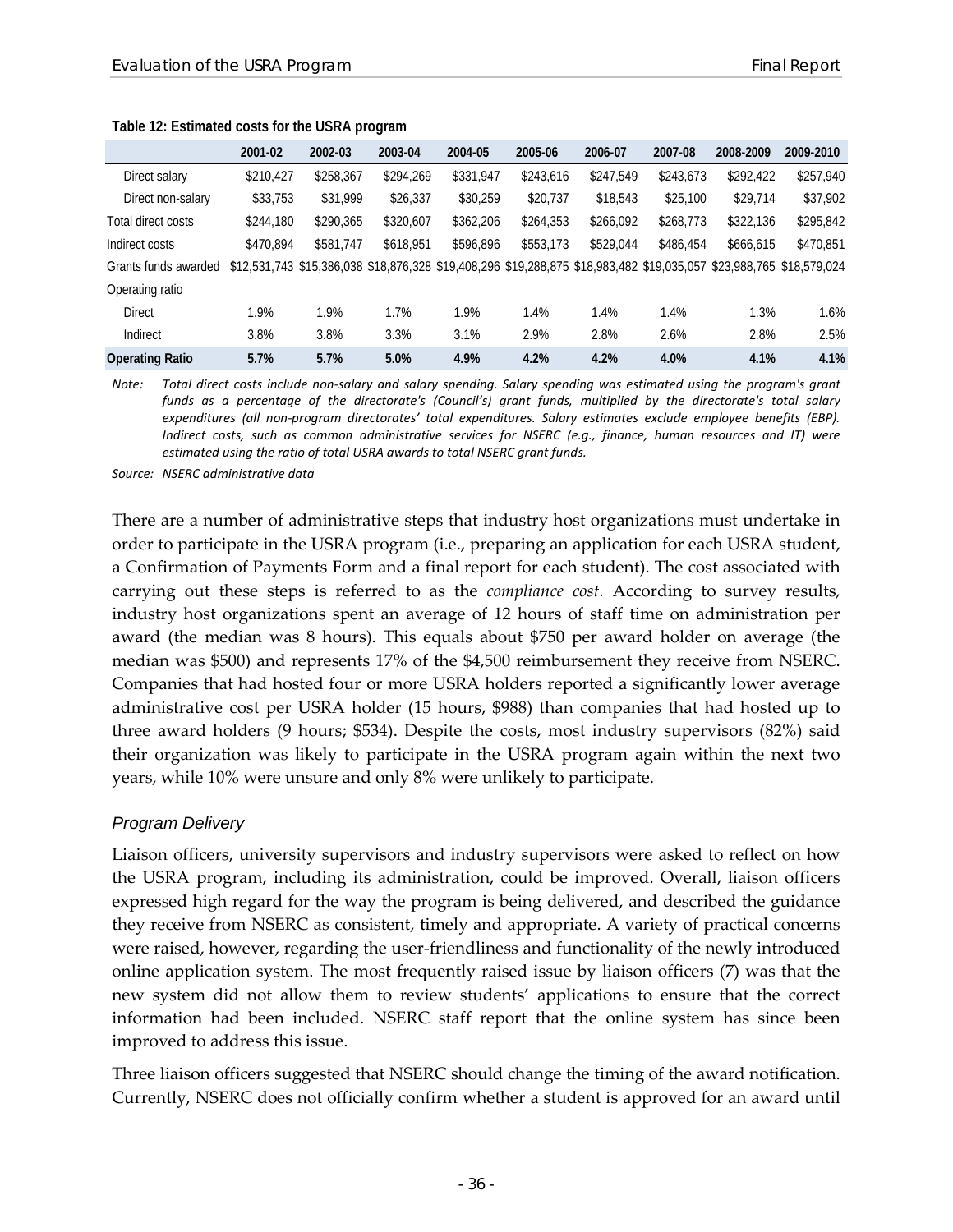after the work term has already commenced. This poses a significant concern for institutions as the university must start paying the students before it receives NSERC's final decision in writing. One liaison officer explained:

NSERC doesn't let us know until the student is into the award. We're taking a chance. We know they meet all the requirements, but it always feels funny that we're paying them, and unless we get the final word that the money will be there, we're always taking a chance.

These liaison officers suggested that the application process for the USRA program commence earlier in the school year so that students could be offered USRAs before they seek other job offers. This would also help students with their financial planning:

We run our competition early here at [the university] and we do that because we want the students to know by the February reading break whether they have a summer job or not. So the only real issue is getting information [from NSERC] in order to [promote] the awards in September or October.

Promotional material about the USRA program, targeting both high school students and undergraduate students, was requested by seven interviewees. Some also suggested that NSERC should continue to actively promote the USRA program at universities to help boost the number of applicants, as well as faculty knowledge of the program. One liaison officer stated:

One year, [the university] had [an NSERC representative] come and talk. She gave a good outline of the USRA program, and a lot of students attended, and a lot of them applied for USRAs that year. I think having more opportunities for having people come from NSERC and talk about the USRA (…) because it enhances what the faculty here can say about the award.

The interviews with liaison officers also provided some insight into how universities can promote the program and enhance students' USRA experience. One liaison officer explained that the university organizes an event that offers awardees an opportunity to share their experiences with others:

Every January, our Graduate Studies office hosts a reception of students who've received a USRA or any Tri-Council award, including Ontario Graduate Scholarships. It's an informal event with hors d'oeuvres to congratulate the students. We have speeches by the Associate Provost of Grad Studies and the President of the University to congratulate them for being top students and being successful in the awards competitions, and there will also be a speaker who is a current recipient of a prestigious post-grad scholarship so they can talk about their experiences and how they've gotten to where they are today. It gives a chance for the USRA recipients to mingle, meet faculty, and talk with fellow students in the dept that they've been working in. Let's them see the opportunities available at [the university], encouraging them to stay at [the university].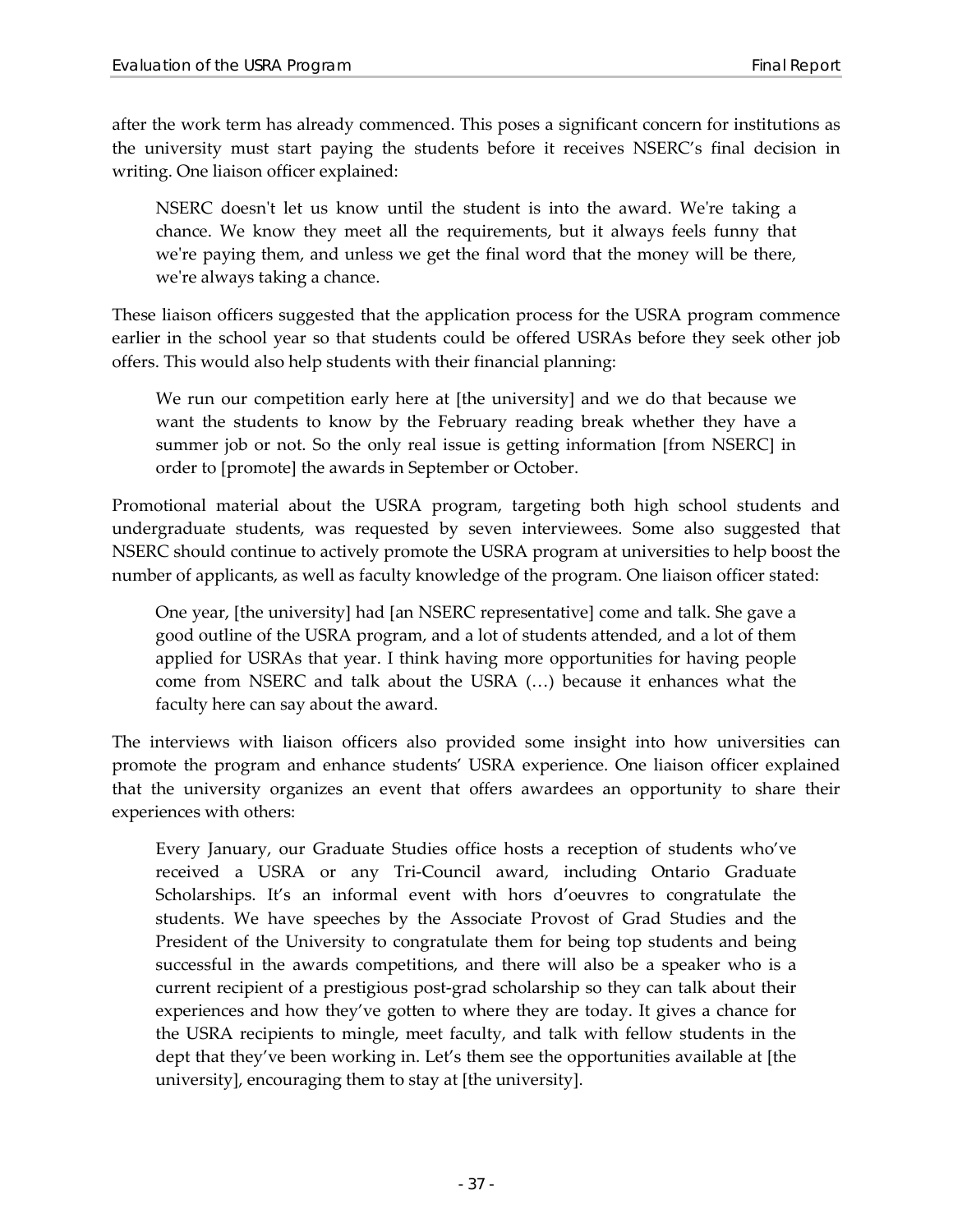Slightly less than half (46%) of university supervisors provided suggestions on how the USRA program or its administration could be improved. The two most common suggestions were to increase the university quotas (13%) or the value of the award (11%). One in ten (11%) also suggested that the eligibility rules for receiving a USRA be changed. There was no consistency in responses with respect to what kind of changes university supervisors wanted to see, with the exception of a few who suggested lowering the required GPA.

Industry supervisors most commonly suggested that the paperwork be simplified (10%) and that the application and reporting process be managed online (8%). Some respondents did not seem to be aware that the application process currently is managed online. One respondent asked for more comprehensive and structured information on how to complete the required paperwork:

As a first-time applicant, we found the process confusing. More detailed step-bystep instructions would definitely help. As it has been a long time since our one and only application, we will likely need to climb this learning curve again. The process may be simple for NSERC staff, but from the outside looking in, it's not obvious what the steps are and how to follow them.

Other suggestions from industry supervisors included an increase in the reimbursement amount to host organizations (6%), relaxed student GPA eligibility requirements (4%), quicker processing times (3%), and a longer work term (2%). Representatives from industry organizations that had not hired URU holders were asked how they thought the USRA program could be improved to better meet their R&D and hiring needs. Their responses were similar to those from URU host organizations in that they wanted NSERC to extend the award period (up to eight months), increase the reimbursement amount and lower the eligibility criteria for students.

**Conclusions**: NSERC's administrative costs for delivering the USRA program are low (less than 5%) and the administration of the program appears to be efficient. Industry host organizations' compliance costs represent only 17% of the reimbursement they receive from NSERC. Liaison officers were generally satisfied with the operation of the program, including the guidance they receive from NSERC. Some wanted to see changes in the timing of the award notification, improvements to the newly launched online application system, more promotional material/activities, and researcher incentives for hiring Aboriginal USRA holders. Industry supervisors requested simplified paperwork and an online reporting process.

#### *Alternative Delivery Approaches*

The evaluation also explored whether there are other more effective or cost-effective means by which NSERC could stimulate student interest in R&D and motivate undergraduate students to undertake graduate studies and a career in the NSE.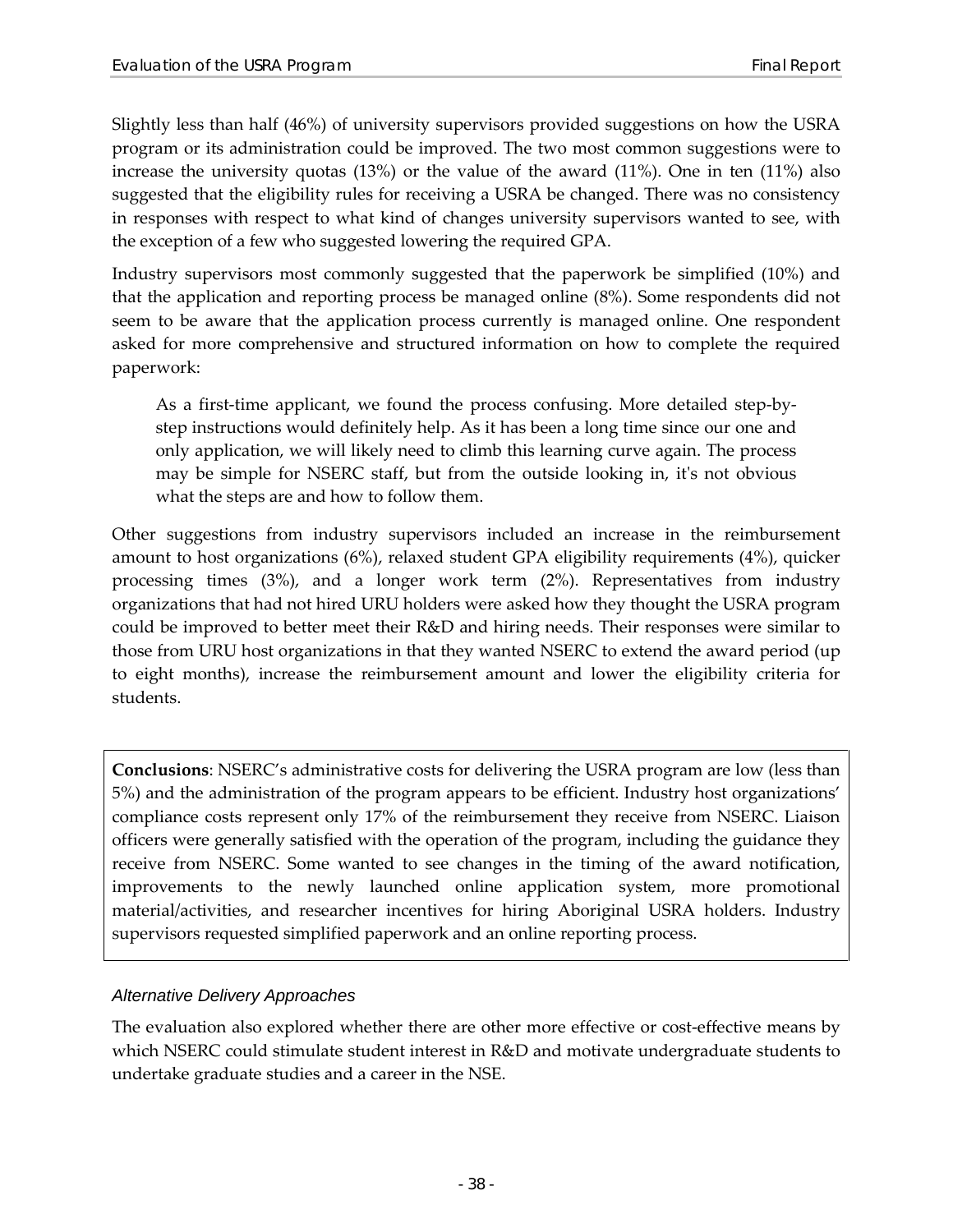When university and industry supervisors were asked in what other ways NSERC could motivate students to pursue graduate studies, almost the only answer was expanding the USRA program and increasing the value of the awards. The only non-USRA-related suggestion mentioned by more than 2% of university supervisors was for NSERC to organize events for undergraduate students, such as conferences or contests. Some liaison officers (4) also suggested that NSERC fund undergraduate students to go to conferences, which would provide them with networking opportunities.

**Conclusions**: There do not appear to be alternative delivery approaches for NSERC that are more cost-efficient or effective in motivating undergraduate students to pursue graduate studies.

#### *Researcher/University Top-ups*

The evaluation looked at the extent to which it would be possible for universities to provide top-ups above the current minimum amount.

Almost all university supervisors paid students from their NSERC grants (91%), and some from other grants (21%). Only one in ten (8%) listed the university as a source for the top-up. Most university supervisors (74%) indicated that they had paid the last USRA students they supervised more than the minimum [\(Table 13\)](#page-47-0). On average, they paid a top-up of \$2,821, which is about \$1,700 higher than the minimum required top-up. Half of the supervisors did, however, pay less than \$500 above the minimum (the median was \$1,600). Also, several (8) of the liaison officers interviewed indicated that the researchers at their universities generally only paid students close to the required minimum amount. The average top-up varied by discipline. Researchers in physical sciences paid the most (about \$3,300 on average) while researchers in mathematics and statistics paid the least (about \$2,300 on average). Researchers in the life sciences, engineering and computer science all paid an average top-up of approximately \$2,700. Similarly, liaison officers explained that researchers with greater amounts of research funding, such as researchers in physical sciences and engineering, tended to pay higher top-ups, whereas other researchers with limited funding tended to pay less. Availability of funds was not, however, the only reason researchers in some disciplines pay higher top-ups. One liaison officer explained that engineering students are often able to find summer employment outside the university that pays higher wages than the USRA, and in order to "attract and retain those students," it is necessary for researchers to offer competitive pay.

A large majority of university supervisors (90%) said that they could provide a top-up higher than the minimum (\$1,125) and still support the same number of students. The average maximum amount they could pay and still support the same number of students was close to what they already paid (\$2,814), but the median was slightly higher (\$2,000). The average topup researchers could pay varied by discipline, consistent with their current top-up amounts.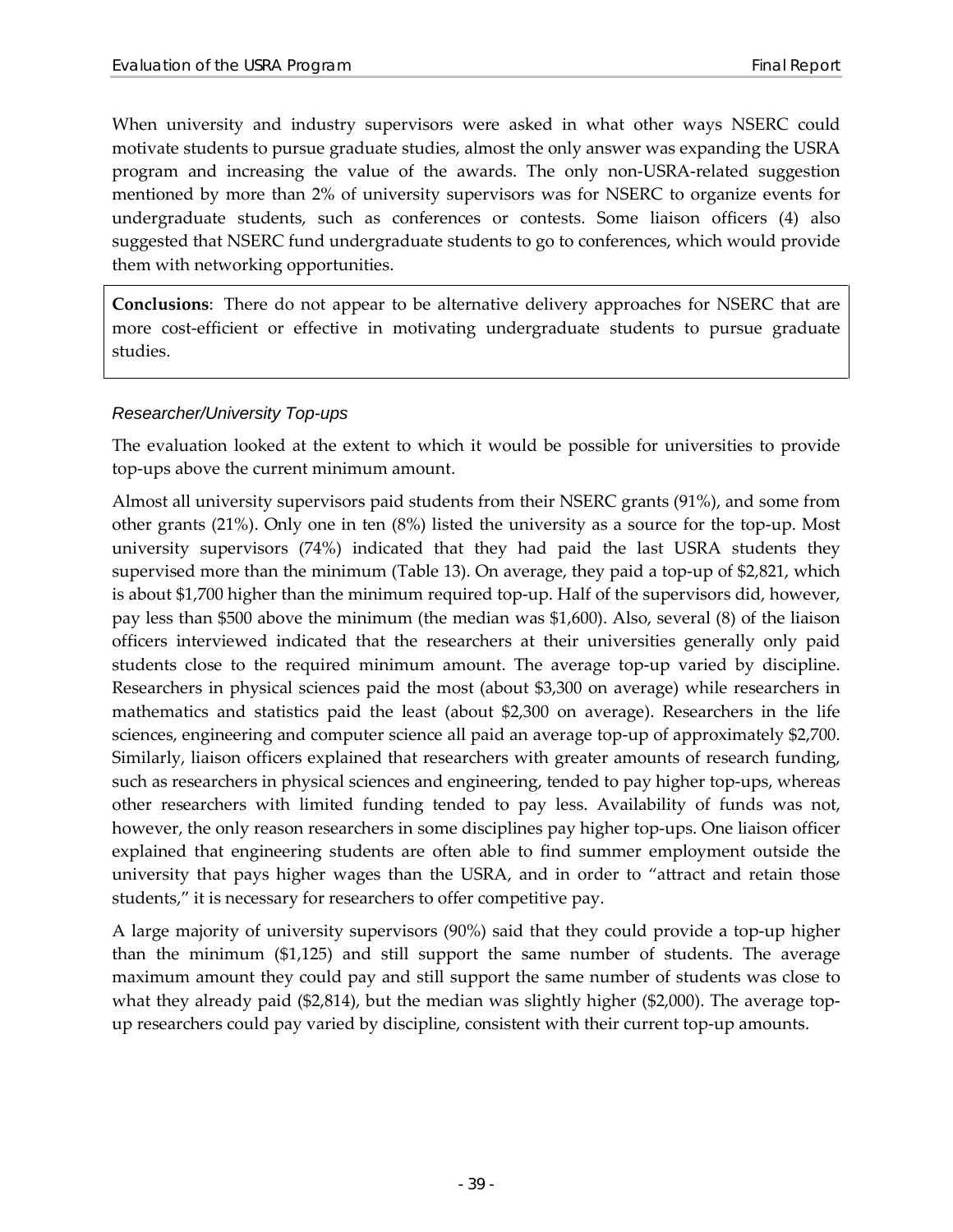|                    | Current top-up<br>$(n=828)$ | Maximum top-up<br>$(n=911)$ |
|--------------------|-----------------------------|-----------------------------|
| Less than $$1,125$ | 2%                          | 4%                          |
| \$1,125            | 24%                         | 6%                          |
| More than \$1,125  | 74%                         | 90%                         |
| Total              | 100%                        | 100%                        |
| Average top-up     | \$2,821                     | \$2,814                     |
| Median top-up      | \$1,600                     | \$2,000                     |

<span id="page-47-0"></span>**Table 13: Top-ups from researchers' grants for 16 weeks**

#### *Note: A third of university supervisors did not respond to the questions*

*Source: University supervisor survey*

The evaluation also looked at researchers' preferences with regard to award amounts and number of awards. University supervisors were presented with the following scenario: If the university's or supervisor's minimum required contribution remained at \$1,125, would you prefer that NSERC offer more awards by reducing the value per award, offer fewer rewards by increasing the value per award, or not make any change to the value or number of awards. About two thirds (64%) of supervisors preferred the status quo, while two in ten (19%) preferred more awards, and only one in ten (10%) wanted fewer awards with a higher award level. The reason supervisors did not want to see the overall number of awards reduced was that this would give fewer students' exposure to R&D in an academic setting and reduce the number of students who would pursue graduate studies. Having fewer students would also decrease the supervisors' productivity.

**Conclusions**: University supervisors indicated that they could pay a higher top-up than the minimum amount, but no more than what they currently are paying USRA holders. If they had to pay more, they would have to hire fewer students. An increase in their top-up amount would affect their overall research budget as almost all researchers pay USRA holders from their own grants. Industry supervisors prefer that NSERC maintain the value of the award and the number of awards as is, rather than increasing the number of awards by reducing the award amount or increasing the value of the award by decreasing the number of awards.

#### *Industry Host Organization Top-ups*

The evaluation looked at how a decrease or increase in the NSERC reimbursement amount to industry host organizations would affect the number of URU holders.

More than half of industry host organizations (59%) would hire fewer undergraduates if the reimbursement amount decreased. The most common reasons organizations would hire fewer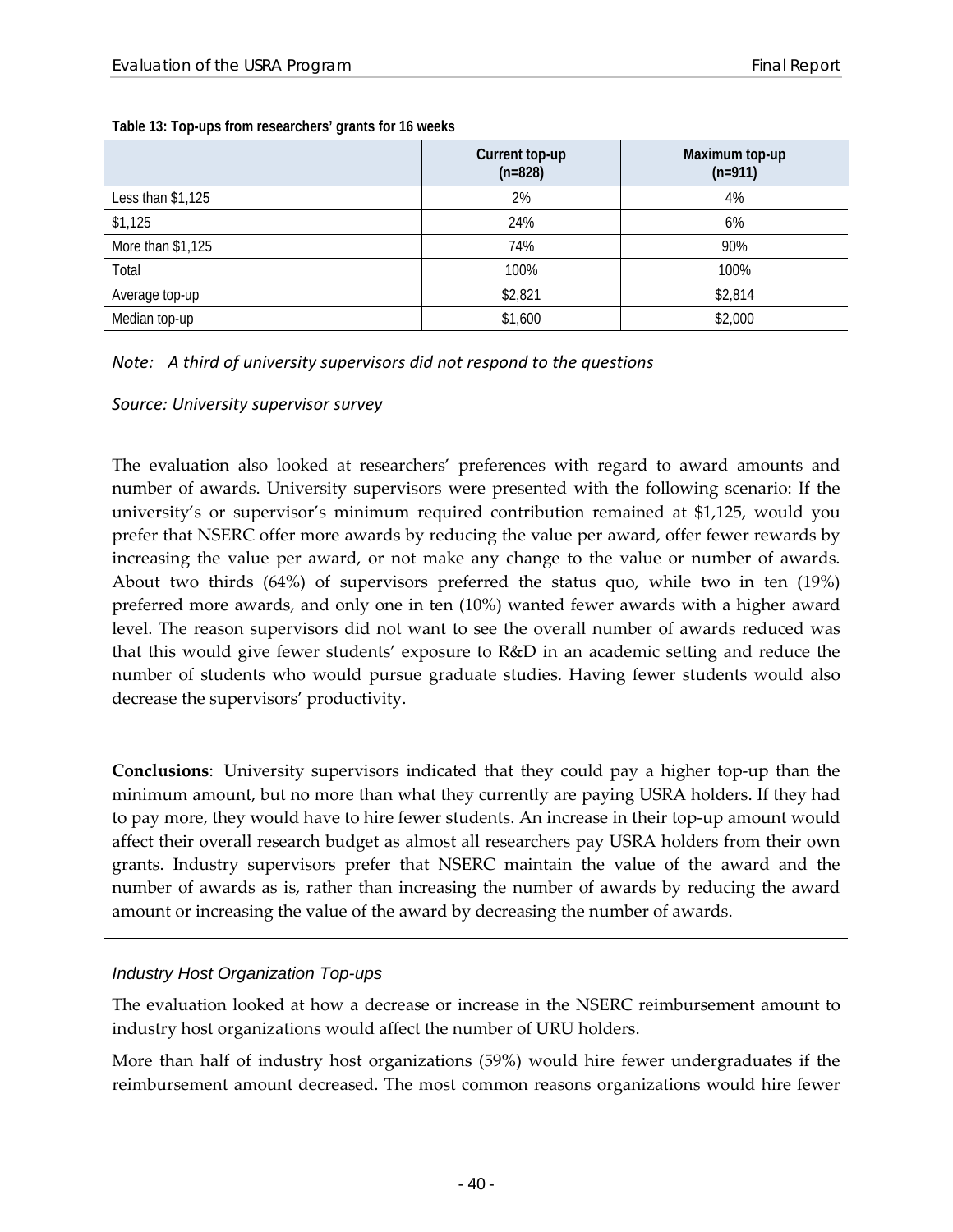undergraduate students were that the organization had a limited budget for hiring students or that the company was small.

More than half of industry host organizations (59%) also said they would hire more undergraduate students if the reimbursement amount was higher. On average, these organizations would require \$6,679 per student, which is about \$2,000 more than they currently receive. Two in ten (19%) would require a reimbursement of less than \$6,000; three in ten (28%), \$6,000; and three in ten (29%), more than \$6,000, leaving a quarter (24%) undetermined. It is also worth noting that only one in ten respondents from organizations that had not participated in the USRA program (11%) indicated that their decision not to participate in the program was based on the low reimbursement amount from NSERC.

**Conclusions**: It would take a substantial increase in the reimbursement amount before a considerable portion of industry organizations would consider hiring more undergraduate students.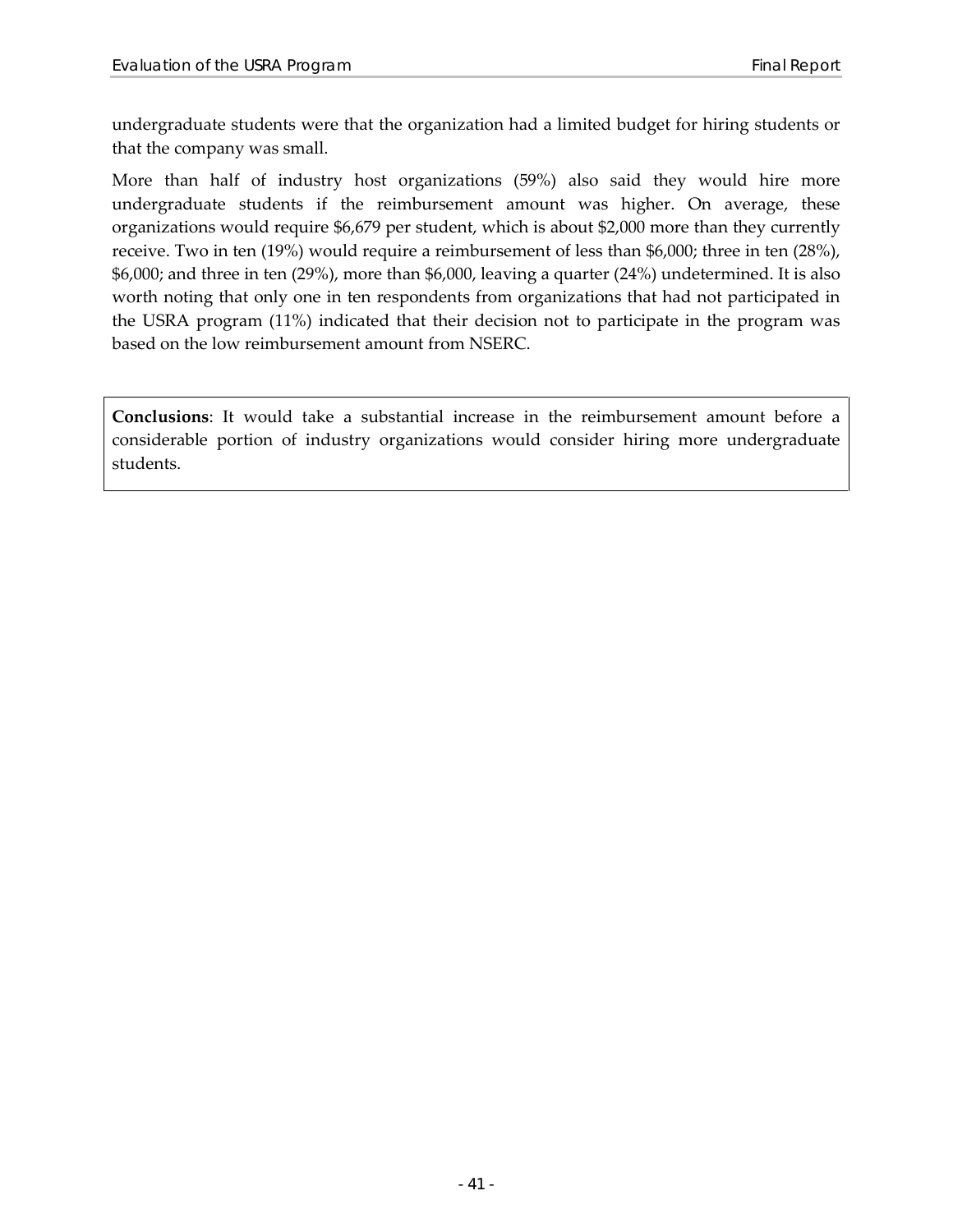## <span id="page-49-0"></span>**3 CONCLUSIONS AND RECOMMENDATIONS**

The conclusions and recommendations are presented below.

### <span id="page-49-1"></span>**3.1 Conclusions**

The USRA program is designed to contribute to the supply of HQP in Canada. The evaluation found that there is a continued need to maintain a supply of HQP in Canada and that it is important for industry to have access to graduates with a Master's degree. The USRA program makes a contribution towards increasing the supply of HQP with a Master's degree in that slightly more than one quarter (28%) of the awards influence undergraduate students' plans to stay in university longer. This means that in 2009, about 1,160 out of 4,141 awardees changed their educational plans in order to stay in university longer as a result of the program. Considering the relatively low proportion that changed their educational plans to stay in university longer, it is unlikely that the high proportion of USRA students who undertake graduate studies (85%) compared with the general population (28%) can be attributed to the USRA work term. Similarly, only two in five awards (39%) lead to an increased interest in R&D among awardees, while a similar proportion of awards (40%) contribute to maintaining an already existing interest. The most likely reason that the program only has an impact on a portion of the students' educational plans and interests is that the awards are given to students with high academic achievements and an already existing interest in research in the NSE. The universities' selection criteria and processes are generally designed to identify the best students. It is important to remember that while the experience does not increase a majority of students' interest in R&D, it does help to maintain their existing interest.

Contributing to the supply of HQP in Canada is not, however, just about increasing the *number* of HQP who undertake graduate studies. Both the S&T strategy and NSERC's Strategic Outcome related to HQP emphasize the importance of *developing* HQP to give them the capacity to contribute to the modern global economy. The evaluation findings suggest that the USRA program is effective in doing so. The program's success in this area explains why awardees, liaison officers, university supervisors and industry supervisors all expressed a strong need for the program.

The USRA program helps prepare undergraduate students for a research career. It also reinforces their interest in and motivation for pursuing graduate studies and a research career. The award gives them exposure to a research environment, in many cases for the first time in their life. In fact, the single most important thing USRA holders said they gained from their work term was a better understanding of research or lab work (46% responding to an openended question, which is very high). The experience added value to students' undergraduate training in that it helped many choose their graduate program (66%), major or courses within their program (57%), electives or thesis topic (53%). It also gave them a rare opportunity to connect with mentors (i.e., supervisors) early in their careers. The findings also suggest that it is worthwhile for NSERC to allow the same student hold multiple awards. Students with multiple awards experienced more benefits than students who only held one award.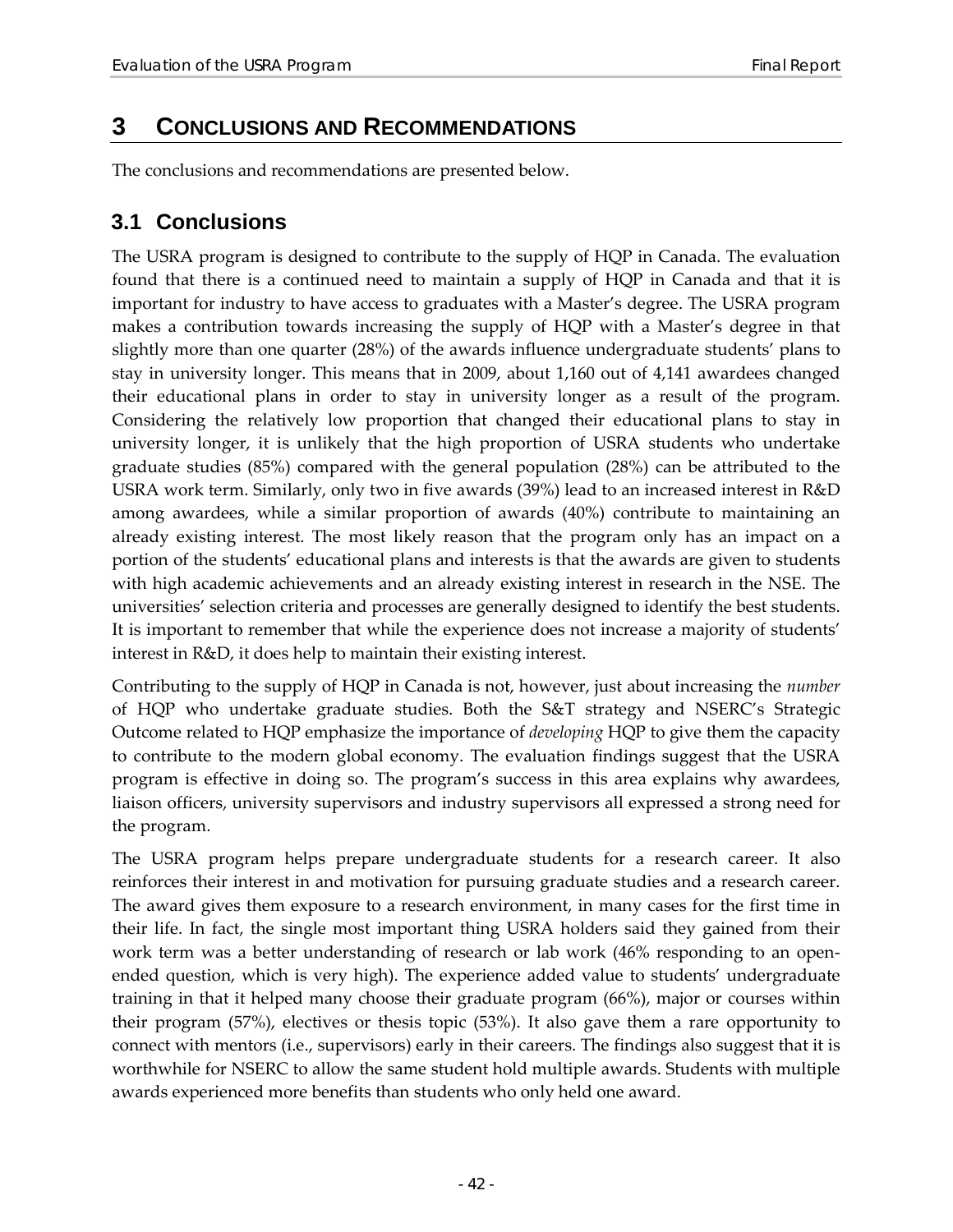It appears reasonable to conclude that the 16-week work term has contributed to at least half of awardees pursuing a *research* career in the NSE, but it is hard to establish the magnitude of the contribution. Students' career choices are influenced by a wide range of individual and contextual factors (postsecondary education, labour market conditions and opportunities presented to graduates, etc.). It would therefore have been challenging to establish attribution even if the evaluation design had included a student comparison group.

While it is not an intended outcome, the USRA program does also contribute to researchers' productivity and gives them an opportunity to recruit and assess students for graduate studies. Researchers from large universities placed as much importance on the USRA program as researchers from small universities. Similarly, the USRA program helps industry improve research productivity and recruit new employees.

The USRA program is efficient in that the administrative costs to deliver it are low (4.6% for fiscal years 2001-02 to 2010-11) and comparable to those of the Research Grants and Scholarships Directorate and NSERC as a whole. Industry host organizations estimate that their compliance costs represent roughly 17% of the reimbursement they receive from NSERC. Despite the costs, most industry supervisors (82%) said their organization was likely to participate in the USRA program again within the next two years. The evaluation did not identify any alternative delivery approaches for NSERC that appeared more cost-efficient or effective in preparing undergraduate students for a research career. There were, however, a number of other programs that used the same approach as the USRA program (i.e., provided funding for a work term). Although other programs exist, the USRA program is the only one that offers research opportunities to undergraduate students in all NSE disciplines, is national in scope, and offers the option of research experience in a university or industrial setting. The USRA program's unique position highlights the importance of the program to NSERC's mandate of supporting the next generation of scientists and engineers across Canada.

Liaison officers were generally satisfied with the operation of the program, including the guidance they received from NSERC. Some wanted to see changes in the timing of award notification, improvements to the newly launched online application system, and more promotional material or activities. Industry supervisors requested simplified paperwork and an online reporting process

The evaluation looked at what an appropriate award level might be and identified some policy implications of different financing options. Survey results showed that half of students and university supervisors think that the minimum value of the award should be higher, mainly to ensure that it is above minimum wage, but also to make the pay more competitive in relation to other job opportunities. The importance of ensuring that the value of the award is at least equivalent to minimum wage was underscored by the fact that the award represents almost two thirds of students' personal annual income on average. The level of pay that is required to attract students to a USRA varies based on factors such as research funding available, discipline, year of study, type of work, skill requirements and other individual circumstances. Consequently, NSERC should primarily be concerned with ensuring that the award level is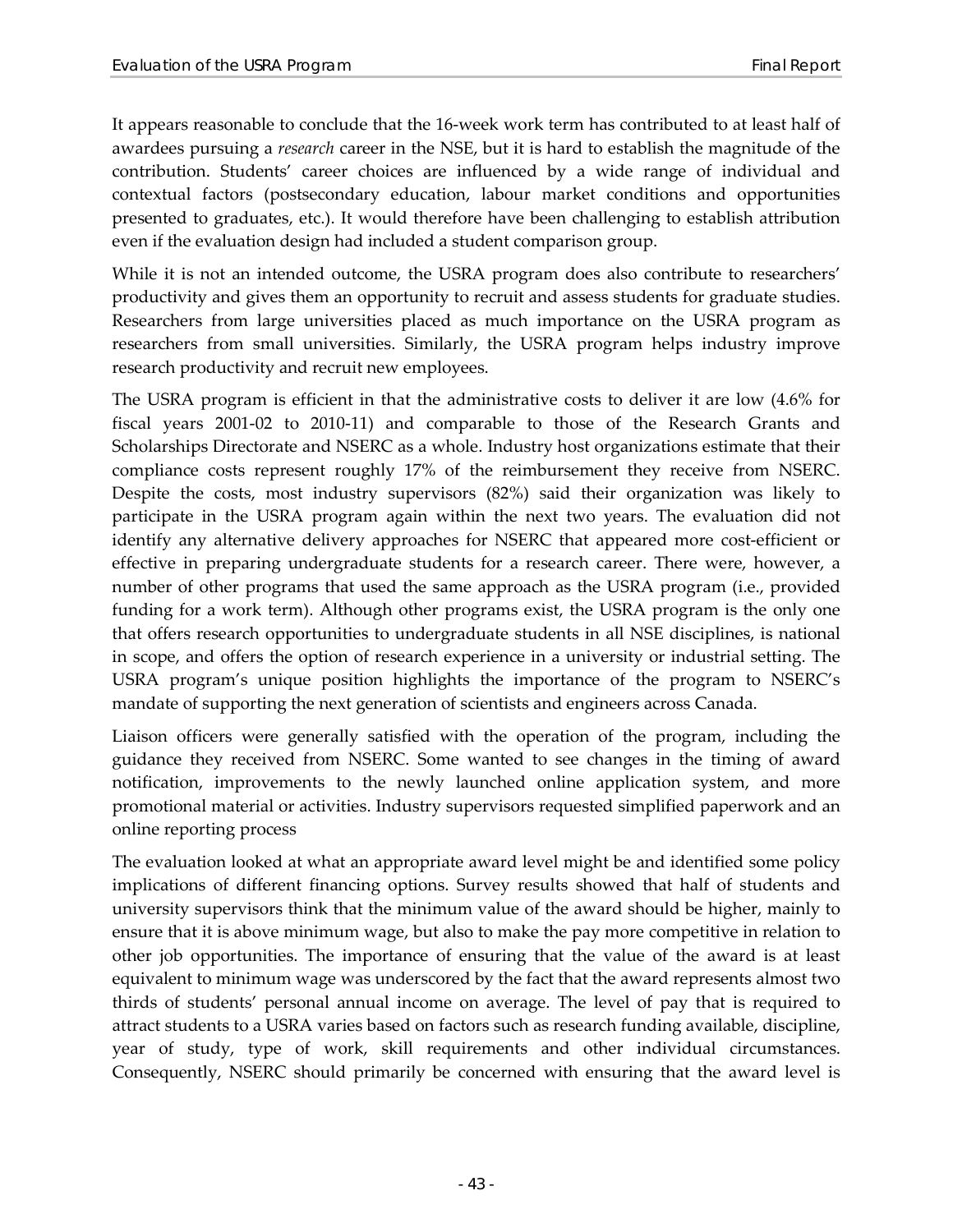adequate for supporting students. Supervisors can, and do, provide top-ups higher than the minimum, depending on the context.

USRA holders, particularly those working for industry, are already paid more than the minimum value of the award (\$4,500) on average. University supervisors also indicated that they could pay a higher top-up than the minimum amount, but no more than what they currently are paying USRA holders (\$7,300 according to university supervisors and \$6,600 according to URU holders, on average). If they had to pay more, they would have to hire fewer students. An increase in their top-up amount would affect their overall research budget, as almost all researchers pay USRA holders from their own grants. The evaluation also found that while university supervisors think that the award amount is important, they would not want to see NSERC reduce the current quotas to help pay for a higher award value. Researchers prefer that NSERC keep the value of the award and the number of awards the same rather than increasing the number of awards by reducing the award amount or increasing the value of the award by decreasing the number of awards. Industry host organizations would be less affected than researchers by an increase in the minimum award level as they already pay students substantially more than what is required (\$9,300 on average according to URU holders). The findings also suggest that it would take a substantial increase in the reimbursement amount before a considerable portion of industry organizations would consider hiring more undergraduate students through the USRA program.

Overall, the performance data collected as part of the program's performance measurement strategy was sufficient to effectively support the evaluation, given that the USRA program is a low-risk program. The evaluation design, which used post-test only measures and secondary sources to help establish criteria for success, rather than baseline data and a comparison group, was sufficiently rigorous in that it provided for the evaluation to draw substantiated conclusions related to the program's performance. Future evaluations could benefit from an even stronger design if baseline data were collected for award holders and a comparison group was identified and surveyed. The benefits of a more rigorous design would, however, need to be assessed against the cost implications and the information needs of NSERC's senior management.

### <span id="page-51-0"></span>**3.2 Recommendations**

A few recommendations are presented below for consideration.

#### **Recommendation #1: Continue offering Undergraduate Student Research Awards and make adjustments to the program's objectives and expected outcomes.**

Undergraduate Student Research Awards have strong support from institutions, researchers, companies and students. The program is addressing an important need and continues to be relevant to Canada's priorities in R&D and S&T. It contributes to the supply of HQP, primarily by contributing to their development, and has an impact on award holders' interest in research and their career plans, albeit to a lesser extent. The program also improves researchers' and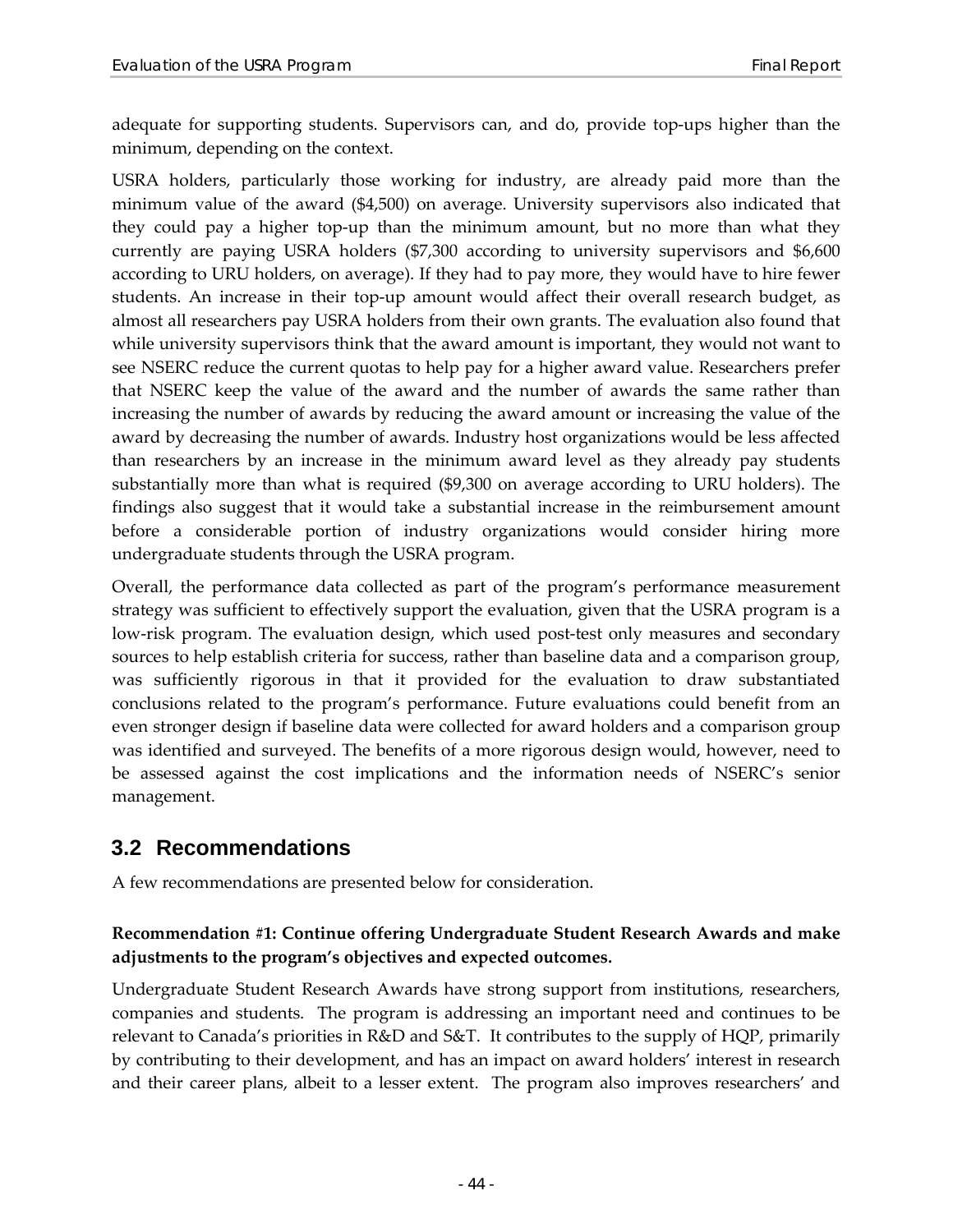companies' research productivity. As a result of these achievements, it is recommended that the program be continued.

The evaluation findings highlight the need to further refine the program objectives and expected outcomes to better articulate its contribution to the supply of HQP in Canada. According to the program description and logic model, the USRA's key objectives are to stimulate/increase students' interest in research in the NSE and to encourage them to undertake graduate studies. However, the program makes a greater contribution in terms of developing HQP (e.g., preparing them for a career in R&D), than it does in increasing the supply of HQP in Canada. For example, slightly more than one quarter (28%) of the awards influence undergraduate students' plans to stay in university longer and two in five awards (39%) lead to an increased interest in R&D among awardees; a similar proportion of awards (40%) contribute to maintaining an already existing interest. This is not surprising as the program is designed to provide awards to students with high academic achievements and an interest in R&D. To ensure that the program is not held accountable for an outcome that it only can affect to a limited extent, the evaluation recommends that the program objectives and expected outcomes be updated to reflect the fact that the program is at least as likely to reinforce awardees' existing interest and career path as to change it.

#### **Recommendation #2: Consider making improvements to the design and delivery of the program.**

In addition to assessing the program's performance, the evaluation looked at a number of design and delivery elements to meet the information needs of NSERC program management. The evaluation made a number of recommendations on how the program's design and delivery can be improved:

#### **a) Ensure higher remuneration for students.**

It is important to raise the value of the award to ensure that students receive at least the equivalent of minimum wage, particularly since the award is an important source of income. Currently, some students receive less than minimum wage during their work term.

#### **b) Adjust the timing of the award notification for university (URU) awards.**

An earlier award decision reduces the risk universities take in starting to pay students before receiving the award notification from NSERC. Also, if the awards were announced prior to the work term, NSERC would have an opportunity to collect baseline data from the students. NSERC should consult with liaison officers to determine the appropriate timing of the award notification.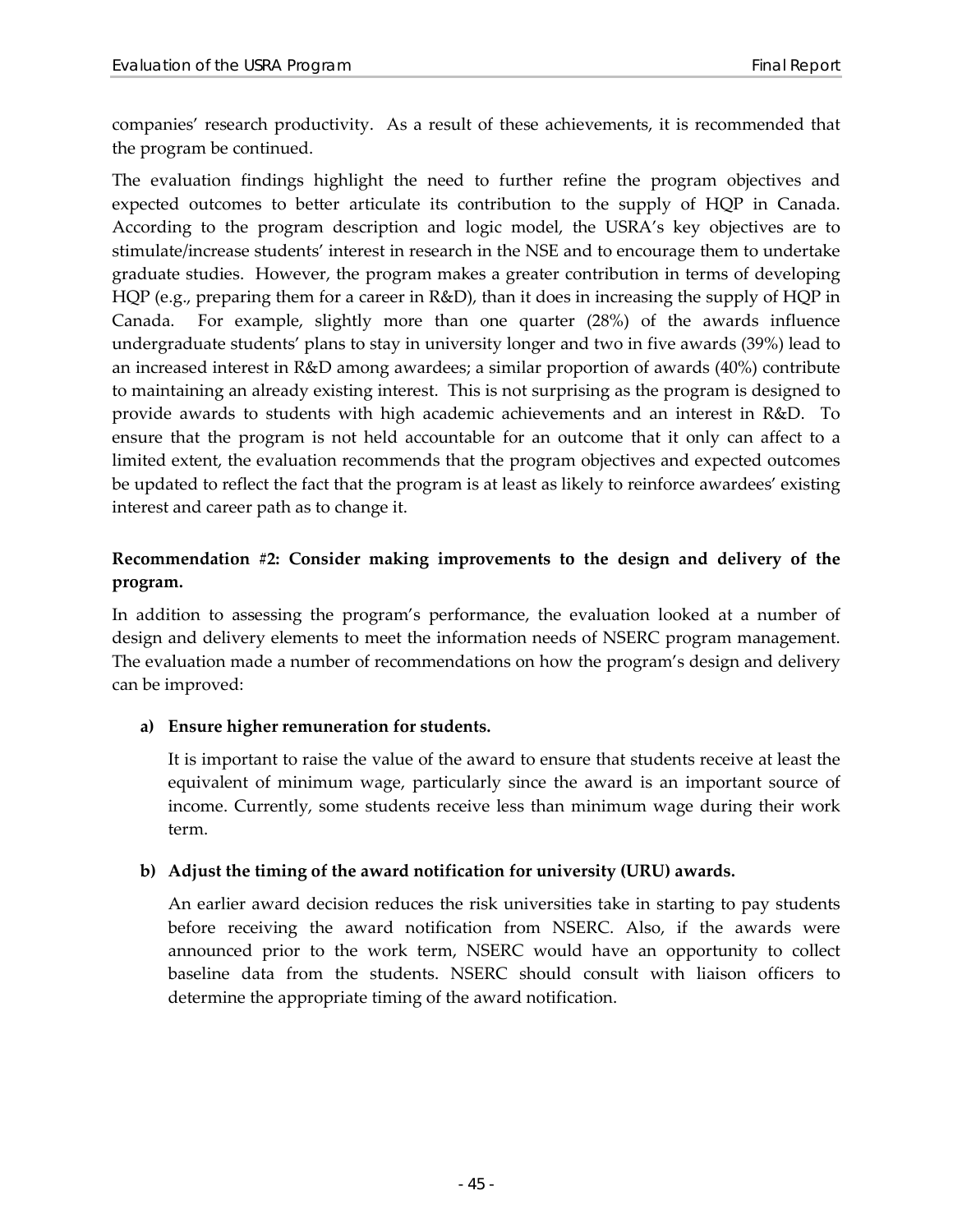#### **c) Provide additional guidance to liaison officers on how NSERC expects universities to operationalize the selection criteria "aptitude for research".**

NSERC asks that universities develop their own selection criteria within the broad guidelines it has established; namely the students' academic record and aptitude for research. The evaluation found that some universities relied on students' academic record alone (i.e., their cumulative average). If NSERC considers it important for all universities to take additional criteria into account in assessing applicants' aptitude for research, it should provide liaison officers with additional guidance on its expectations. To ensure that universities' selection criteria are in line with what is expected, NSERC could also start asking liaison officers to report on the selection criteria they use.

#### **d) Adopt new strategies to promote the USRA program.**

NSERC used to conduct site visits at universities, during which the USRA program was promoted. While these activities were valued by participating institutions, in an effort to reduce administrative expenditures, NSERC no longer promotes the program on-site. To help ensure that institutions' need for promotional support is met, NSERC should adopt new strategies to promote the program. Facilitating an exchange of best practices between universities is one possible option. Pamphlets targeting both high school and university students could further assist liaison officers in promoting the program. NSERC could also explore ways the program could be promoted using social media.

#### **e) Carry out formal consultations with university liaison officers on the newly implemented online application system.**

Some of the challenges liaison officers experienced while using the new online system appeared to be the result of a learning curve. However, there also appears to be room for improvement. Feedback from liaison officers could be collected in writing on an ongoing basis following application submissions.

#### **f) Create an online reporting system for industry host organizations, as well as more comprehensive and structured information on how to complete the required paperwork.**

At the end of the work term, industry host organizations are required to submit a final report in letter format for each student, commenting on results achieved, problems encountered, and the organization's experience with the USRA program. The openended reporting format does not generate comparable data elements that can be summarized in an aggregated format. An online reporting form that includes a combination of close-ended and open-ended questions would provide NSERC with useful and accessible performance information. The information collected could limit the need to survey host organizations as part of future evaluations. An online reporting process with more close-ended questions could also make the reporting process less onerous for industry supervisors. In fact, some industry supervisors surveyed requested that NSERC implement an online reporting system.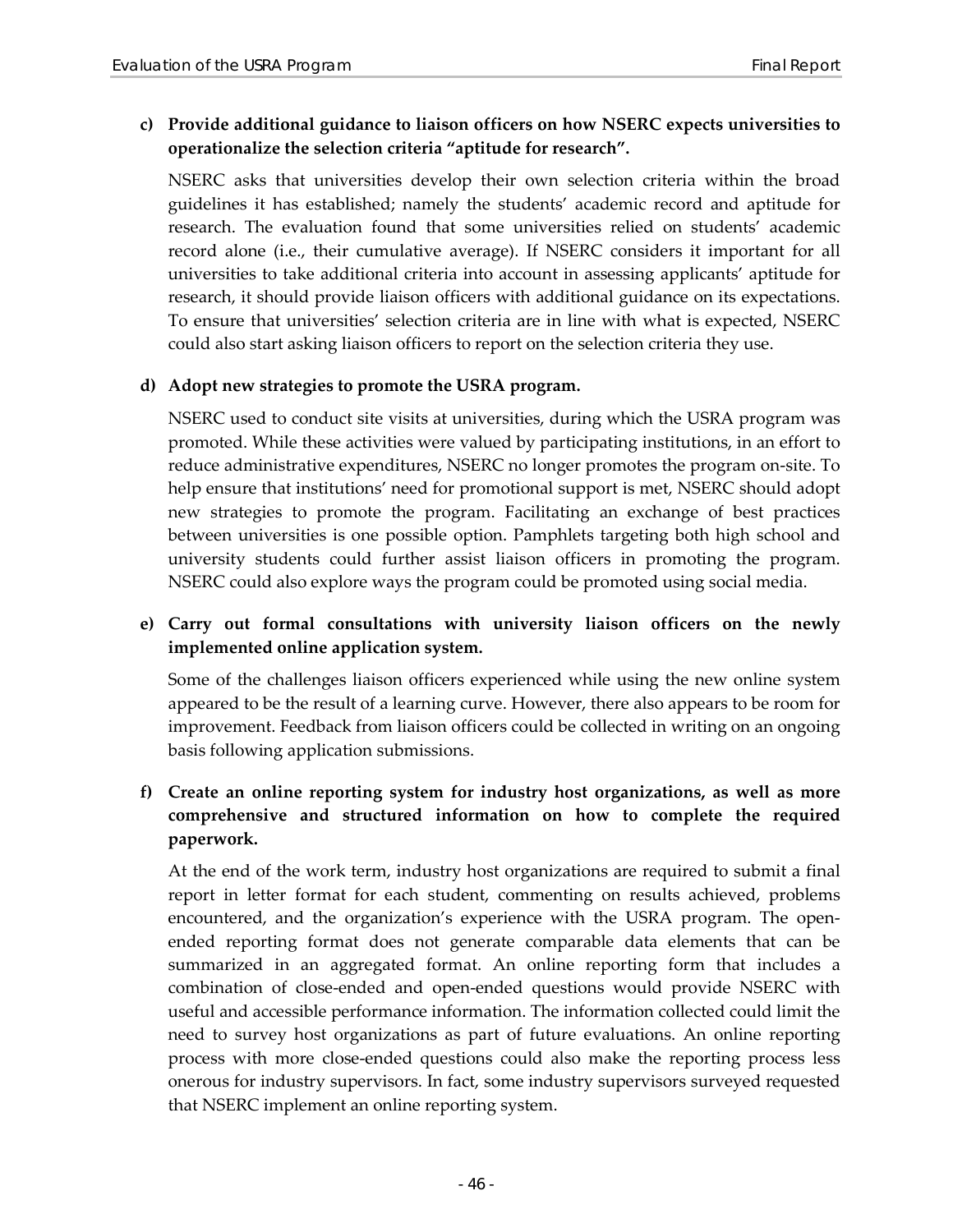In addition, industry host organizations would also benefit from more comprehensive and structured information on how to complete the required paperwork. This type of information could be provided both through the online application system and the program literature. Industry host organizations could be consulted further to determine what specific changes they would like to see.